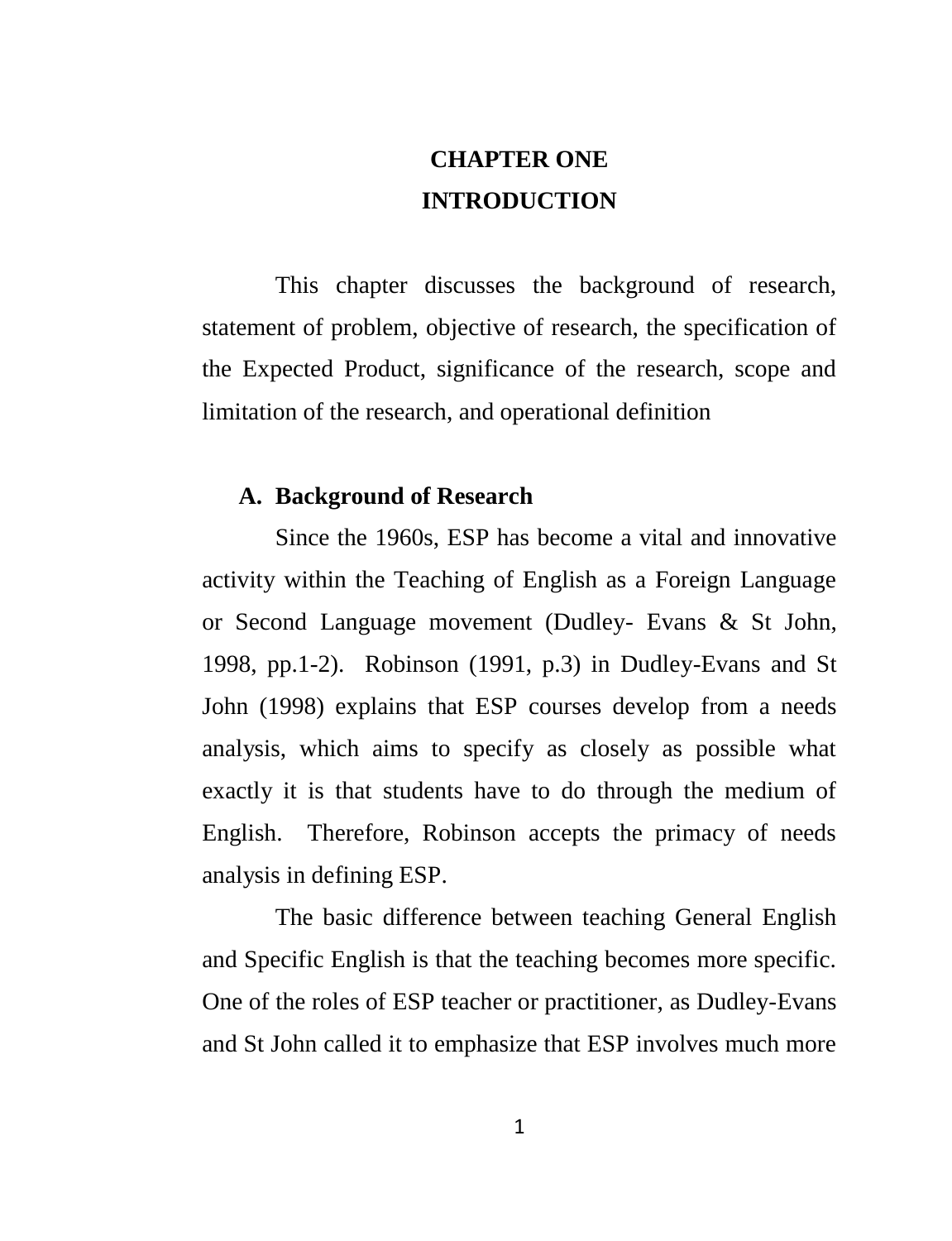than teaching, is as a course designer and materials provider (Dudley-Evans & St John, 1998, pp. 14-15). They stated that,

> ESP practitioners often have to plan the course they teach and provide the materials for it. It is rarely possible to use a particular textbook without the need for supplementary material, and sometimes no really suitable published material exists for certain of the identified needs. The role of ESP teachers as 'providers of material' thus involves choosing suitable published material, adapting material when published material is not suitable, or even writing material where nothing suitable exists. ESP teachers also need to assess the effectiveness of the teaching material used on the course (Dudley-Evan & St John, 1998, p. 15).

The key stages in ESP are needs analysis, course (and syllabus) design, materilas selection (and production), teaching and learning, and evaluation. These are not separate activities, rather they represent phases which overlap and are interdependent. Based on the ESP stages, it is seen that one of the stages is related to materials development.

Teachers should have a capability to select ad develop teaching material in order to suit with the learners' needs. Development in teaching material is significantly needed to make a better improvement in the quality of teaching and learning. In the terms of material development, it could be said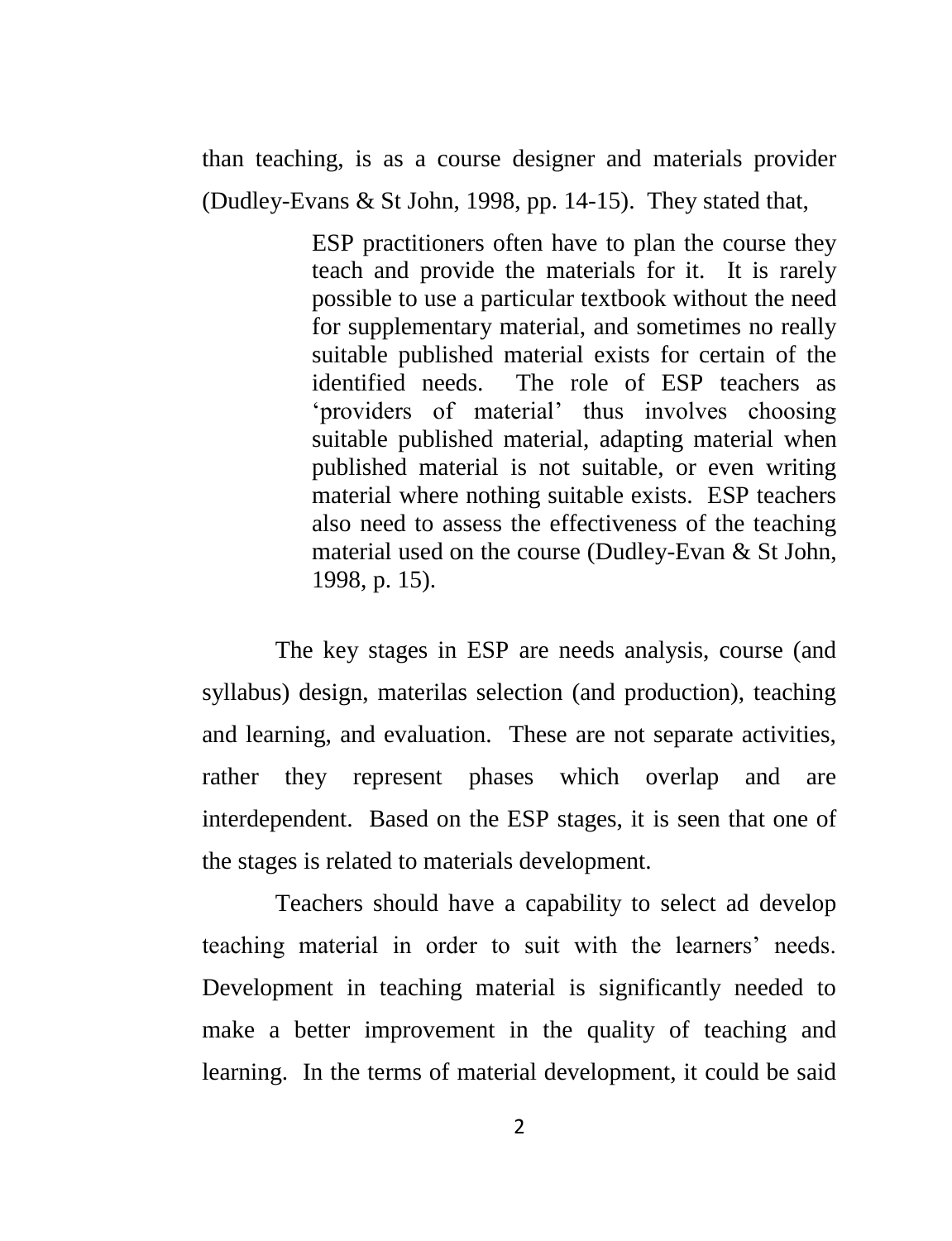that people should change, revise, and renew unnecessary, incorrect, and out of date materials.

The Associate Program of Library and Islamic Information Sciences is one of the programs that is offered in the faculty of *Tarbiyah* and Teachers Training at Antasari State Institute for Islamic Studies (IAIN) Banjarmasin, along with other departments and programs such as English department and Arabic department. This associate program aims to produce graduates who are competent in the field of library and information science. Many are attracted to join this program especially for those who want to be librarians. One of the subjects that is offered in the curriculum of that program is *Bahasa Inggris Perustakaan* or English for Library Science. The students are required to take this subject in their third semester for two (2) credit hours a week. This is of course after they took English courses in their first and second semester in the Language Development Center.

However, for the previous curriculum, the students were not required to take English subjects in the respected center. They had to join the English courses which are offered in the Associate Program of Library and Islamic Information Science. These subjects were *Bahasa Inggris Perpustakaan A* and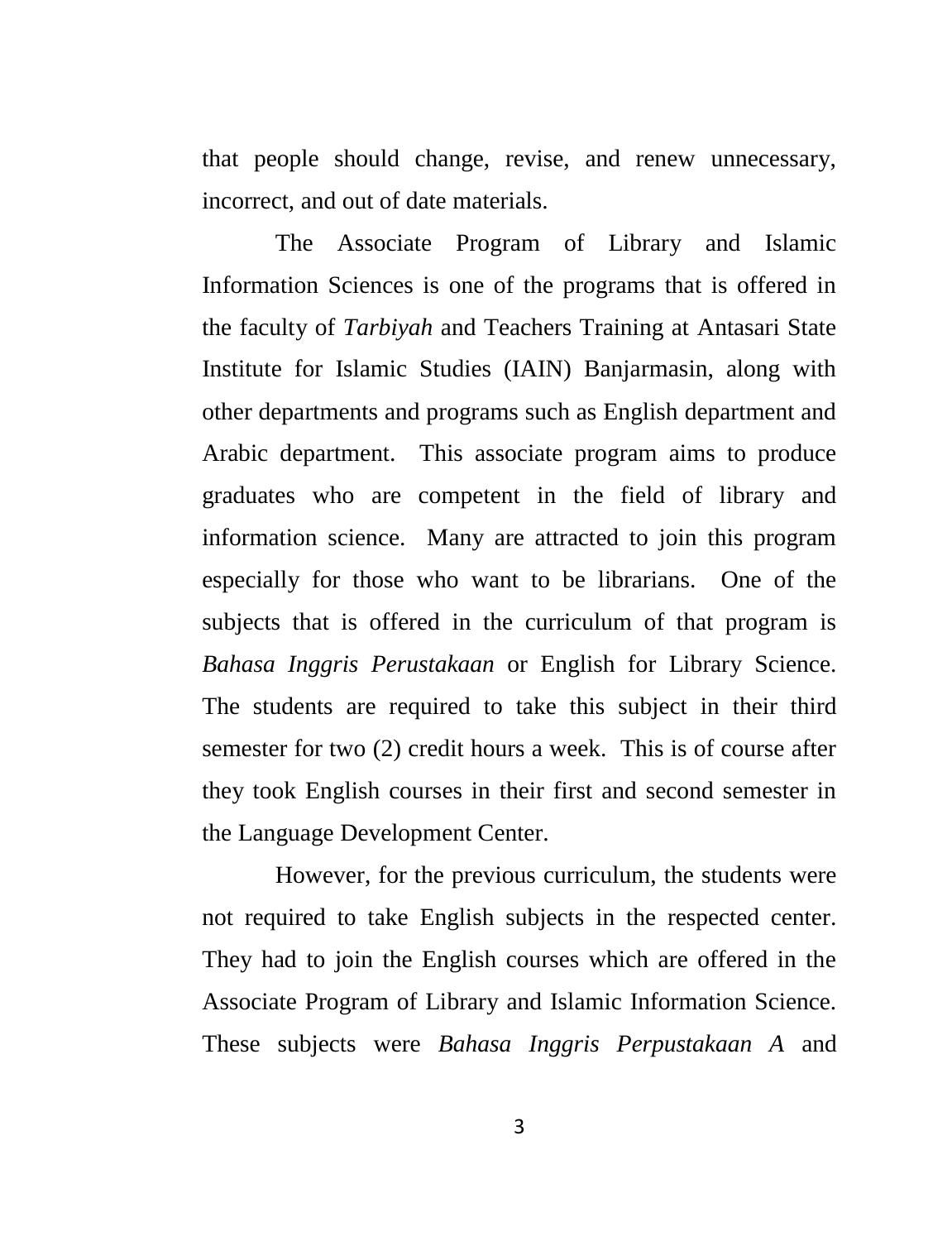*Bahasa Inggris Perpustakaan* B (English for Library Science A and English for Library Science B). Because of the revised new curriculum of the Associate Program requires the students to take only two (2) credit hours of English, the syllabus should be revised and new materials should be developed.

Moreover, based on the pre-observation of the syllabus, the researcher noticed that the materials were more related to general English and most of the lessons were related to grammar points and formulas. Besides grammar, students were also taught how to apply these grammar points in writing sentences. In fact, library science students do not only need English for learning grammar and writing. The students need other components and skills. They need vocabularies in the field of library sciences and require speaking and reading skills.

For the above reasons, the researcher is interested in conducting a research entitled, "The Development of English Material for Library Science Students of *Tarbiyah* and Teachers Training Faculty of IAIN Antasari Banjarmasin."

#### **B. Statement of Problem**

Based on the background of the research above, the statement of problem in this research is the following: "What is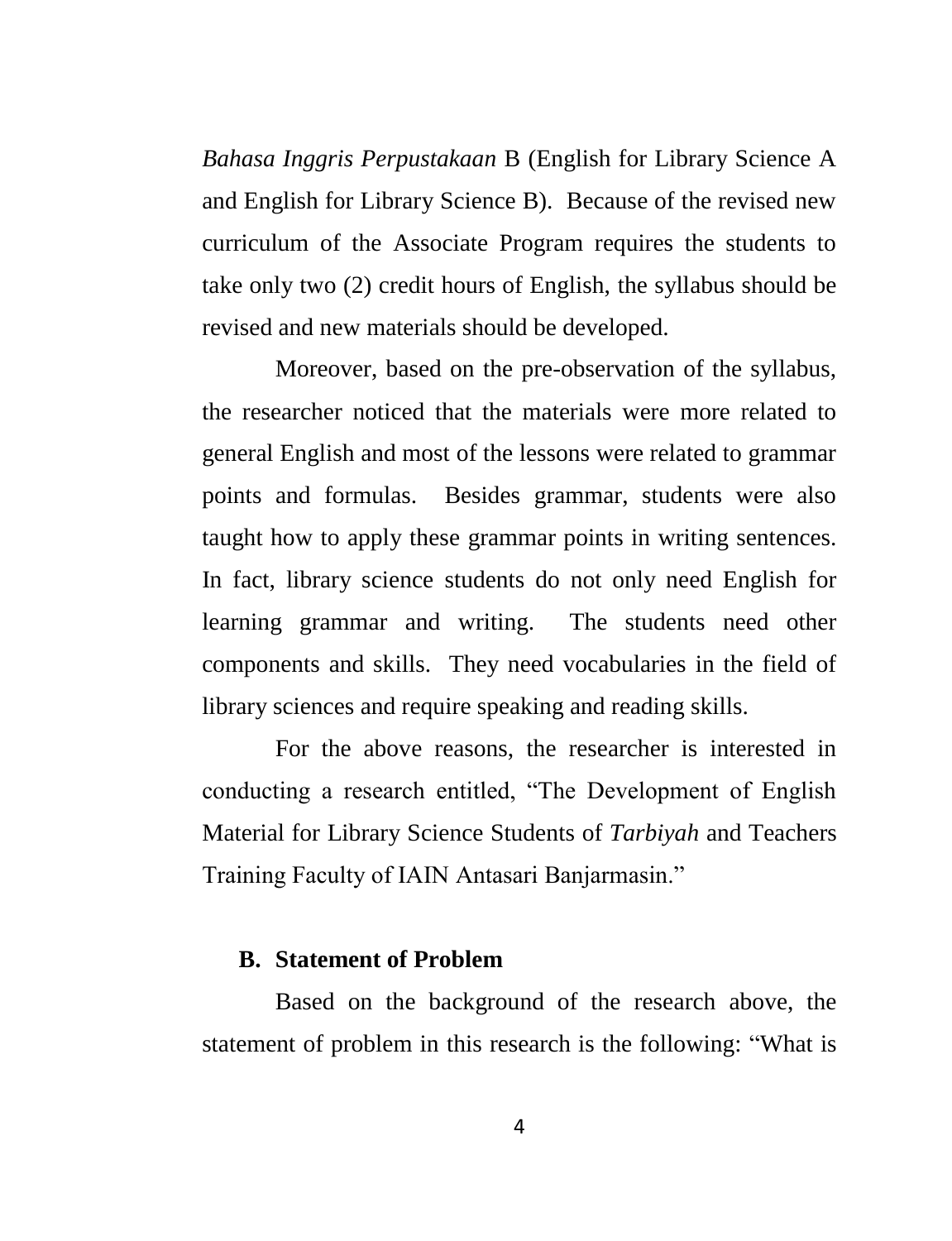the English material needed for the library science students of *Tarbiyah* and Teachers Training Faculty of IAIN Antasari Banjarmasin?"

### **C. Objective of the Research**

Based on the statement of problem mentioned before, this research has the following objective that is to find out the English materials needed for the library science students of *Tarbiyah* and Teachers Training Faculty of IAIN Antasari Banjarmasin and to design the materials based on their needs.

### **D. The Specification of the Expected Product**

The researcher is interested in making and developing a module that the content gives varieties of topics in the field of Library Science. It consists of activities that can improve their skills and components of English. English as an important means of communication is also necessary in the field of library sciences. Before developing the product, the researcher conducted analysis on the students" needs related to the field of Library Science.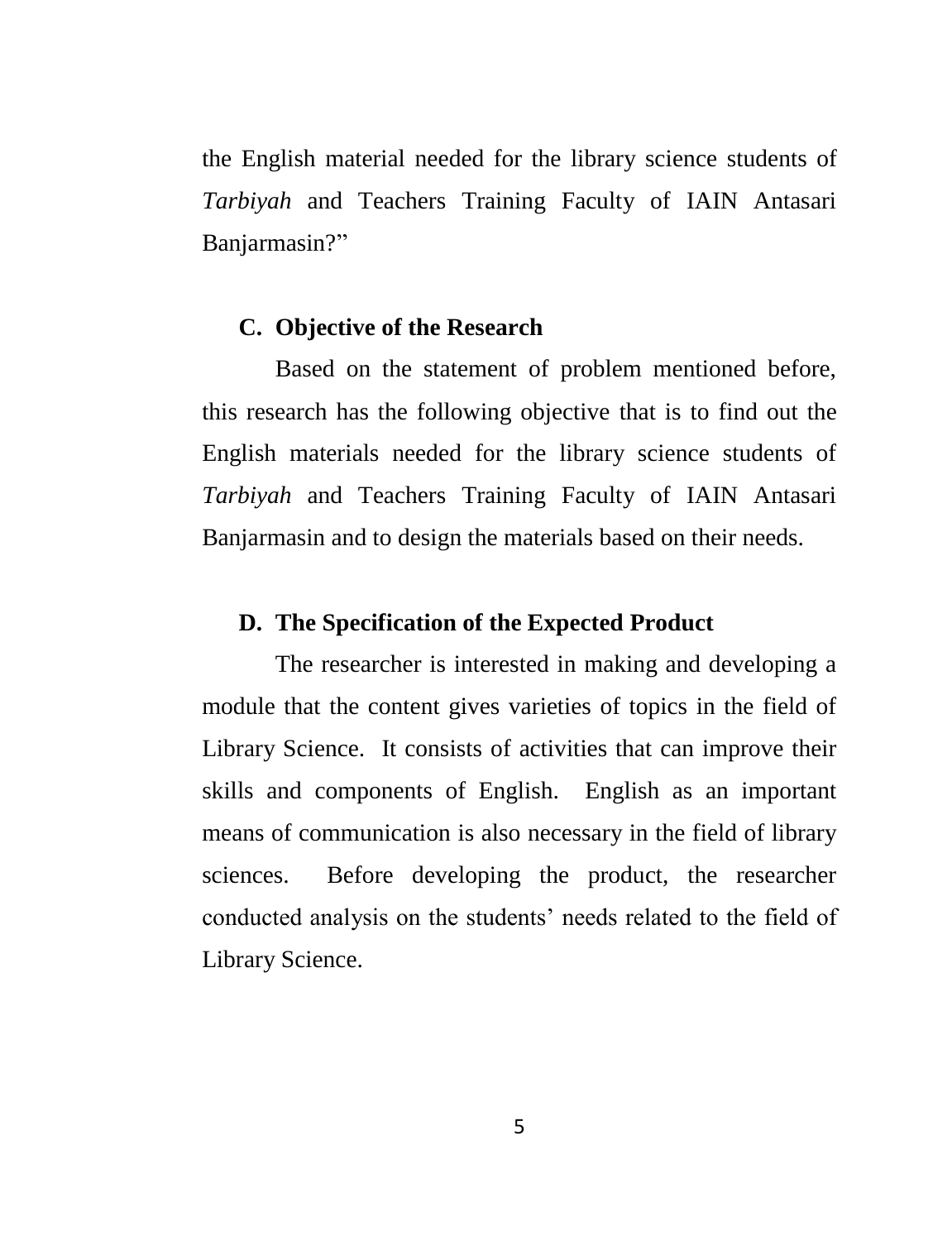### **E. Significance of the Research**

This research is expected to give significant contributions to:

- 1. The improvement of the writer"s knowledge and experience in this specific research as she herself the teacher of English at the respected Associate Program of Library and Islamic Information Science;
- 2. The students of the Associate Program of Library and Islamic Information Science to improve their skills in English and learn English especially related to the field of library science;
- 3. The Associate Program of Library and Islamic Information Science to help them develop and improve their curriculum as English is one of the subjects offered in the program's curriculum.

#### **F. The Scope and Limitation of the Research**

The scope and limitation of this research is developing English material for the third semester students who study in the Associate Program of Library Science and Islamic Information of *Tarbiyah* and Teachers Training Faculty at IAIN Antasari Banjarmasin. In this research, the researcher only focuses on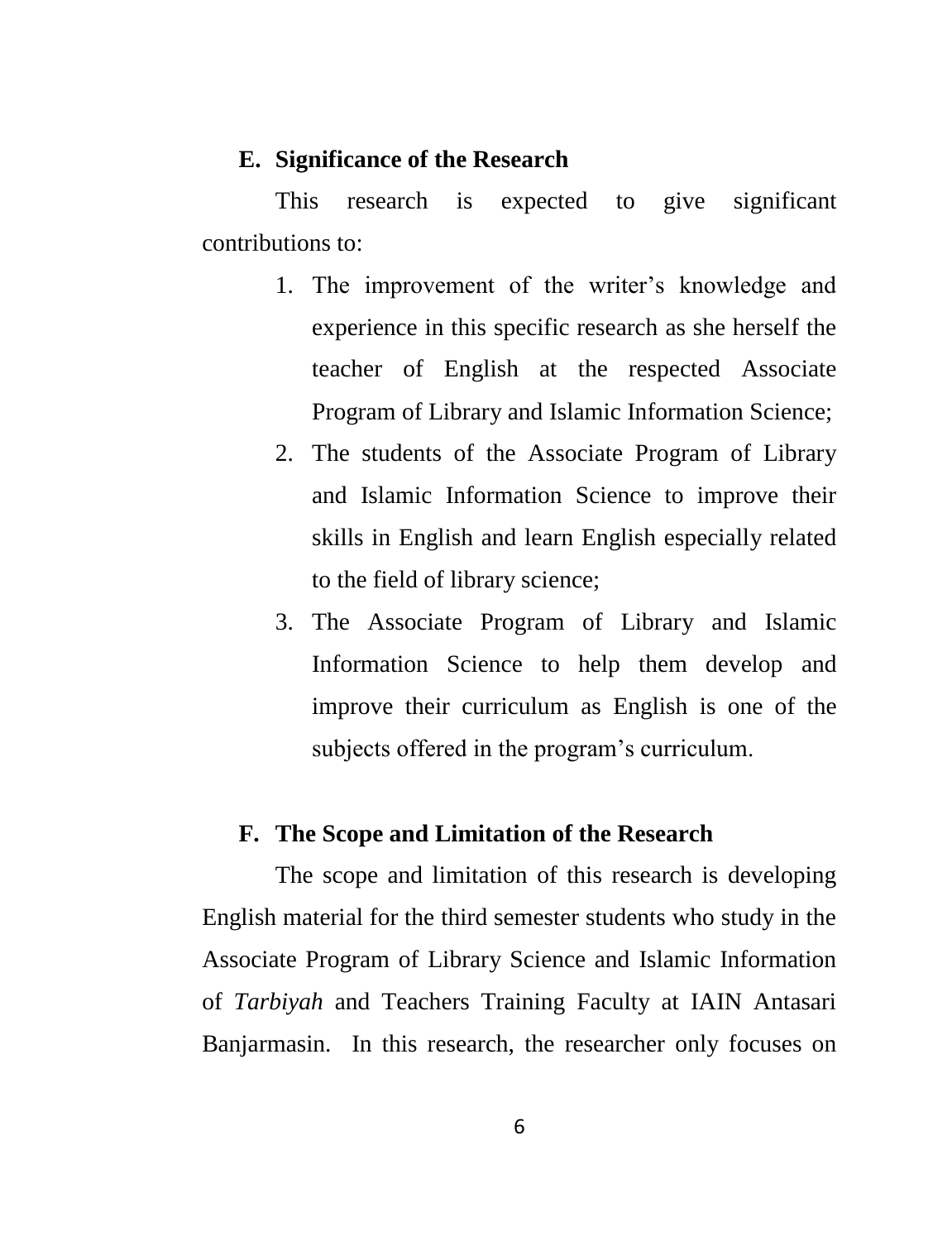two stages or phases of the research and developmental study. These are the needs analysis stage and designing and developing stage.

### **G. Operational Definition**

In order to avoid misinterpretation of some terms in this research, it is necessary to clarify and define briefly these terms as follows:

- 1. Developing English Material : It is "the planning process by which a teacher creates units and lessons within those units to carry out the goals and objectives of the course" (Graves, 2000, p. 149). Thus, in this reseacrh, developing English material means the process of creating, choosing or adapting, and organizing materials that are suitable for students who are studying in the associate program of Library Science. Because of the various stages and phases involeved in material development, the researcher only focuses on the needs analysis stage and designing or developing stage in the present research.
- 2. Library Science Students : They are the students who study in the Associate Program of

7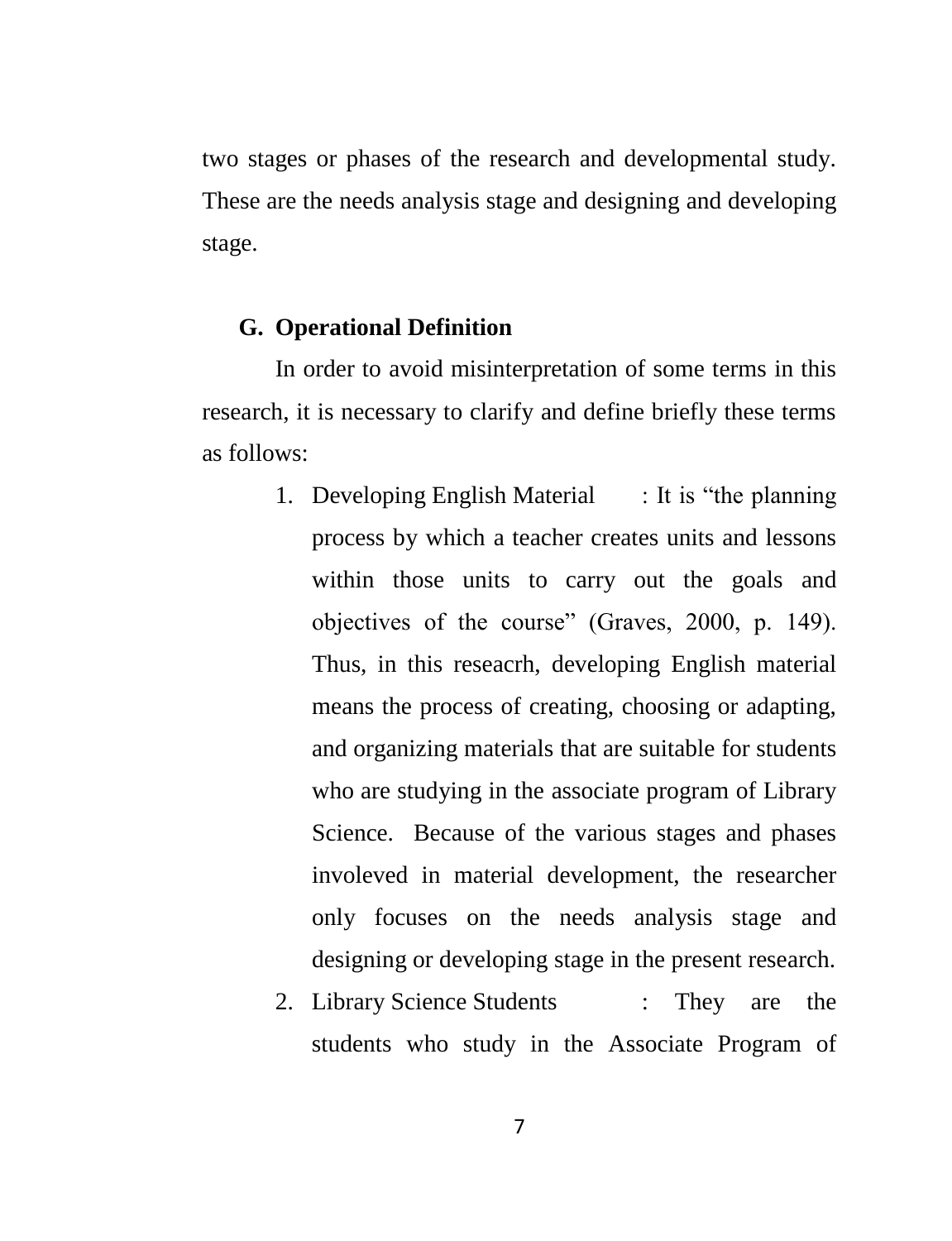Library and Islamic Information Science of Tarbiyah and Teachers Training Faculty at IAIN Antasari Banjarmasin. They are in their third semester since the subject of English for Library Science is offered in the third semester of their study.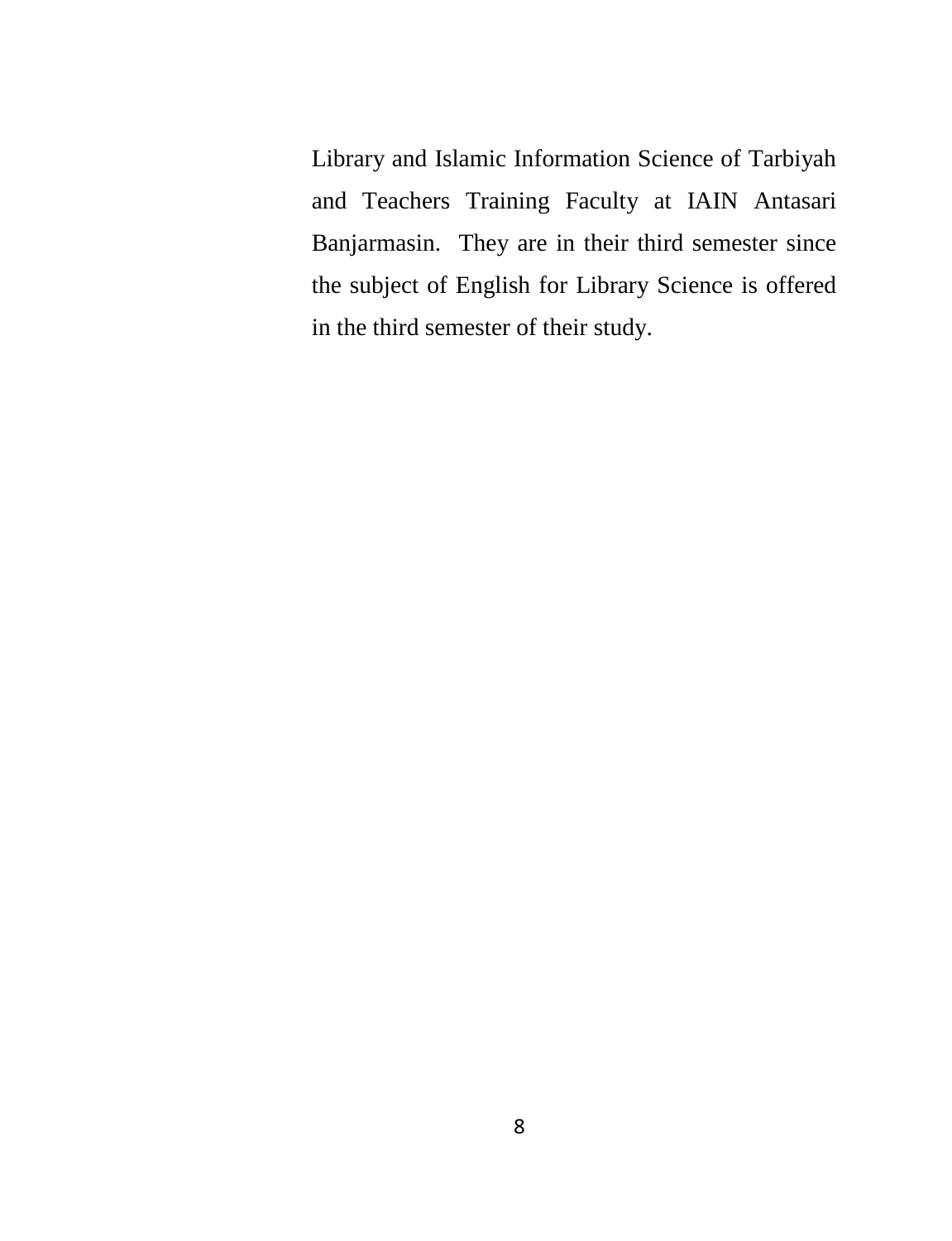# **CHAPTER TWO THEORETICAL REVIEW**

This chapter presents the literature review of English for Specific Purposes (ESP) and Material Development. The researcher defines the notion of English for Specific Purposes, material development, the criteria of good material development, the characteristics of language learners, and English for Library and Information Science.

### **A. English for Specific Purposes (ESP)**

### **1. The Notion of English for Specific Purposes (ESP)**

Hutchinson and Waters (1978) as quoted in Dudley-Evans and St John (1998, p.2) see ESP as an approach rather than a product, by which they mean that ESP does not involve a particular kind of language, teaching material or methodology. They suggest that the foundation of ESP is the simple question: Why does this learner need to learn a foreign language? The answer to this question relates to the learners, the language required and the learning context, and thus establishes the primacy of need in ESP. Need is defined by the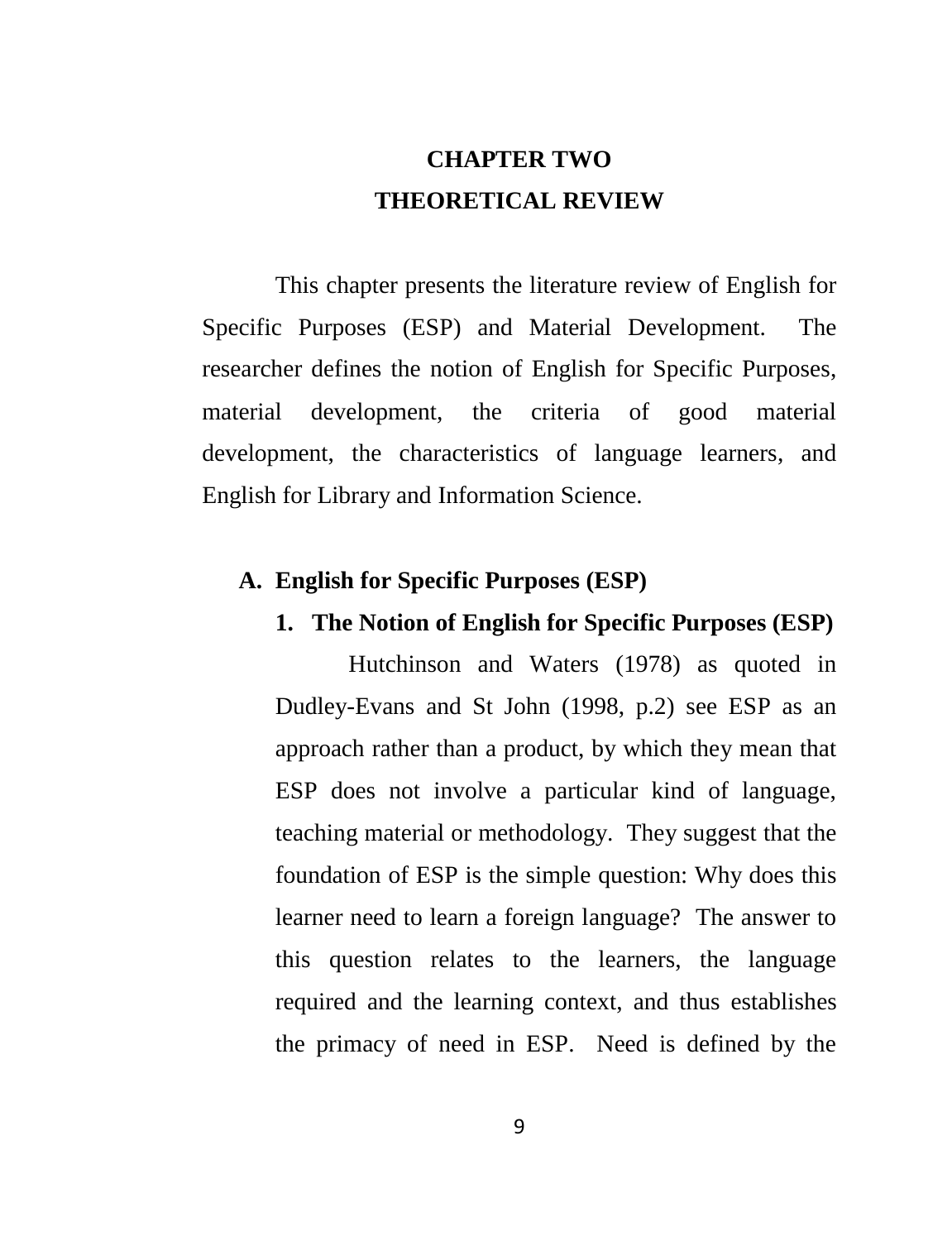reasons for which the student is learning English, which will vary from study purposes such as following a postgraduate course in an English speaking country to work purposes such as participating in business meetings or taking hotel bookings. These purposes are the starting points which determine the language to be taught.

Another definition of ESP is the definition of Strevens as quoted by Dudley-Evans and St John (1998, p.3). The definition of Strevens makes a distinction between four absolute characteristics and two variable characteristics. The absolute characteristics are that ESP consists of English Language Teaching which is:

- Designed to meet specified needs of the learner;
- Related in content (that is in its themes and topics) to particular disciplines, occupations and activities;
- Centered on language appropriate to those activities in syntax, lexis, discourse, semantics and so on, and analysis of the discourse;

In contrast with 'General English', the variable characteristics are that ESP

 May be restricted as to the learning skills to be learned (for example reading only);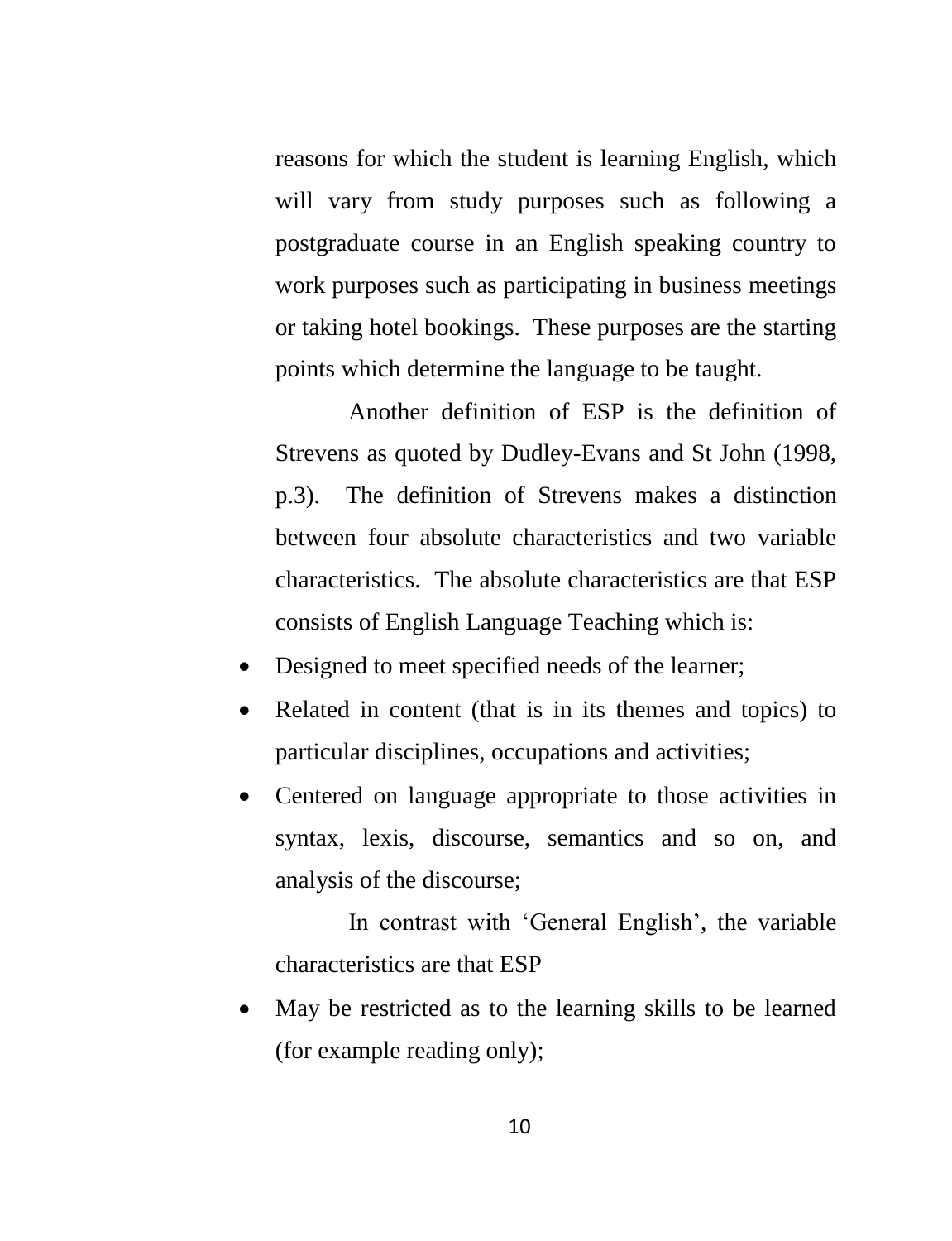May not be taught according to any pre-ordained methodology.

Dudley-Evans and St John (1998, pp.4-5) gave their own definition of ESP based on Strevens" definition. In their definition, they use additional absolute and variable characteristics as follows:

- 1) Absolute characteristics
- ESP is designed to meet specific needs of the learner;
- ESP makes use of the underlying methodology and activities of the disciplines it serves;
- ESP is centered on the language (grammar, lexis, register), skills, discourse and genres appropriate to these activities.
- 1) Variable characteristics
- ESP may be related to or designed for specific disciplines;
- ESP may use, in specific teaching situations, a different methodology from that of general English;
- ESP is likely to be designed for adult learners, either at a tertiary level institution or in a professional work situation. It could, however, be used for learners at secondary school level;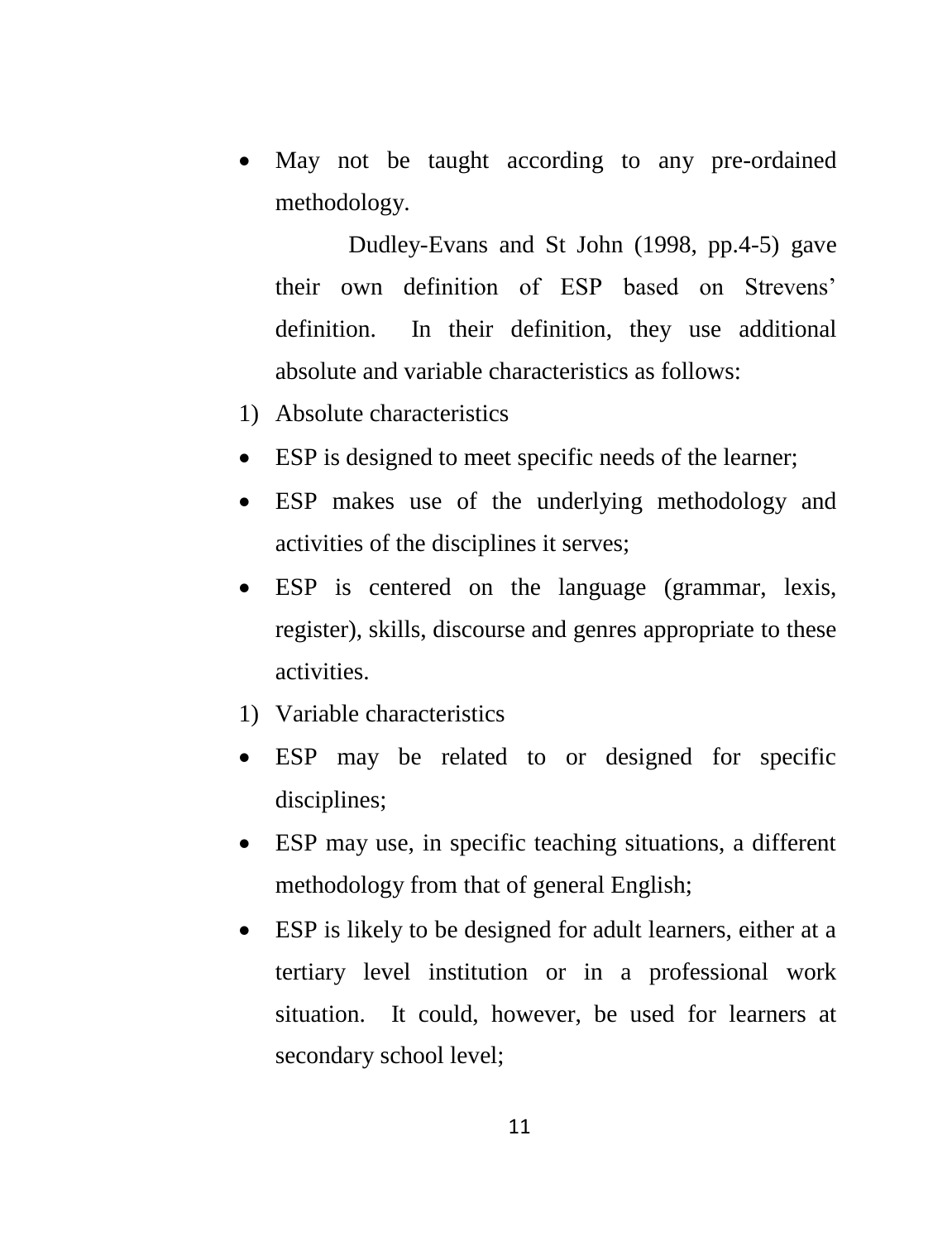ESP is generally designed for intermediate or advanced students. Most ESP courses assume basic knowledge of the language system, but it can be used with beginners.

### **2. Stages of ESP**

The key stages, according to Dudley-Evans and St John (1998, p. 121), are needs analysis, course (and syllabus) design, materials selection (and production), teaching and learning, and evaluation.

### **B. Material Development**

### **1. Definition of Material Development**

Development is the systematic use of scientific and technical knowledge to meet specific objectives or requirements. While material is anything used to help to teach language learners that can be in the form of a textbook, a workbook, a cassette, a CD-Rom, a video, a photocopied handout, a newspaper, a paragraph written on a whiteboard: anything which presents or inform about the language being learned (Tomlinson, 1998).

Graves (2000, p. 149) also defines material development as "the planning process by which a teacher creates units and lessons within those units to carry out the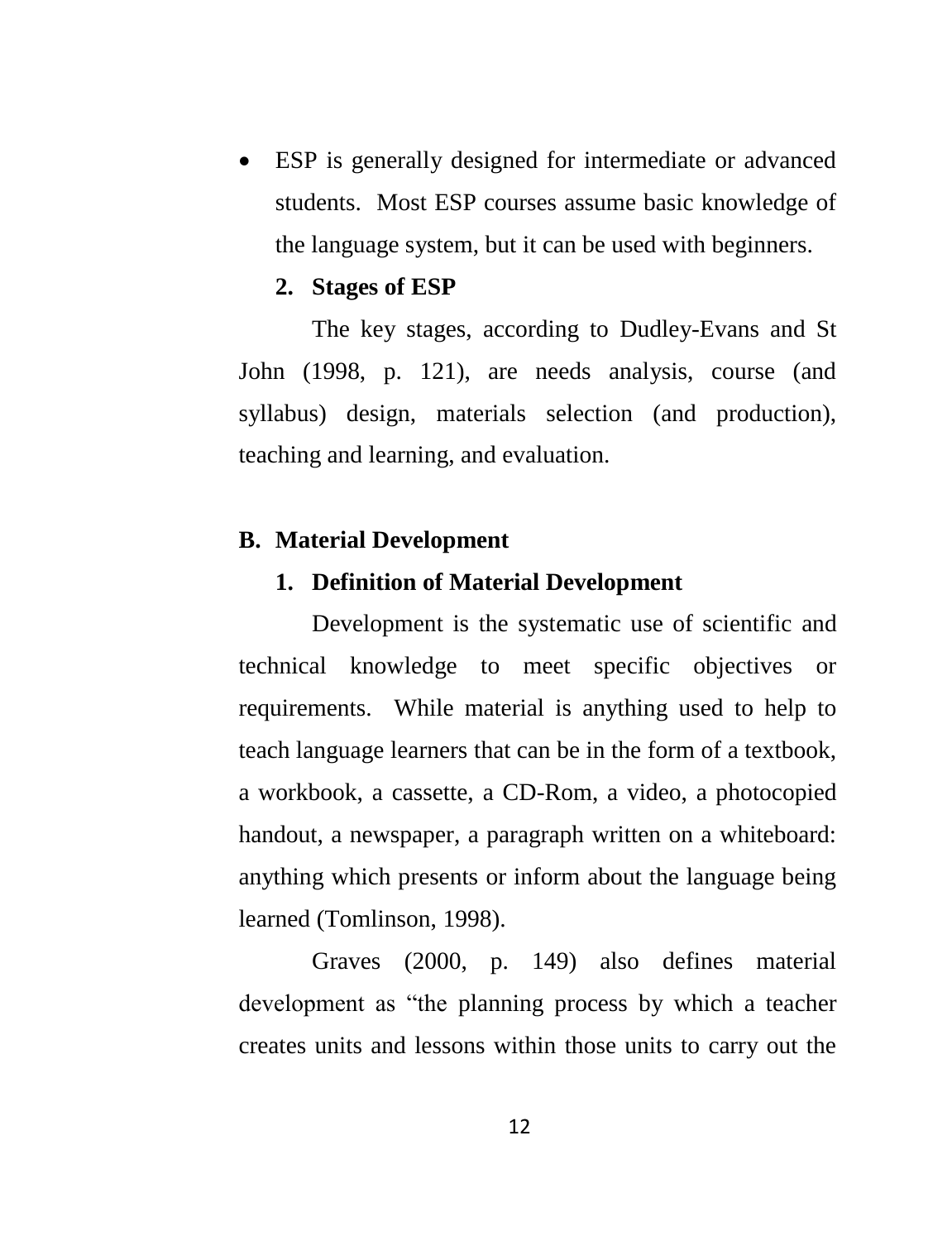gaols and objectives of the course." In summary, material development means the process to develop materilas or making changes to materials in order to improve them and make them more appropriate for a particular type of learners. Thus, material development is the process to develop material and making changes to materials in order to improve and make them more suitable for learners.

### **2. Criteria of Good Material Development**

Tomlinson (1998, pp. 7-21) suggests a number of criteria of good material development. These criteria are:

- a. Materials should achieve impact. It means the materials have significant effect on learners. It happens when the material can attract the learners" curiousity, interest, and attention. Tomlinson explains that to gain such impact, there are some prerequisites as follows:
	- 1) Novelty (e.g. unusual topics, illustrations and activities).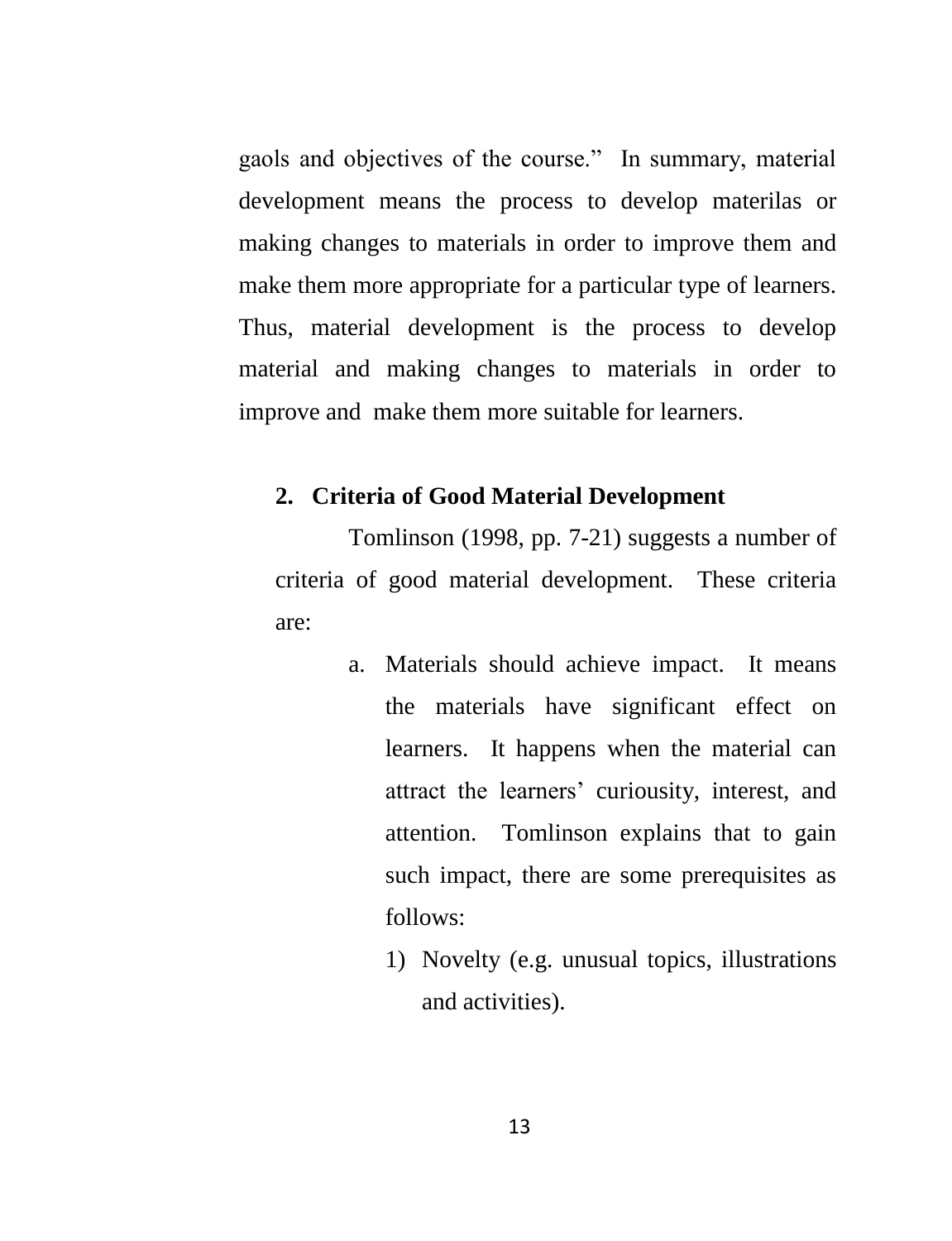- 2) Variety (e.g. breaking up the monotony of unit routine with unexpected activity).
- 3) Attractive presentation (e.g. attractive use of colors and photographs).
- 4) Appealing content (e.g. topics of interst to the target learners; topics which offer the possibility of learning something new).
- b. Materials should help learners to feel at ease. The students will feel comfort to learn when they are being in a less-pressure atmosphere. Creating such atmosphere is the teachers' task but the material itself can help in a number of ways. Tomlinson listed the ways as follows:
	- 1) The material offers various activities that are not crammed togeteher on the same page. It means the material may offer different activiteis but not too many.
	- 2) Texts and illustrations in the material are related to the learner's own culture.
	- 3) The material should offer contents and activities which encourage the personal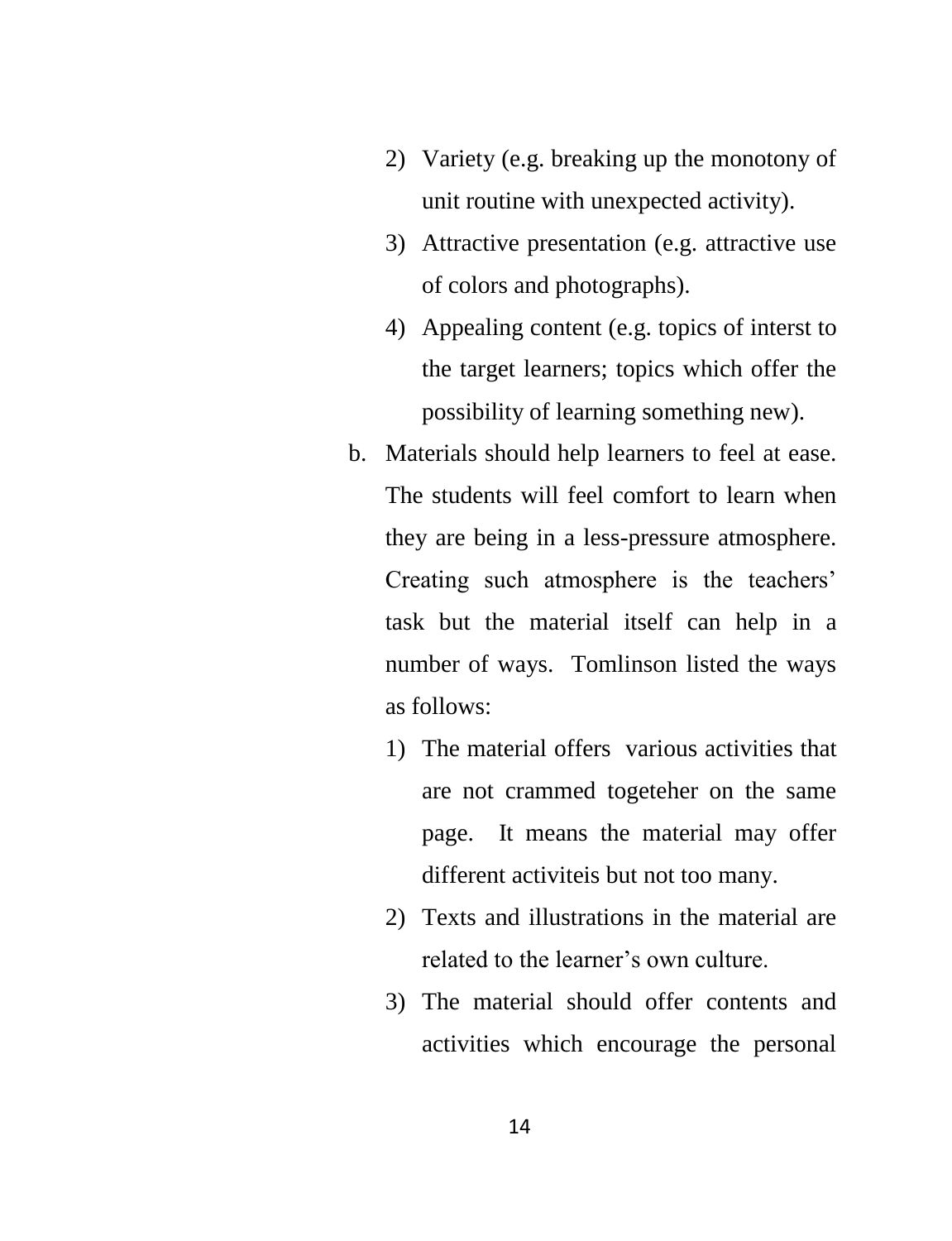participation of the learners rather than testing them.

- 4) The material should not signal intellectual, linguistic or cultural superiority over the learners.
- c. Materilas should help learners to develop confidence. It means the material should be designed by including challenging activities which stimulate them but it is still beyond their existing proficiency.
- d. What is being taught should be percieved by learners as relevant and useful
- e. Materials should require and facilitate learner self-investment. It means a good material should be attracting the learners to make discoveries for themselves. It can be achieved when the material provides them with various choices of focus and activities but still has topic control.
- f. Learners must be ready to acquire the points being taught. It means the materilas should be arranged based on learners' readiness to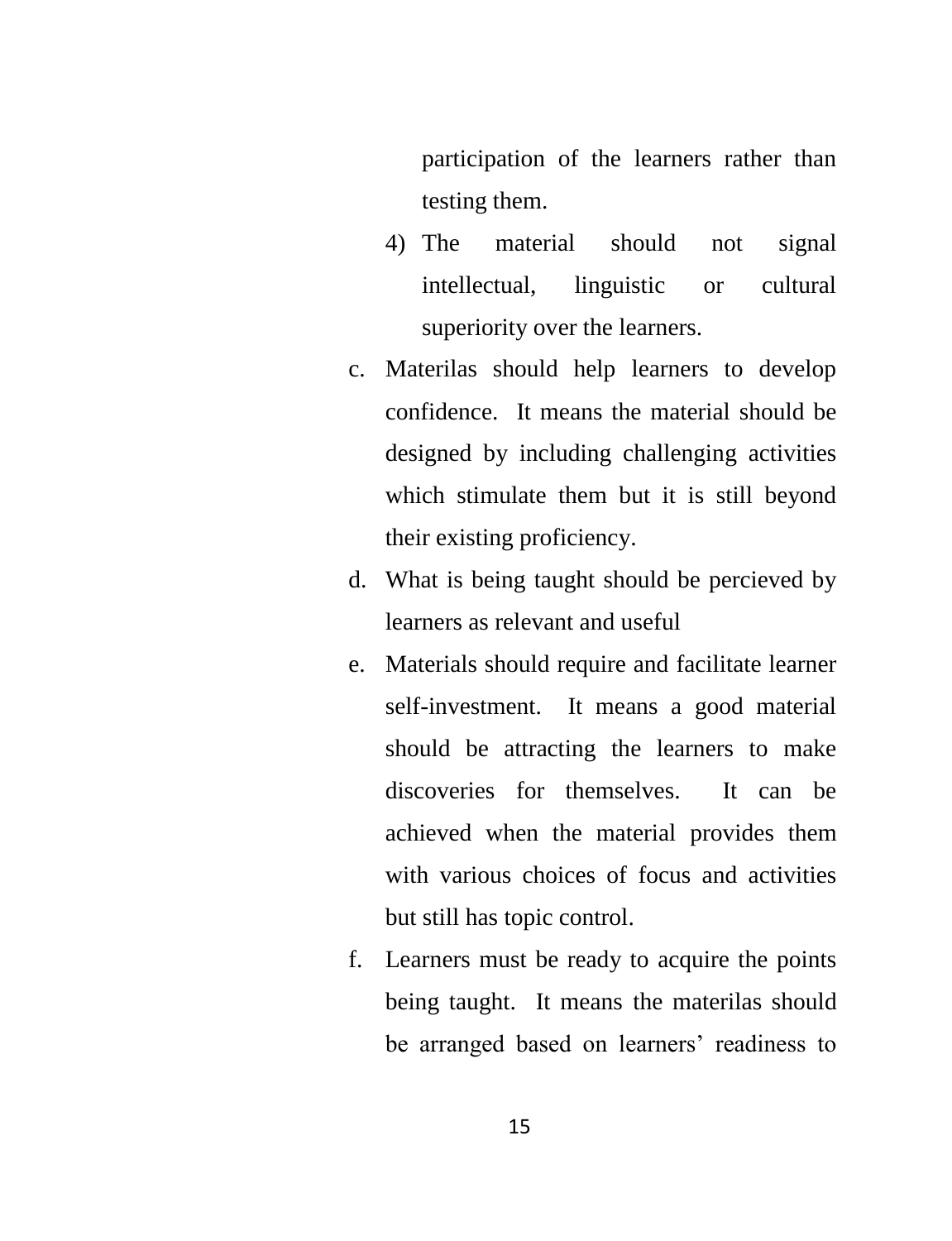learn. Then, readiness can be achieved when a new material presented after the learners gained sufficient mastery on the previous stage.

- g. Materials should expose the learners to language in authentic use
- h. The learners' attention should be drawn to linguistic features of the input
- i. Materials should provide the learners with opportunities to use the target language to achieve communicative purposes
- j. Materials should take into account that the positive effects of instruction are usually delayed
- k. Materials should take into account that learners differ in learning styles
- l. Materials should take into account that learners differ in affective attitudes
- m. Materials should permit a silent period at the beginning of instruction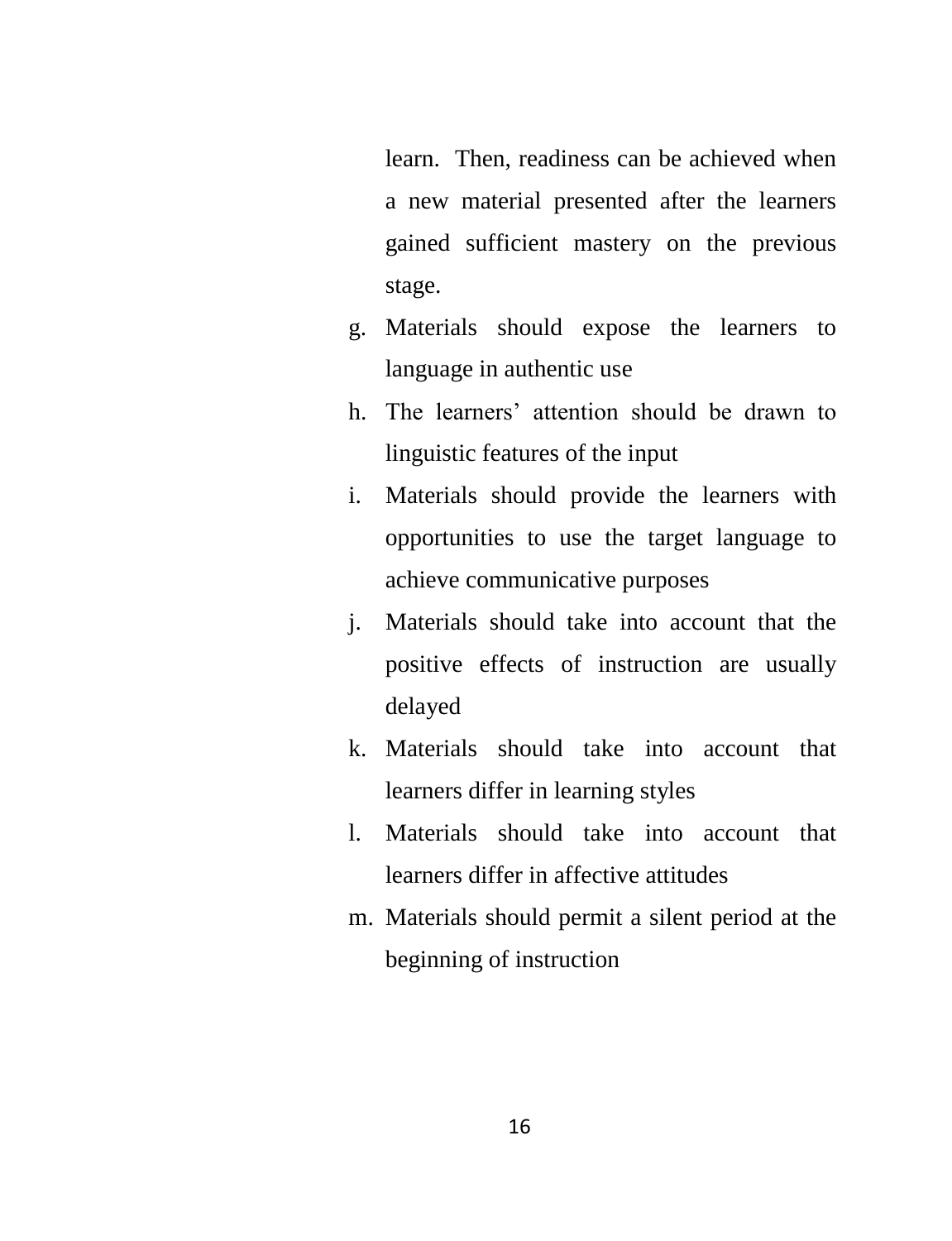- n. Materials should maximize learning potential by encouraging intellectual, aesthetic and emotinal involvement
- o. Materilas should not rely too much on controlled practice
- p. Materials should provide opportunities for outcome feedback.

#### **3. Needs Analysis**

Nunan (1992) defines needs analysis as sets of tools, techniques, and procedures for determining the language content and learning process for specified groups of learners. Richards (2001, p. 51) also explains that needs analysis are procedures used to collect information about learners' needs.

### **C. The Characteristics of English Language Learners**

The concept of learner characteristics, as explained in an online article entitled "Learner Characteristics" by Drachsier and Kirschner, is used in the sciences of learning and cognition to designate a target group of learners and define those aspects of their personal, academic, social or cognitive self that may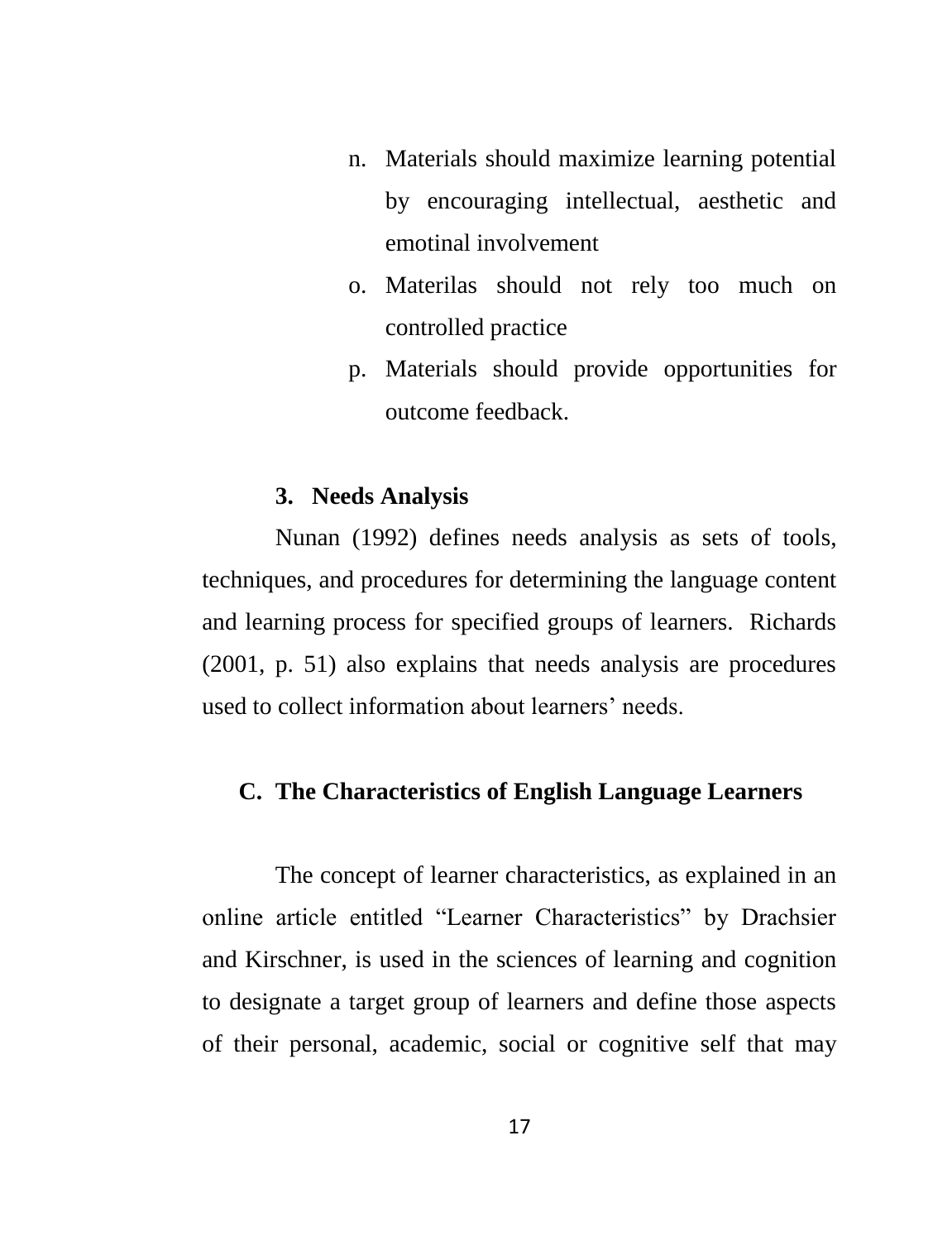influence how and what they learn. Learner characteristics are important for instructional designers as they allow them to design and create tailored instructions of a target group. It is expected that by talking account of the characteristics of learners, more effective and/or motivating instructional materials can be designed and developed.

Drachsier and Kirschner explain that learner characteristics can be personal, academic, social/emotional and/or cognitive in nature. *Personal characteristics* often relate to demographic information such as age, gender, maturation, language, social economic status, cultural background, and specific needs of a learner group such as particular skills and disabilities for and/or impairments to learning. *Academic characteristics* are more to education and/or learning related such as learning goals (of an individual or a group) prior knowledge, educational type, and educational level. *Social/emotional characteristic* relate to the group or to the individual with respect to the group. An example of social/emotional characteristics are group structure, place of the individual with a group, sociability, self -image, mood, etc. finally cognitive characteristics relate to such things as attention span, memory, mental procedures, and intellectual skills which

18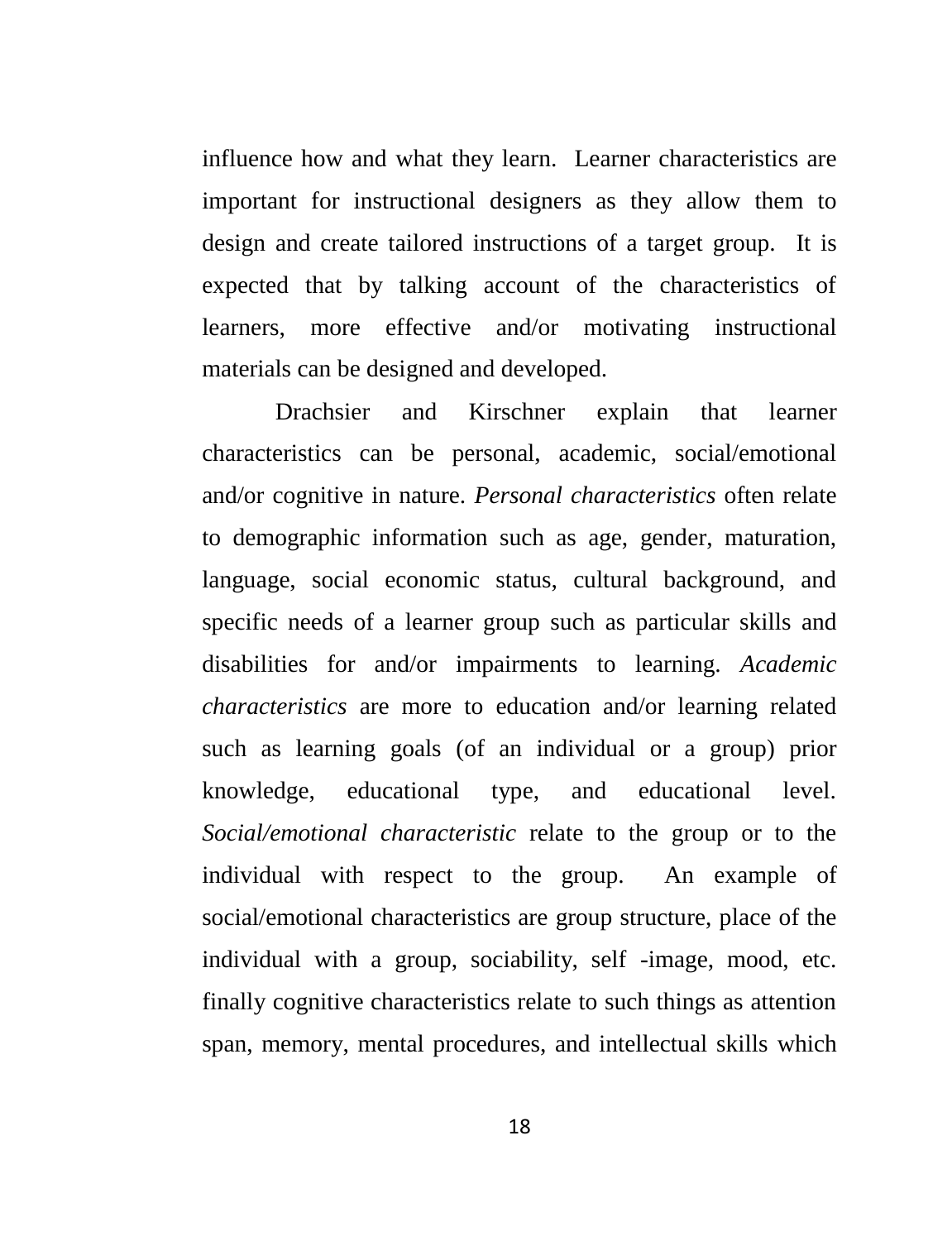determine how the learner perceives, remembers, thinks, solves problem, organizes and represents information in his/her brain.

People of different ages have different needs, competences, and cognitive skills. There are a number of commonly held beliefs about age. Some people say that children learn languages faster than adults do. They talk of children who appear to pick up new languages effortlessly.

Another belief is that adolescents are motivated, surly, and uncooperative and that therefore they make poor language learners. Below is the description of the characteristics of learner based on their age as explained by Harmer (2001)

*Characteristics of Young learners:*

- They respond to meaning even if they do not understand individual words.
- They often learn indirectly rather than directly this is they take in information from all sides, learning from anything around them rather than only focusing on the precise topic they are being taught.
- Their understanding comes not just from explanation, but also from what they see and hear and crucially have a chance to touch and interact with.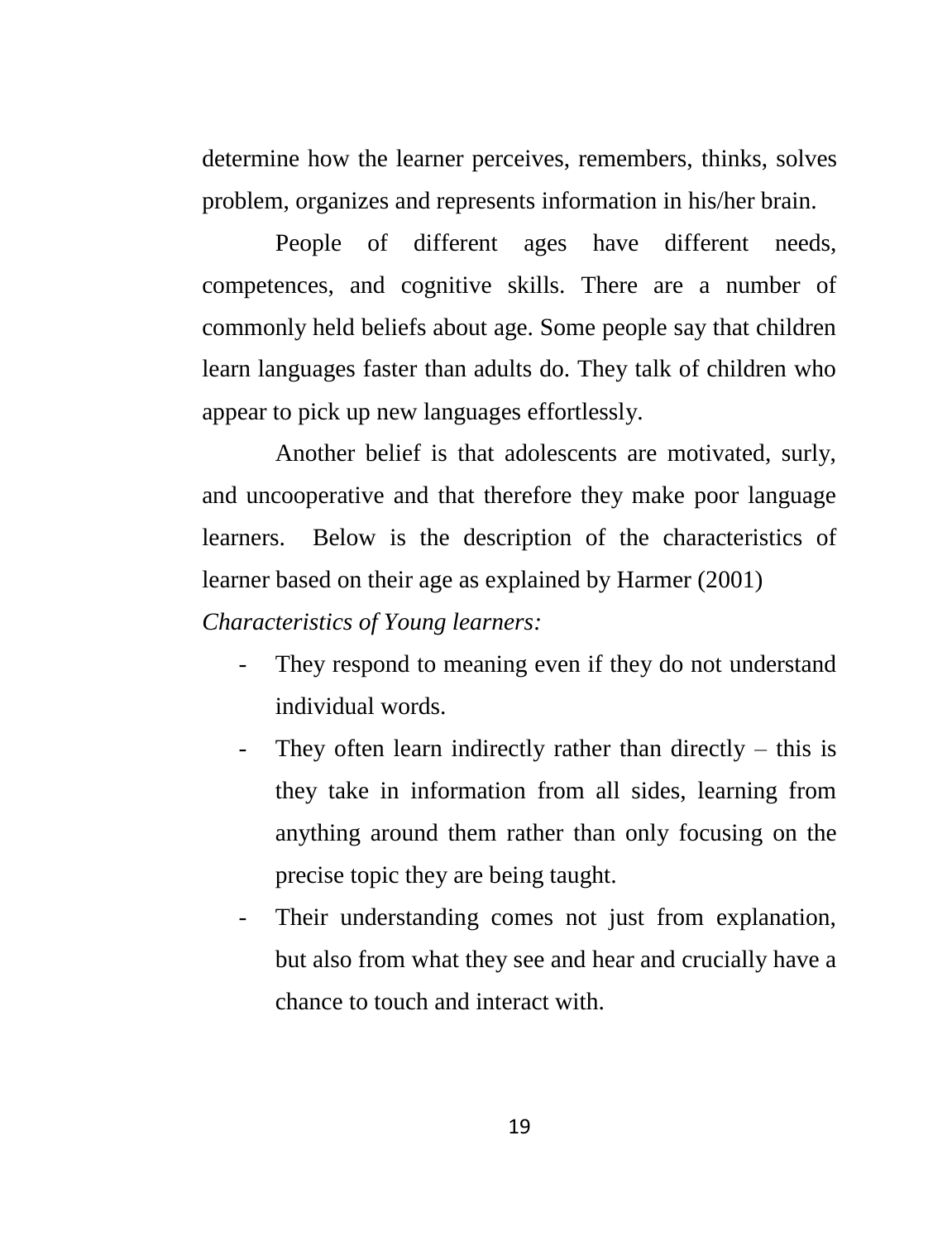- They generally display an enthusiasm for learning and a curiosity about the world around them.
- They have a need for individual attention and approval from the teacher.
- They are keen to talk about themselves, and respond well to learning that uses themselves and their own lives as main topic in the classroom.
- They have a limited attention span; unless activities are extremely engaging they can easily get bored, losing interest after then minutes or so.

We can say that young children love discovering thing and because they respond well to being asked to use their imagination, they may well be involved in puzzle-like activities, in making things, in drawing things, in games, in physical movement on in songs.

*Characteristics of Adolescent Learner:*

The less motivated and have discipline problems, so the teacher should control them in supportive and constructive way, helps rather than shouts and provoke students" engagement with material which is relevant and involving (encourage them to respond texts and situations with their own thought and experience rather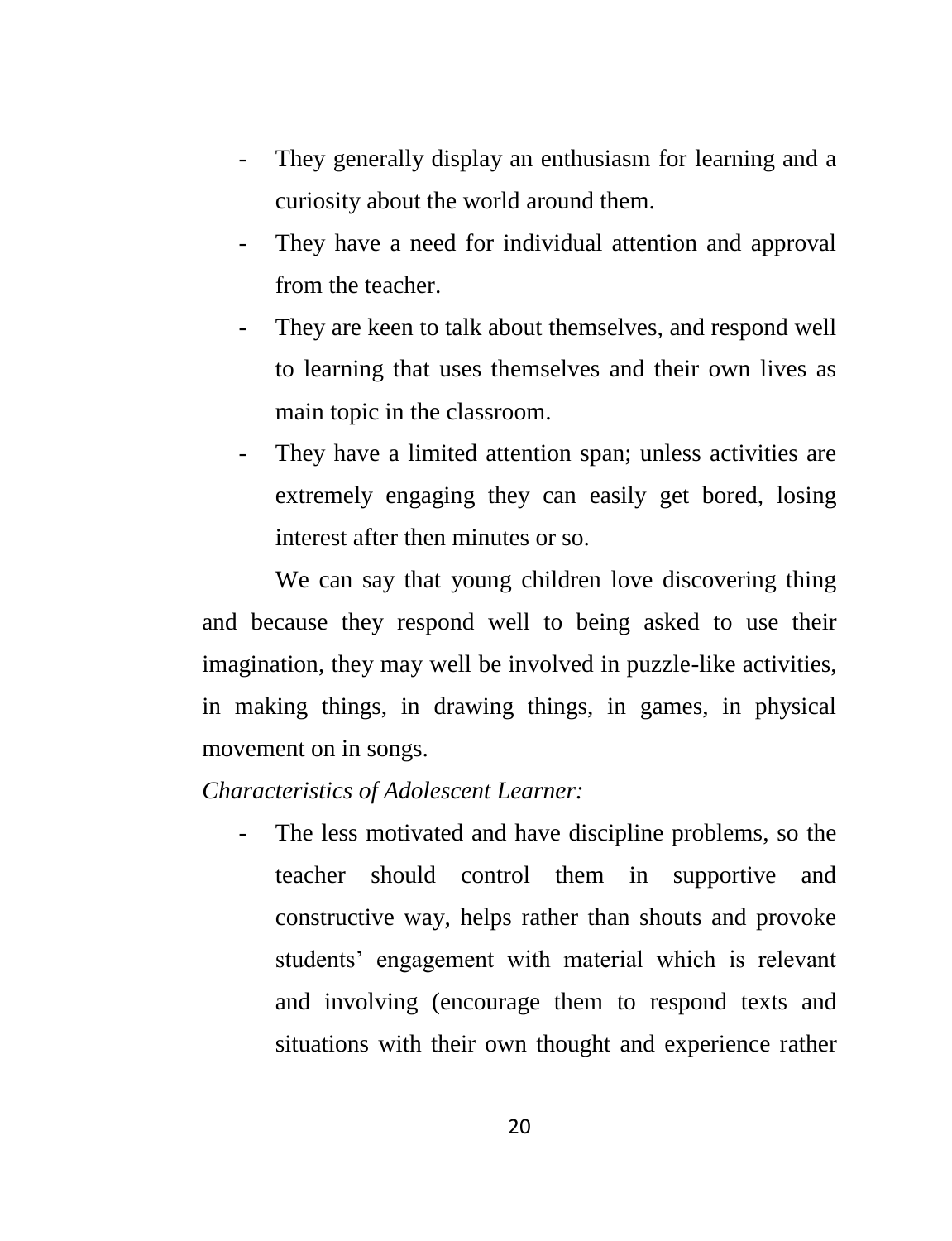than answering questions and doing abstract things using humanistic teaching) in order to become best English language learners.

They search for individual identity and need for selfesteem likes.

### *Characteristics of Adult Learners*

Adult language learners are notable for a number of special characteristics:

- They can engage with abstract thought.
- They have a whole range of life experiences to draw on.
- They have expectations about the learning process and may already have their own set pattern of learning.
- Adult tend, on the whole, to be more disciplined than some teenagers and crucially they are often prepared to struggle on despite boredom.
- They come into classroom with a rich range of experiences which allow teachers to use a wide range of activities with them.
- Unlike young children and teenagers, they often have a clear understanding of why they are learning and what they want to get out of it.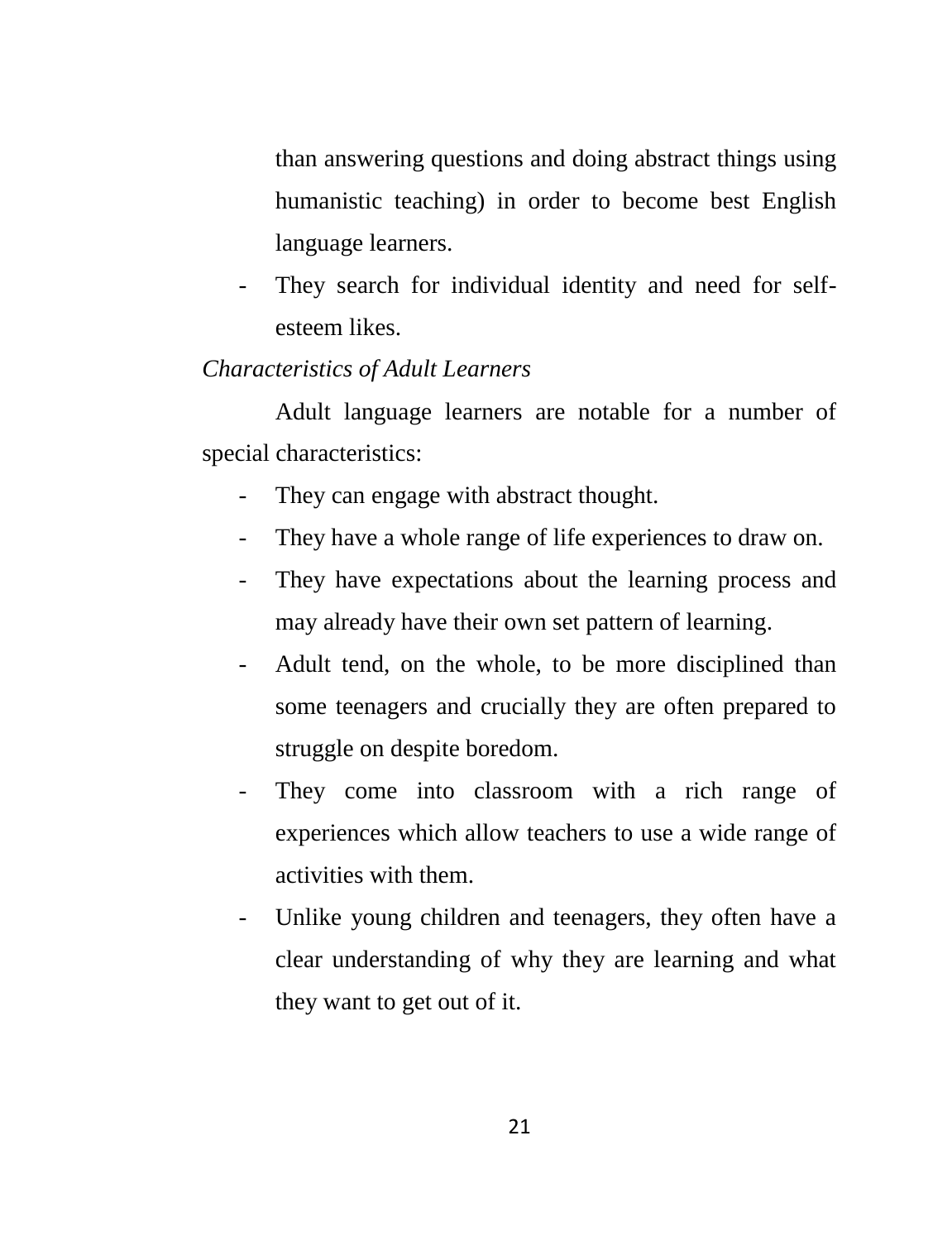Brown (2007, p. 142) divides the characteristics of learners based on their learning style into three categories:

- Visual, the learners who tends to prefer reading and studying charts, drawings, and other graphic information.
- Auditory, the learners who prefer listening to lectures and audiotapes.
- Kinesthetic, the learners who show preference for demonstrations and physical activity involving bodily movement.

Understanding the learning styles of learners is vitally important to plan the kinds of activity that are appropriate for the learners.

The characteristics of learners can be also divided based on their language level. Harmer (2001) explains about the learner language level as follows:

- Beginner : Those who do not know any English. The learner who cannot really use any English but actually know quite a lot which can be quickly activated is real beginner.
- Elementary : They are between beginner and intermediate level learners. Those who are able to communicate in a basic way, string some sentences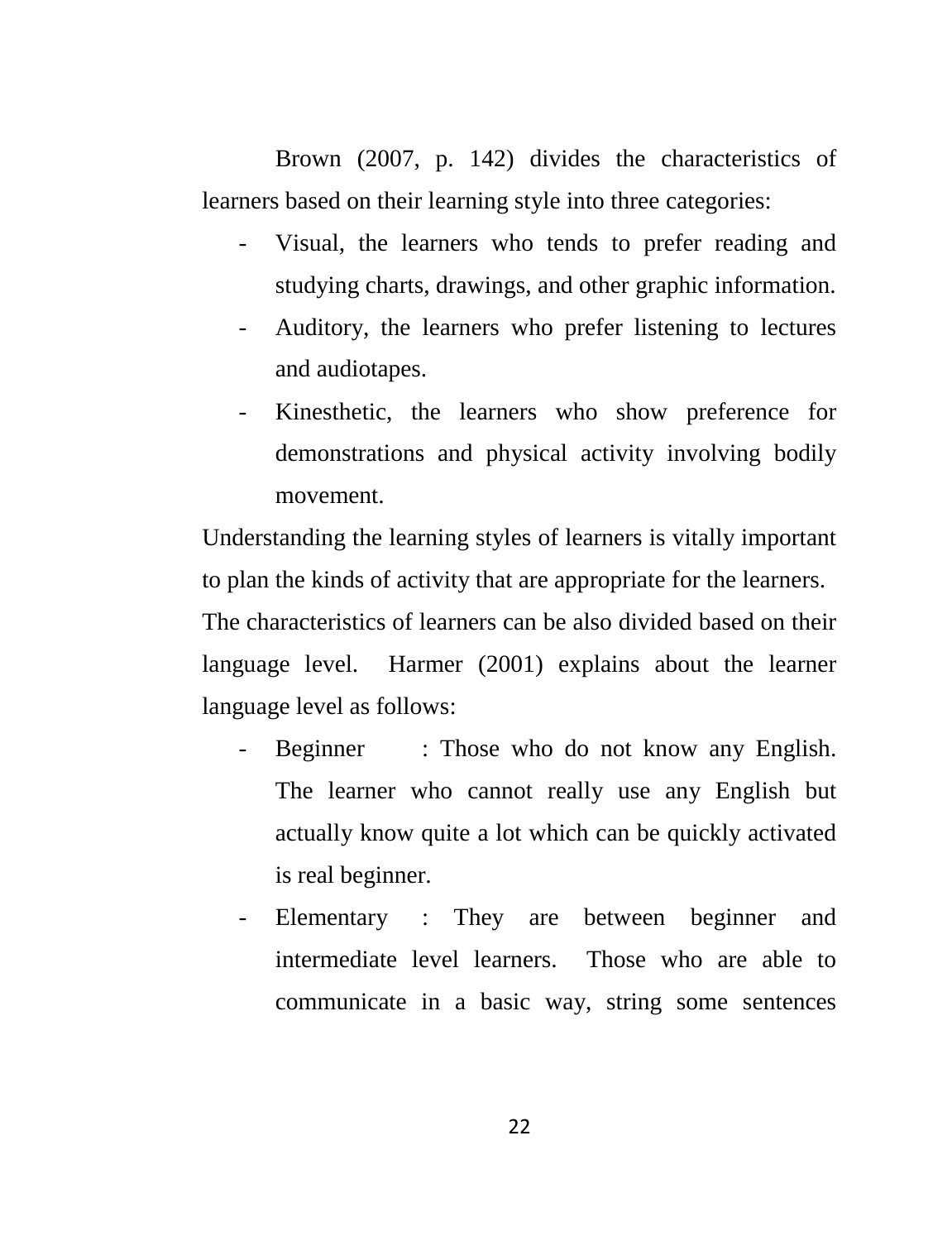together, construct a simple story or take a part in predictable spoken interaction.

- Intermediate : Those who have greater competence in speaking (fluency) and writing, and an ability to comprehend fairly straightforward listening and reading of some general authentic English.
- Advanced : Those are whose level of English is competent, allowing them to read a simplified fact and fiction, and communicate fluently with native speakers.

# **D. English for Library and Information Science Program**

English is one of the important languages in the world used in communication and in almost every field of science and knowledge. One of the fields that consider English necessary is the field of Library and Information Science, especially in the modern days of digital library. There was an attempt that the researcher found to develop English material to make it suitable and appropriate with the students of the Library and Information Science. This attempt was done by Ali Akbar Khasseh and Rahim Alijani in one of the universities in Persia. The module was designed for the demands of the library and information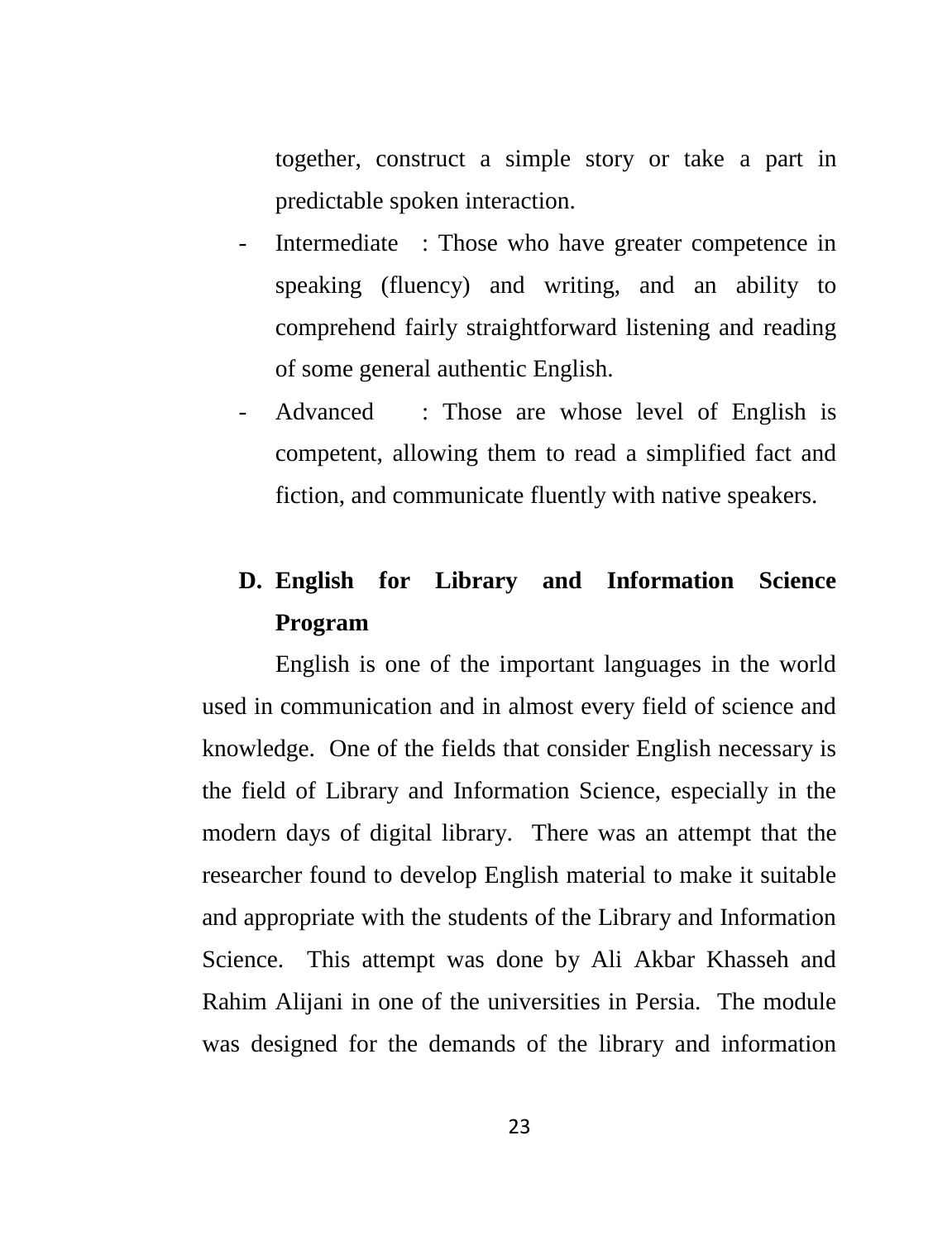science students for reading English texts and also for improving the vocabulary related to this field.

Another book is found published by the Open University (Universitas Terbuka). The book is written by Ulfah Andayani entitled: *Bahasa Inggris untuk Pustakawan.* It is used for teaching English in that respected university (Universitas Terbuka). This book emphasizes more on grammar points and reading texts. It consists of 9 modules.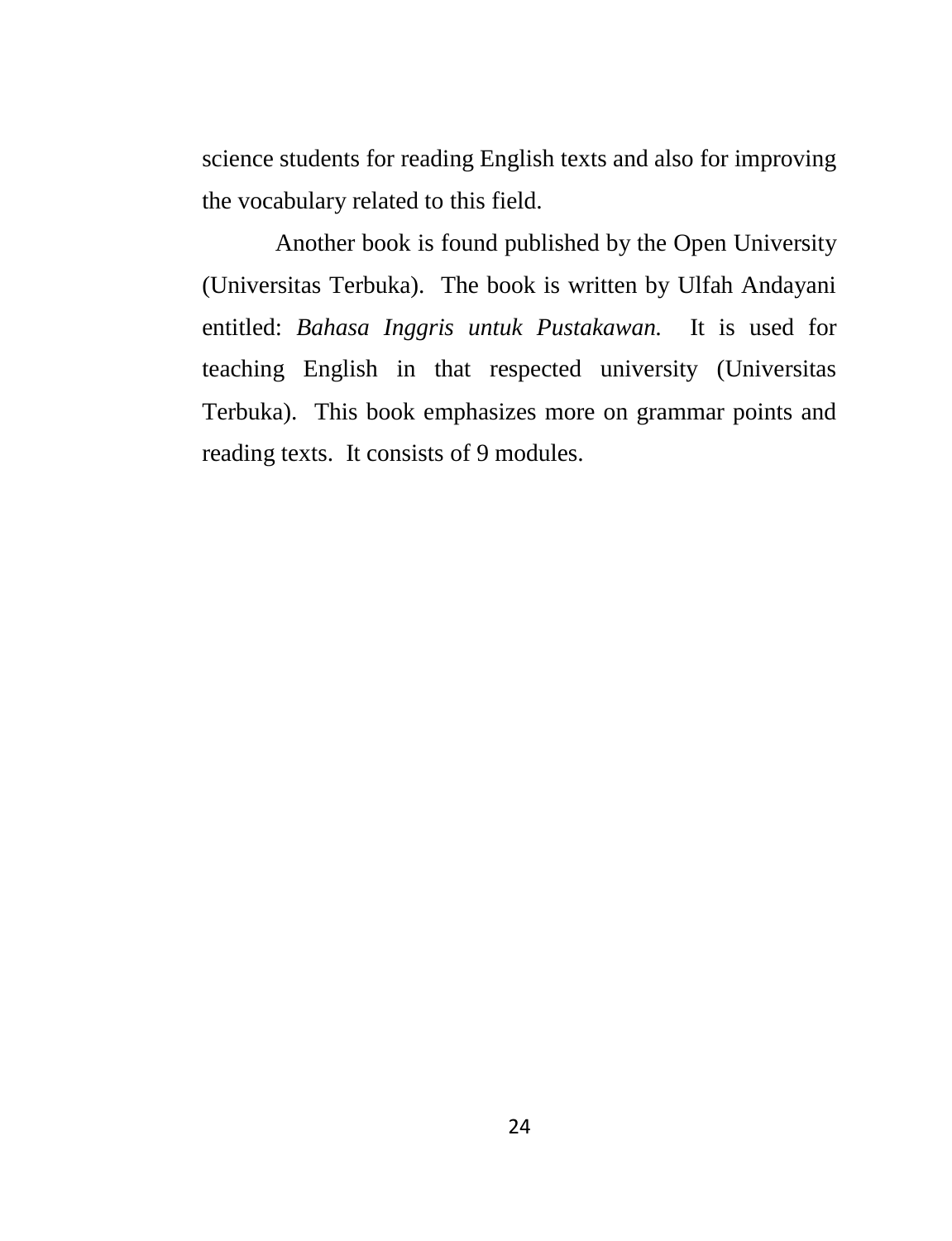# **CHAPTER THREE RESEARCH METHOD**

This chapter discusses the method adopted in the study. The researcher uses the research and development study. In this research, the researcher only uses two steps of the research and development study. These are needs analysis and designing the materials. As mentioned earlier in chapter one, this research seeks to answer the following statement of problem: What is the English material needed for the library science students of *Tarbiyah* and Teachers Training Faculty of IAIN Antasari Banjarmasin? The discussion in this chapter begins with a description of the research design, research setting, subject and object of the research, data and source of data, techniques and instruments of data collection, procedure of developmental study, and data analysis.

### **A. Research Design and Developmental Model**

The design of this research is educational research and development. According to Borg and Gall (1989, 624), "Educational research and development is a process used to develop and validate educational product." Sugiyono (2011, p.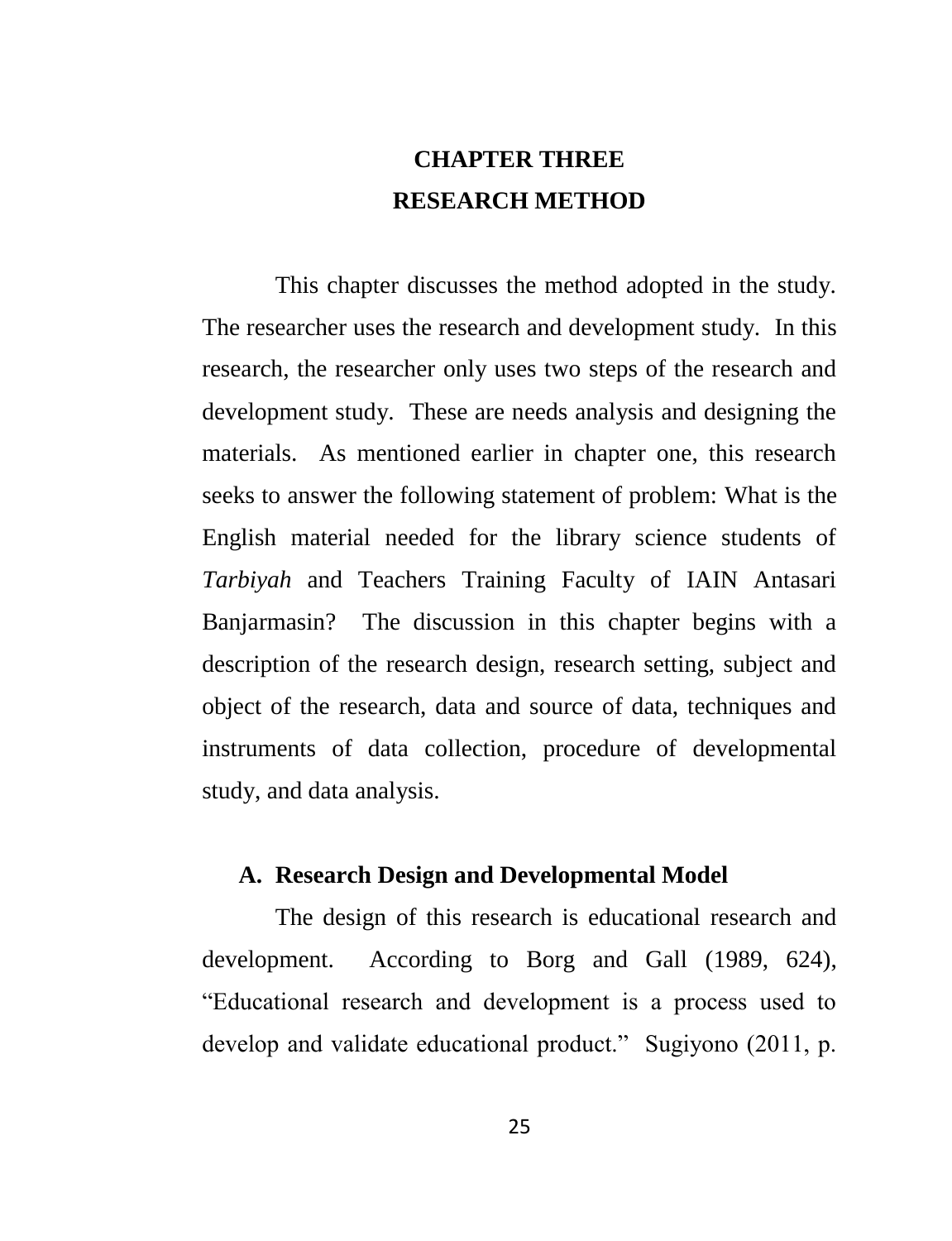297) also defines Educational Research and Development as, "*suatu metode penelitian yang digunakan untuk menghasilkan produk tertentu, dan menguji keefektifan produk tersebut*". In other words, Educational Research and Development is a research method which is used to produce and develop certain product and then to test the effectiveness of such product.

The researcher should also look for an instructional development model. This model, as Seels and Richey explain in Gustafson and Branch (2002, p. 13), is "an organized procedure that includes the step of analyzing, designing, developing, implementing, and evaluating instruction. It is also called as instruction system development (ISD)."

One of the popular ISD models is ADDIE model. The word "ADDIE"stands for the five phases in the process which has the same meaning with the definition of ISD above. It is an acronym referring to the major processes that comprises the generic ISD process: Analysis, Design, Development, Implementation, and Evaluation. ADDIE is a general purpose model, most useful for creating instructional products, but also applicable for program design. Borg and Gall (1983) suggest ten phases of research and development study. It consists of ten phases. These are needs analysis, material development, expert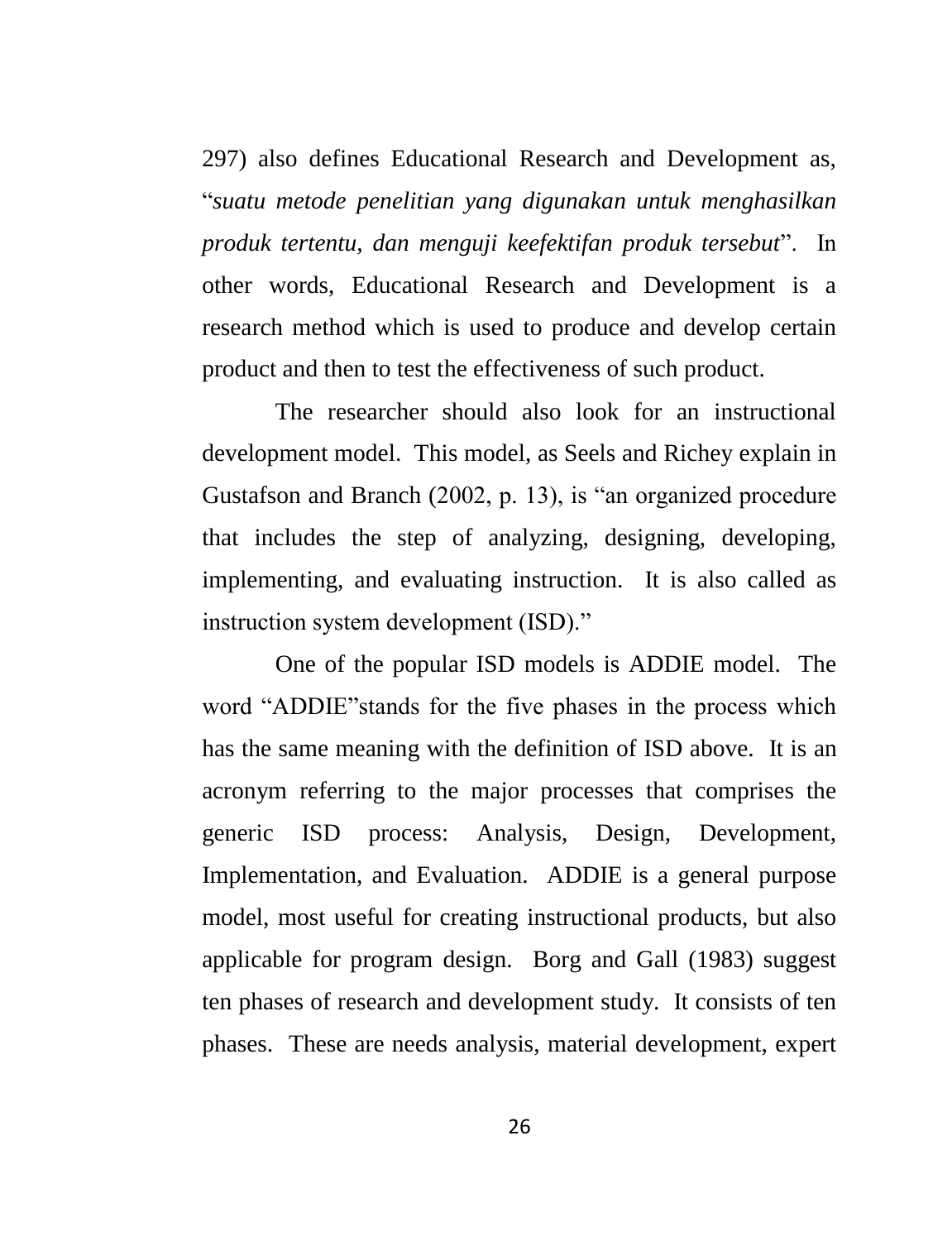validation, first revision, field test, second revision, final product, main field testing, dissemination, and implementation.

In this present research, as mentioned earlier, the researcher only did the phasis of analysing needs and designing and developing the materials based on the students' needs. Thus, the researcher in this research analyzes the needs of the third semester students of the Associate Program of Library and Information Science in learning English specifically related to Library Science and design the material and module.

### **B. Research Setting**

The research will be conducted at the faculty of *Tarbiyah* and Teachers Training at IAIN Antasari Banjarmasin. It will be conducted for the third semester students who are studying at the Associate Program of Library and Information Science. The research will be done in the odd semester of the academic year 2015/2016.

### **C. Subject and Object of Research**

The subjects of this research are the third semester students of the Associate Program of Library and Information Science with the total number 30 students, and two lecturers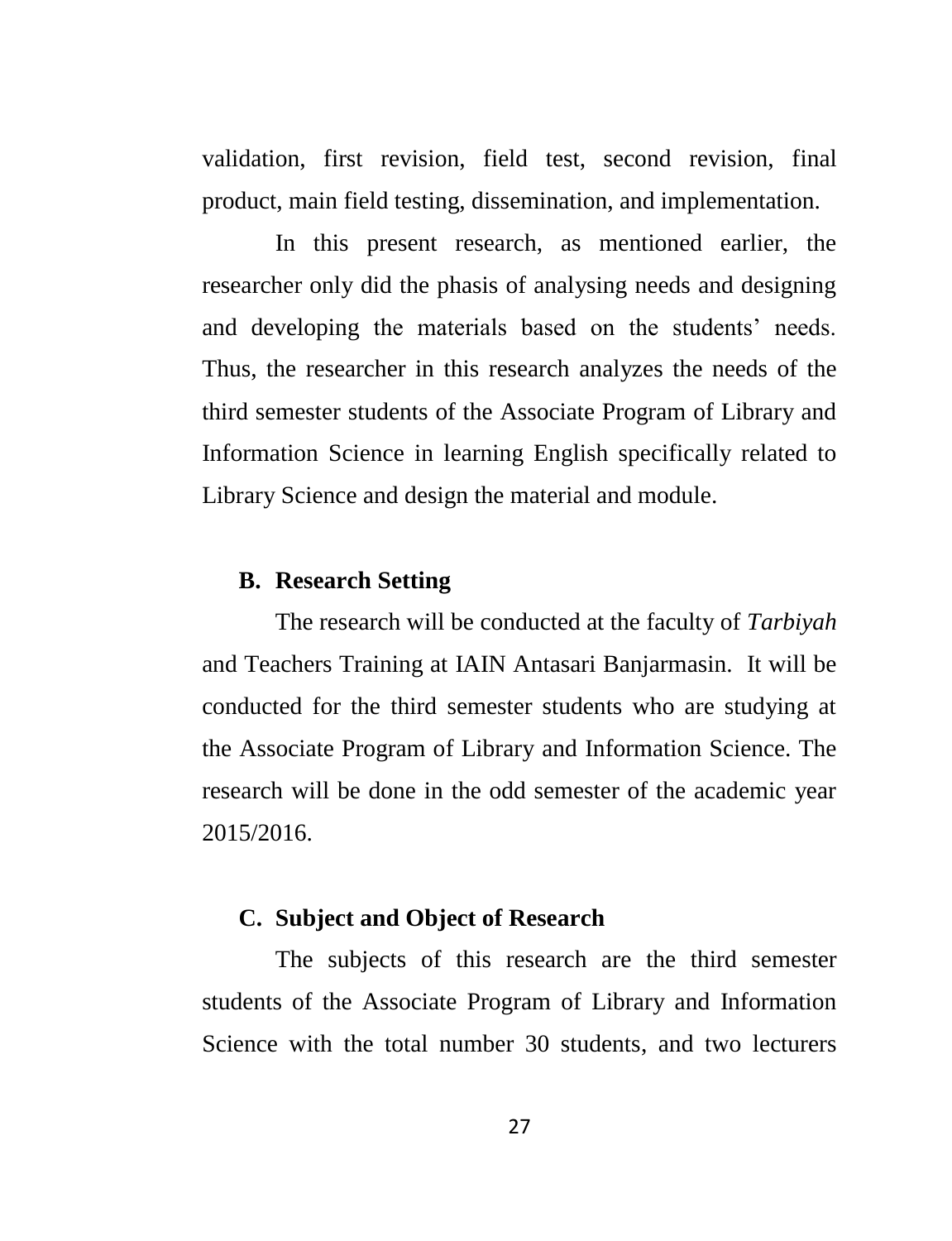who are experts in the field of library science. The object of this research is the English material needed for the third semester students of the Associate Program of Library and Information Science.

#### **D. Data and Sources of Data**

The data in this research is English material that the students need to improve their skills and the other components of English especially related the field of Library Sciences. The researcher also collects additional data which is related to the research location such as the brief history of the Associate Program of Library and Information Science.

The sources of data are the students who are in their third semester studying at the Associate Program of Library Sciences and Islamic Information. The data are also taken from the interview with the expert lecturers in the field of Library Science.

### **E. Techniques and Instruments of Data Collection**

The writer uses the following techniques and instruments for collecting the data as follows: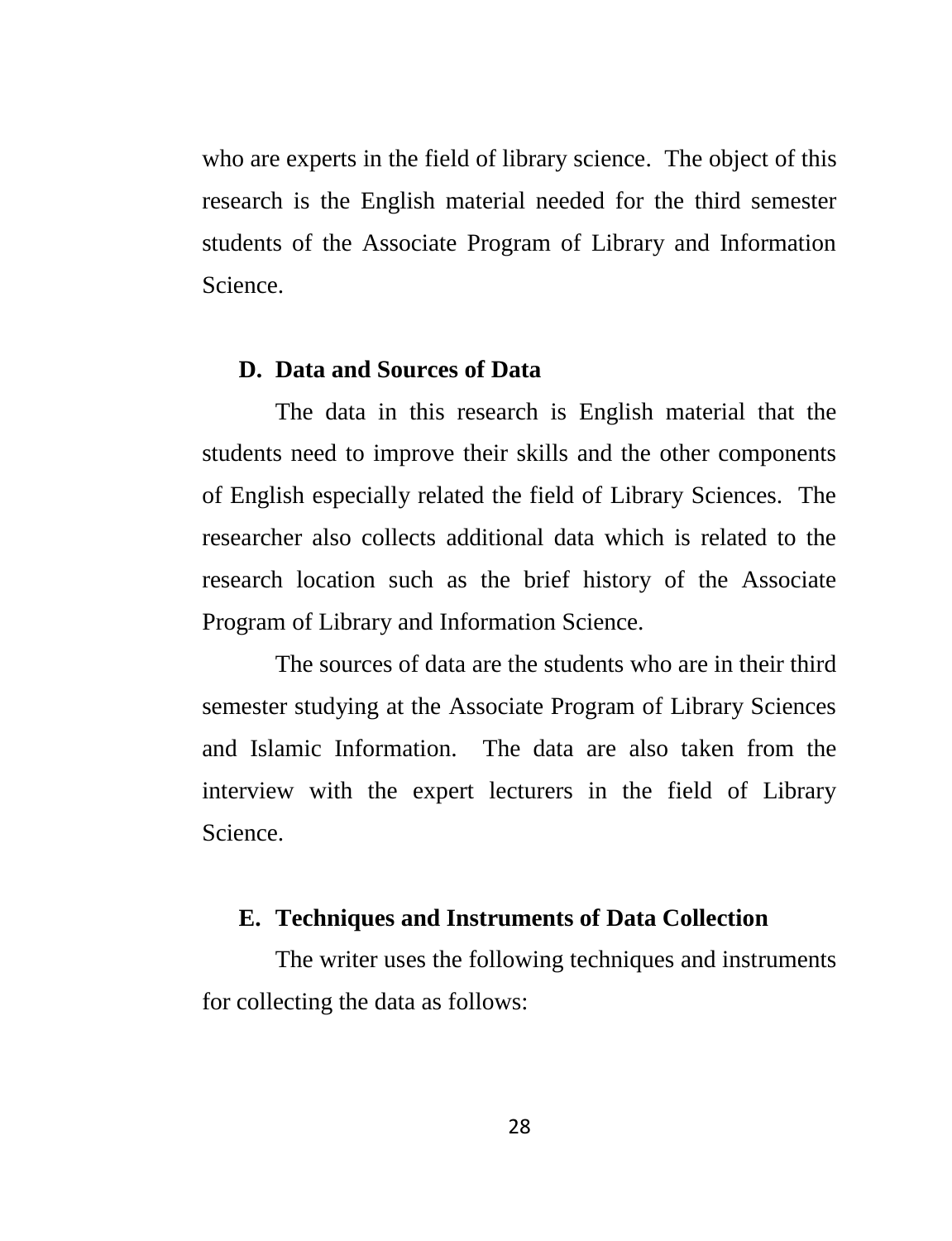### **1. Questionnaire**

The questionnaire is used to get information about the students' needs in learning English for the field of Library Science. It is an important technique to help analyze the students' needs in learning English, and then it can help to develop the appropriate English material for them. The questions are made by considering some questions in the questionnaires made by Dakhmouche, F. R (2008) and the need analysis questionnaire conducted by Boroujeni, S. A., and Fard, F. M. (2013).

The questionnaire is divided into six sections. The first section asks about the respondents' identity. The second section is about the students' educational background. The third section asks the learners' level of English proficiency. The fourth is about the learners" perception towards English. The fifth section asks the students' learning preferences, and the last section is about feedback on course content. For the complete needs analysis questionnaire, see the appendix.

### **2. Interview**

The interview is used to get further information about the Associate Program of Library and Information Science and also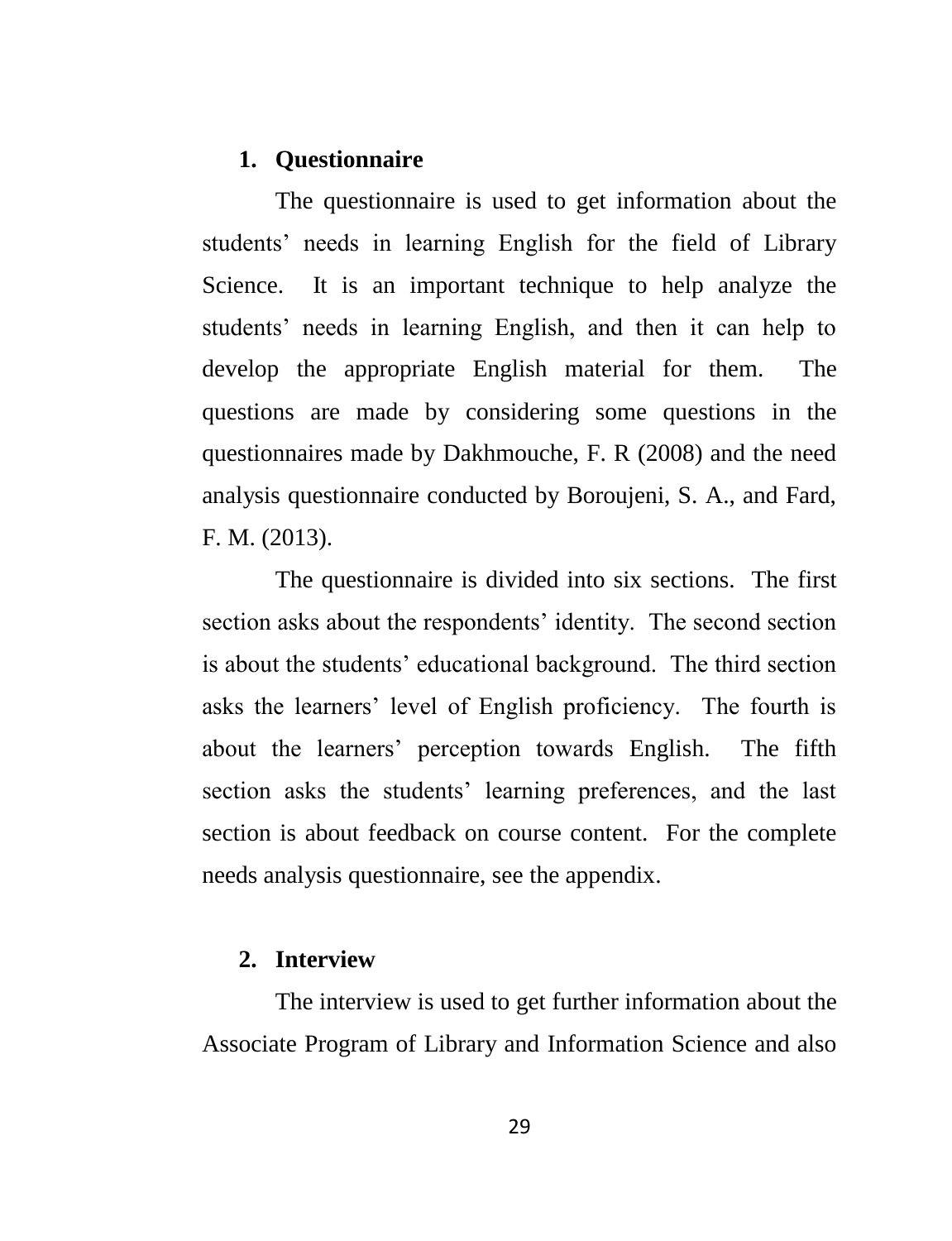to get lecturers" opinions related the subject of English for Library and Information Science students. The researcher interviews the lecturers who are competent in the field of Library Sciences to help in the development of English material. The questions for the interview can be seen in appendix.

#### **3. Documentary**

This technique of collecting data is used to get additional data related to the Associate Program of Library Science at *Tarbiyah* and Teachers Training Faculty of Antasari State Institute for Islamic Studies Banjarmasin.

### **F. Procedure of Developmental study**

The first step the researcher does is needs analysis in order to make the purpose of this research suitable with the course situation, the lecturer, and the students' needs. In this research, the researcher uses the target situation analysis and the learning needs analysis. Hutchinson and Waters (1987) explain that the target situation analysis framewotk and learning needs analysis framework are more useful to look at in terms of necessities, lacks and wants. Target situation analysis means what the learners needs to do in the target situation while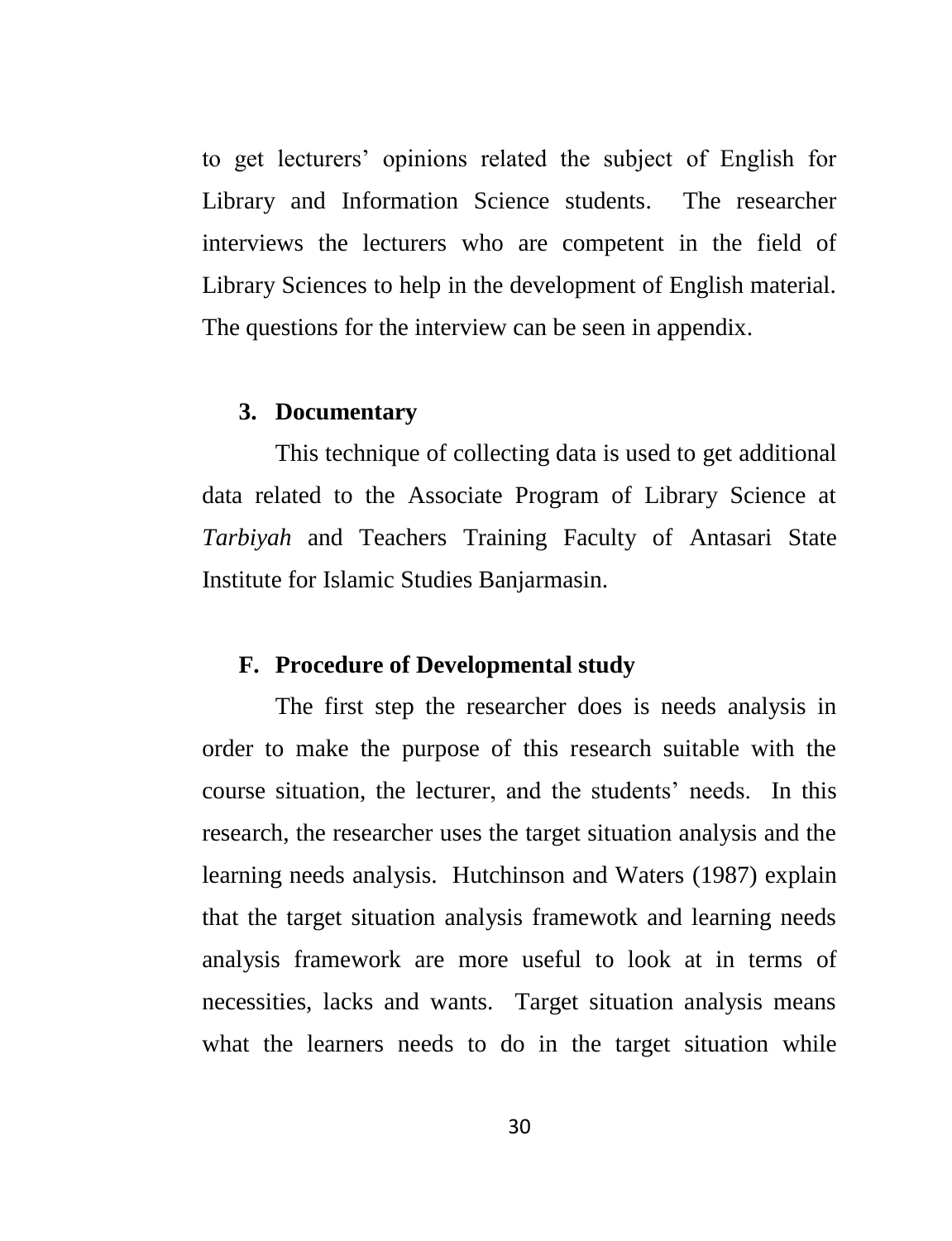learning needs analysis means what the learners need to do in order to learn. The result of needs analysis is used as guidance in developing the material in order to make it really appropriate and beneficial for the students.

The writer also analyses the needs through interview with three lecturers of Library and Information Science to elicit information related to the English materials approprite with Library Science students. Finally, the draft of material development is started after all data needed was collected.

### **G. Data Analysis**

To analyze the data in this research, the researcher uses both the qualitative and quantitative approaches. For the data that are gathered using interview and documentary are analyzed descriptively and qualitatively, while the data gathered using the questionnaire are analyzed quantitatively.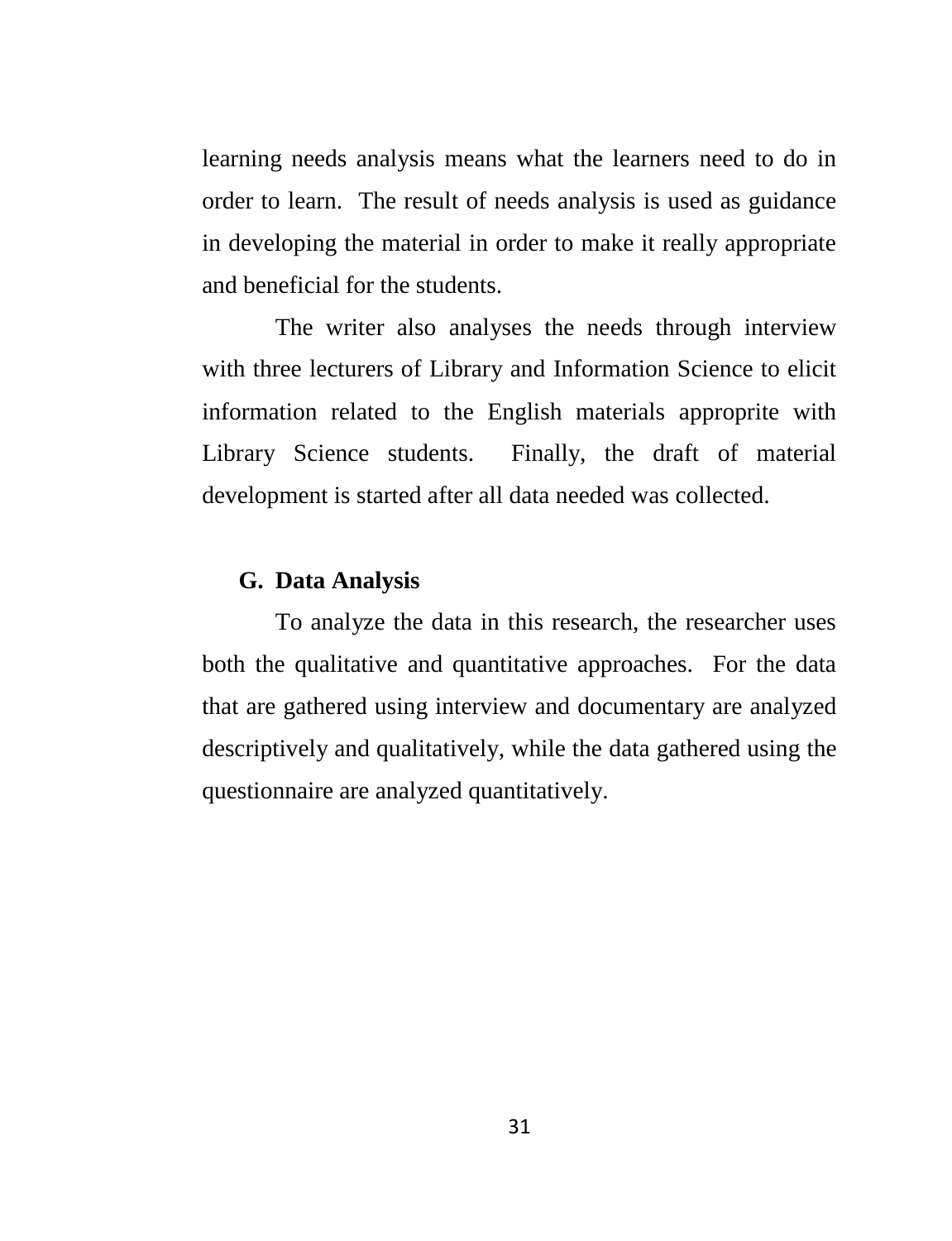# **CHAPTER FOUR RESEARCH RESULT AND DISCUSSION**

This chapter discusses the result and findings of the study. The chapter starts with the presentation of the result of questionnaire and interview. Then these results are analyzed and discussed.

#### **A. Reaserch Result and Discussion**

As mentioned earlier, the statement of problem in this research is: "What is the English material needed for the library science students of *Tarbiyah* and Teachers Training Faculty of IAIN Antasari Banjarmasin?" To answer this statement of problem, the researcher conducted needs analysis. The needs analysis is done through questionnaire to the third semester students of the Associate Program of Library and Information Science and interview to the lecturers who are teaching in the Associate Program of Library and Information Science. The needs analysis is the first stage for collecting the data about the suitable and needed material that would be developed.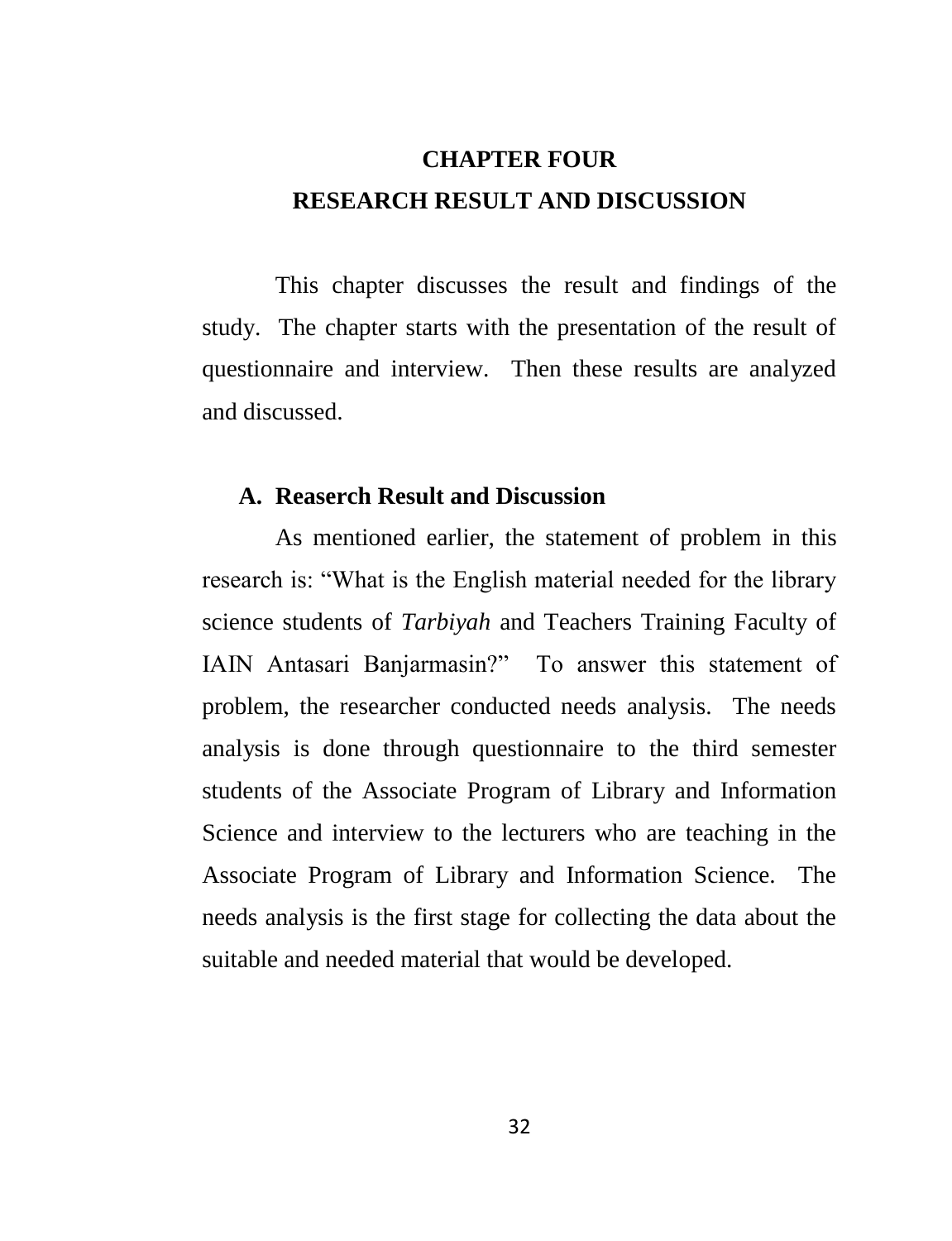### **1. Result of Needs Analysis Questionnaire**

In order to find out the English materials needed, the researcher distributed questionnaire as the first instrument employed. The questionnaire was addressed to the third semester students of the Associate Program of Library and Information Science at the faculty of *Tarbiyah* and Teachers Training. The Third semester students were chosen because English subject is taught in the third semester.

The questions were made by considering some questions in the questionnaires made by Dakhmouche, F. R (2008) and the need analysis questionnaire conducted by Boroujeni, S. A., and Fard, F. M. (2013). The questionnaire for the current research has six parts. The first part was about the students' identity. The second part asked about the students' educational background. The third part was about the students' level of English Proficiency. The fourth part asked about the learners' perception towards English. The fifth part was about the students" learning preferences. The sixth and last part asked the students about their feedback to the course content. Below is the presentation of the result of the questionnaire.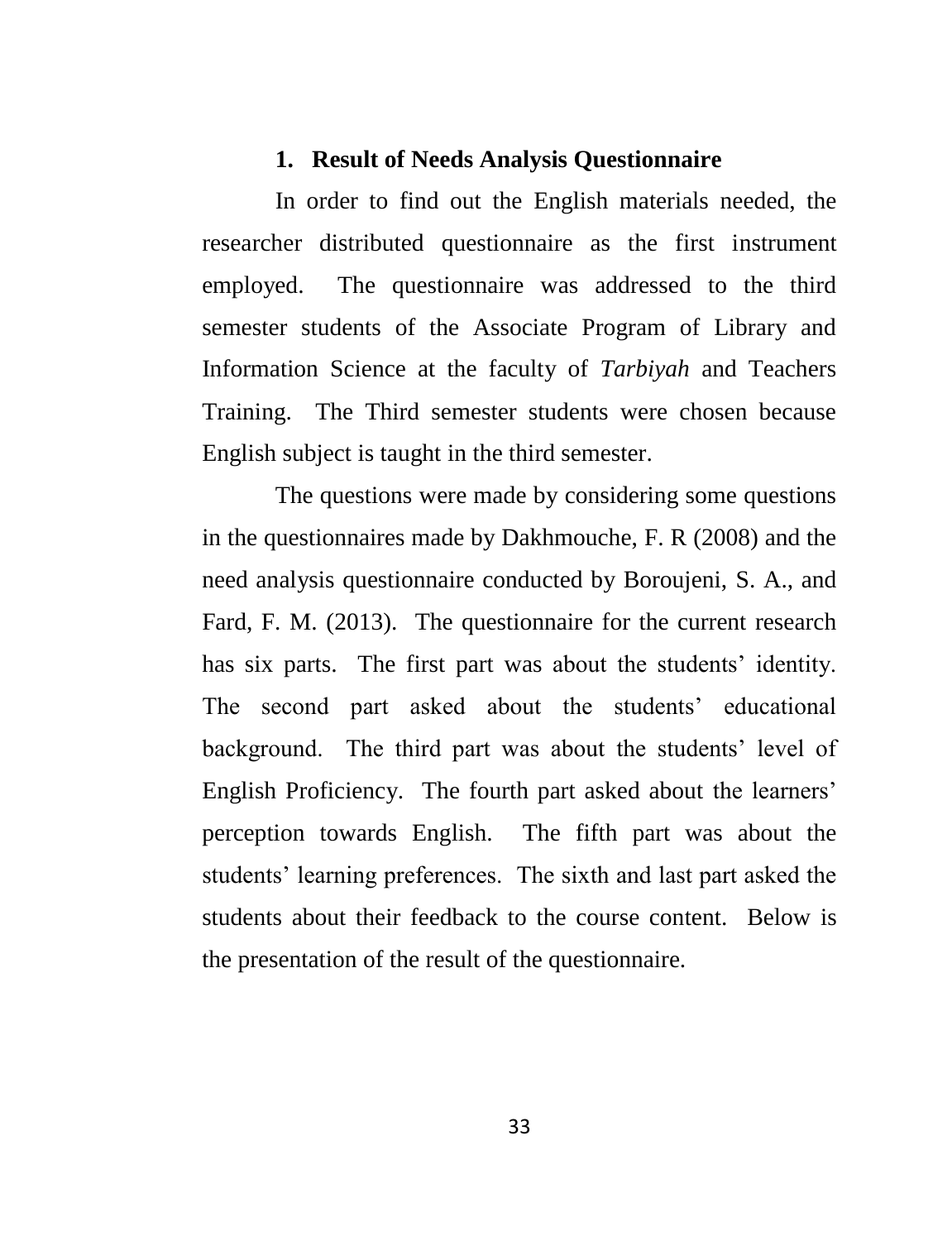### **a. Respondents' Identity:**

The first part of the questionnaire was about the respondents' identity. There were 4 male students (13.3%) and 26 Female students (86.7%). Their age ranges between 18 and 22 years old. From their age, it can be concluded that they are adolescent learners and this is obvious because they are in their third semester of their university study. To know more about the students" identity, it can be seen in table 4.1 below.

| N <sub>0</sub> | <b>Respondents Identity</b> | <b>Frequency</b> | Percentage |
|----------------|-----------------------------|------------------|------------|
| A <sub>1</sub> | Male                        | 4                | 13.3 %     |
|                | Female                      | 26               | 86.7%      |
| A2             | Age:                        |                  |            |
|                | 18                          | 4                | 13.3 %     |
|                | 19                          | 18               | 60 %       |
|                | 20                          | 6                | 20 %       |
|                | 21                          | 1                | 3.3 %      |
|                | 22                          | 1                | 3.3 %      |

**Table 4.1 Respondents' Identity: Sex and Age** 

### **b. Educational Background:**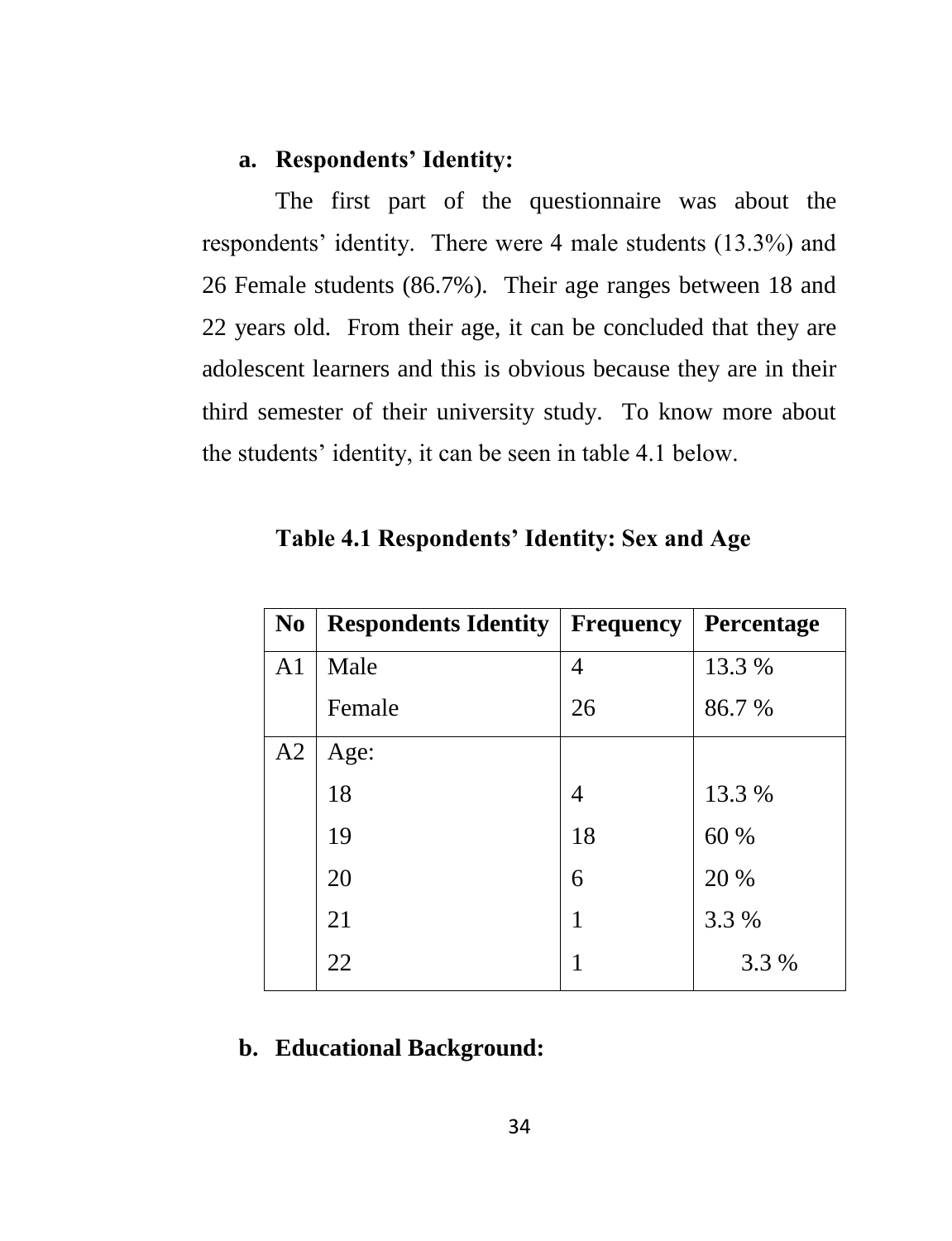The second part of the questionnaire asked the students about their educational background. The data showed that there were 17 students (56.7%) who graduated from Senior High School. There were 12 students (40%) who graduated from Islamic Senior High School, and there were only 1 student (3.3%) who graduated from Vocational School. From this finding, it is expected that the students have good competence in English.

| N <sub>o</sub> | <b>Educational Background</b> | Frequency | Percentage |
|----------------|-------------------------------|-----------|------------|
| В              | Senior High School            | 17        | 56.7%      |
|                | Islamic Senior High           | 12        | 40 %       |
|                | School                        |           |            |
|                | <b>Vocational School</b>      |           | 3.3 %      |
|                | Others                        |           | $0\%$      |

**Table 4.2 Students' Educational Background**

### **c. The Learners' Level of Language Proficiency**

The third part of the questionnaire was related to the students" level of language proficiency. There were four sections in the third part. The first section asked about students'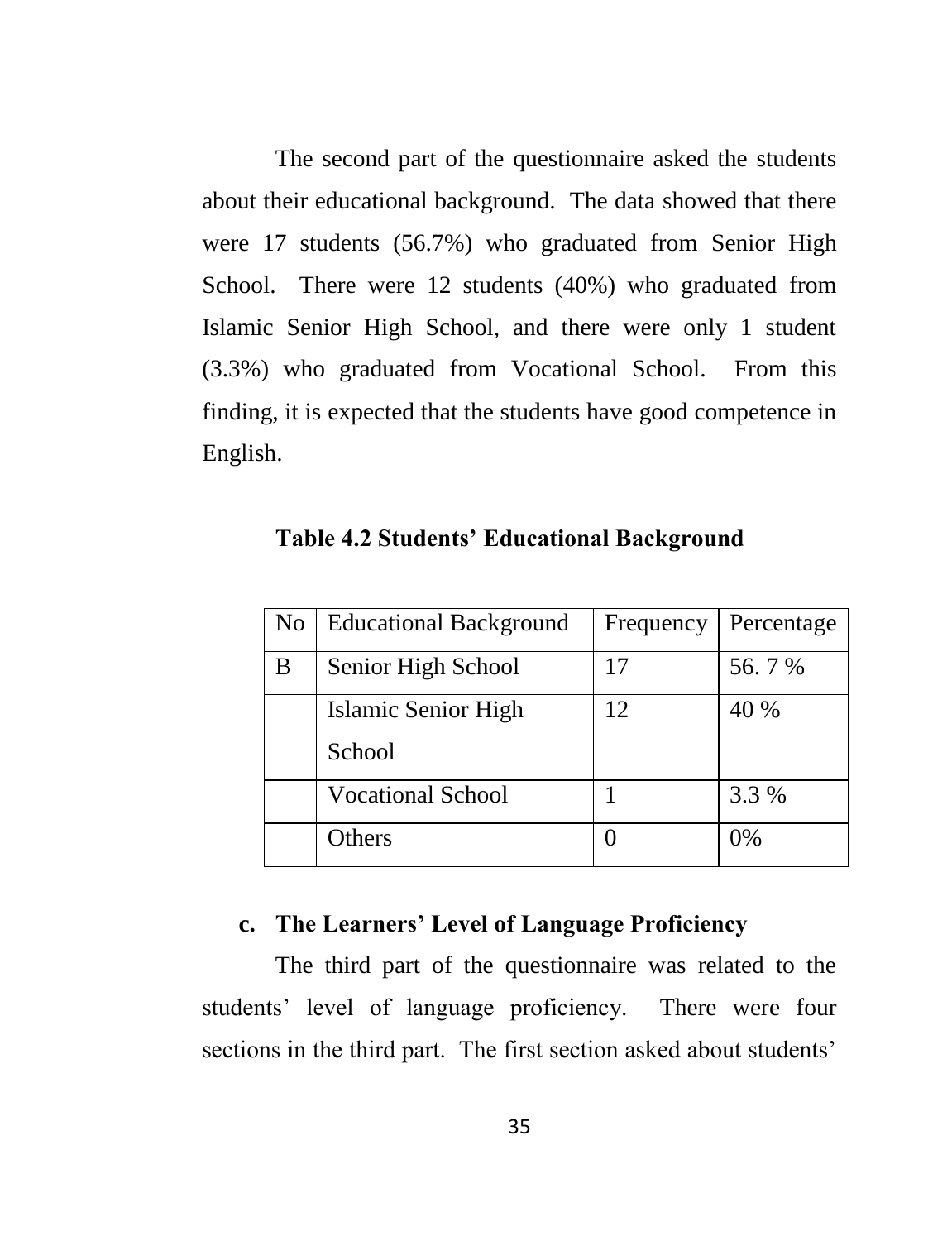years in learning English. The majority of students learned English for 8 years. There were 14 students (46.7%) who learned English for 8 years. The second section asked the students about where that learnt English. All of the students (100%) learnt English at school and university specifically in the Center of Language Development (PPB) at IAIN Antasari Banjarmasin.

The third section of the third part requires the students to rate their own level of English proficiency. The majority of students, 27 students or 90 % , see themselves in the average category, while the rest of the students, 3 students or 10 %, rate themselves in the poor category. This result suggests that the English materials developed for the students in the Associate Program of Library and Information Science should be simple and appropriate for their level. Despite their long years of learning English (3 students reported 9 years and 1 student reported 10 years of learning English), they have low ability in English. The researcher herself is the teacher of English at the Associate Program of Library and Information Science, and based on the researcher"s observation and also the test conducted during the semester, the students have average and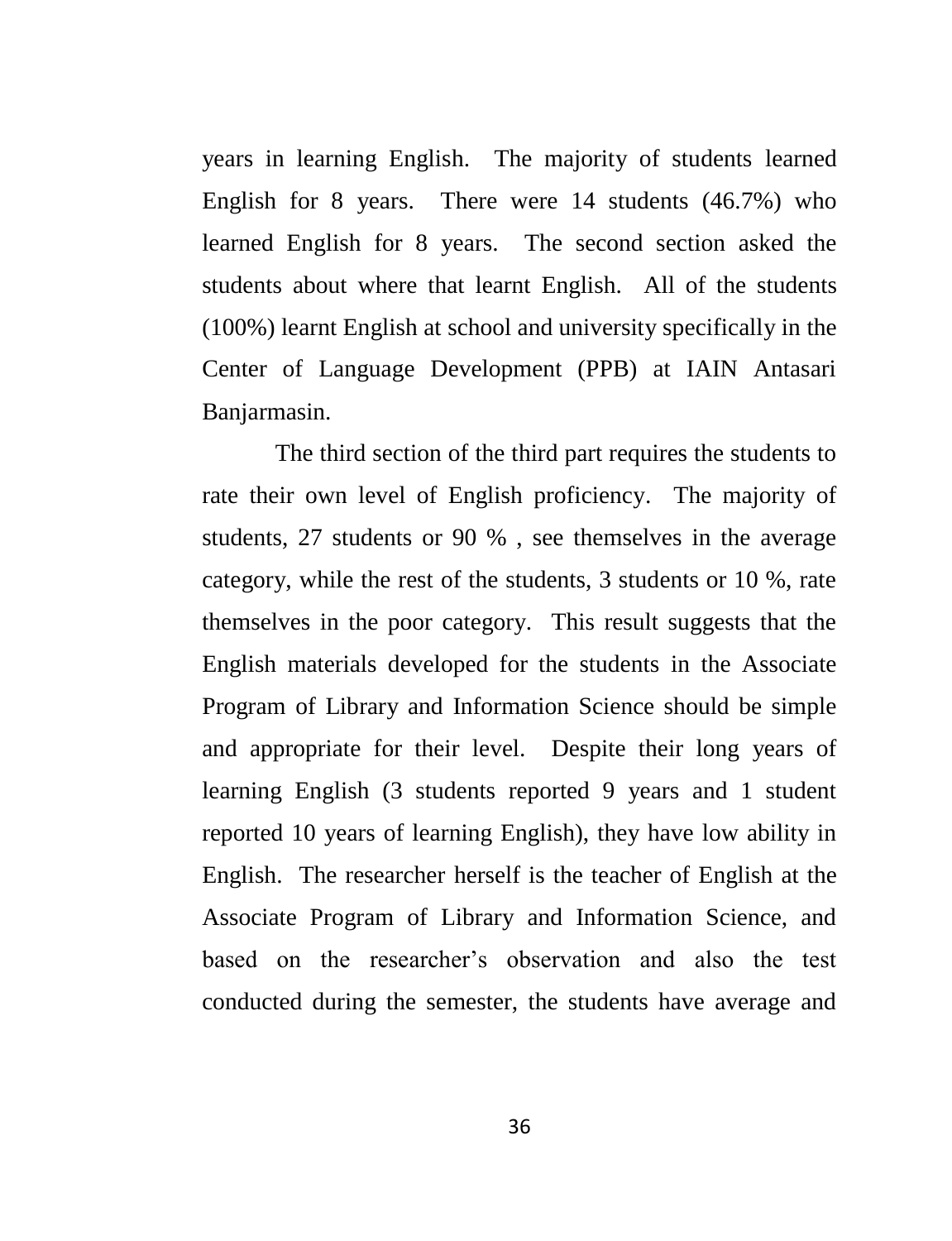poor ability in English. Table 4.3 below presents the data on the learners' level of language proficiency.

| N <sub>o</sub> | Language Proficiency     | Frequency        | Percentage |
|----------------|--------------------------|------------------|------------|
| C1             | <b>Years of Learning</b> |                  |            |
|                | English:                 |                  |            |
|                | 6 years                  | $\mathbf{1}$     | 3.3 %      |
|                | 7 years                  | 11               | 36.7%      |
|                | 8 years                  | 14               | 46.7 %     |
|                | 9 years                  | 3                | 10 %       |
|                | 10 years                 | 1                | 3.3 %      |
| C <sub>2</sub> | Learnt English at school | 30               | 100 %      |
|                | and University           |                  |            |
| C <sub>3</sub> | <b>English Ability:</b>  |                  |            |
|                | Excellent                | $\boldsymbol{0}$ | $0\%$      |
|                | Good                     | $\boldsymbol{0}$ | $0\%$      |
|                | Average                  | 27               | 90 %       |
|                | Poor                     | 3                | 10 %       |
|                |                          |                  |            |

**Table 4.3 The Learners' Level of Language Proficiency**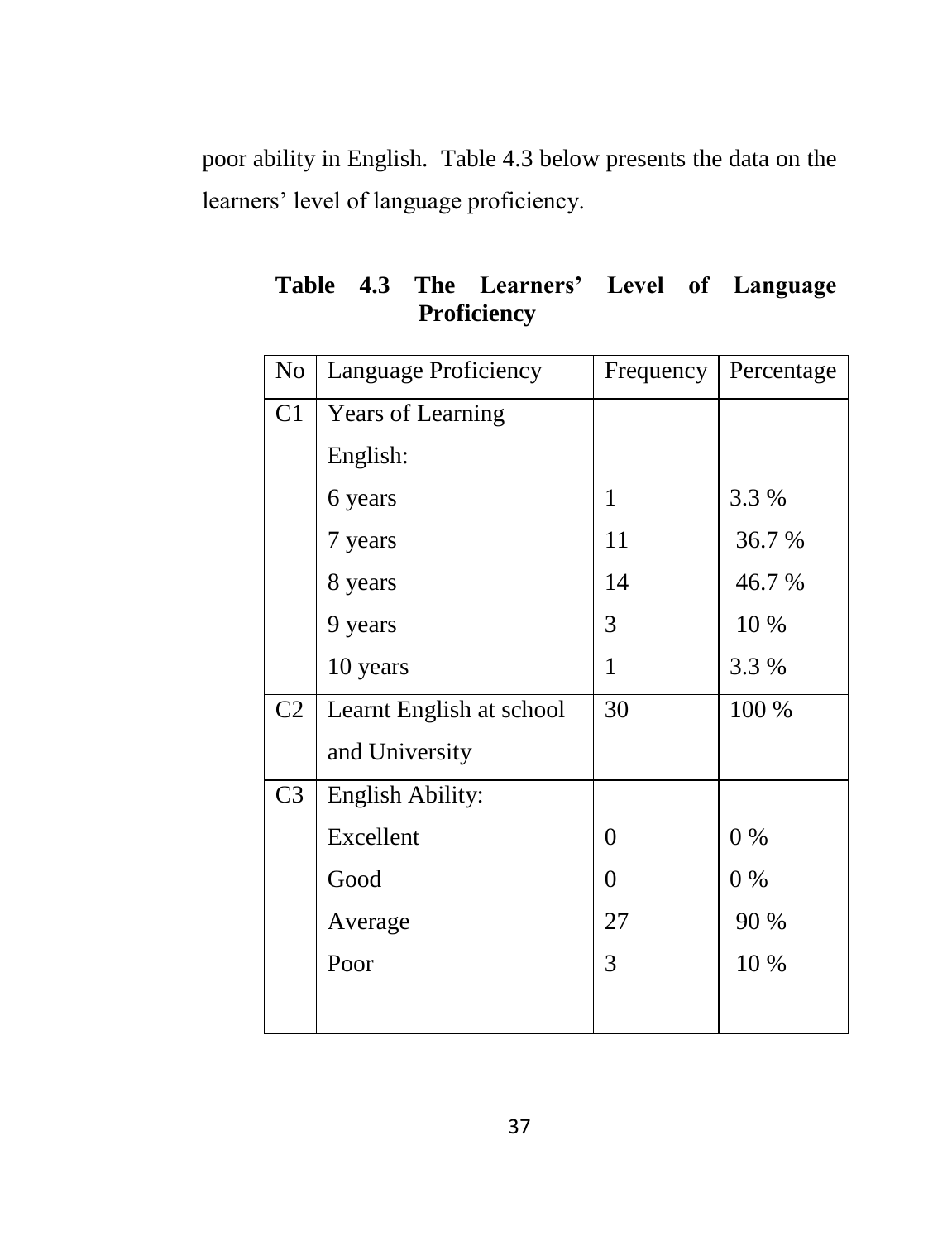The following table shows the result of the fourth section in the third part of the questionnaire. It was about the learners' ability in the skills and aspects of English. The students were asked to report their ability in the four skills and the three aspects of English.

| No.            | <b>Skill and</b> | <b>Excellent</b> |               | Good           |               | Average |               | Poor |               |
|----------------|------------------|------------------|---------------|----------------|---------------|---------|---------------|------|---------------|
|                | Component        | F                | $\frac{0}{0}$ | F              | $\frac{0}{0}$ | F       | $\frac{0}{0}$ | F    | $\frac{0}{0}$ |
| $\mathbf{1}$   | Listening        |                  |               |                |               | 7       | 23.3 %        | 23   | 76.7 %        |
| 2              | Speaking         |                  |               | 1              | 3.3 %         | 17      | 56.7%         | 12   | 40 %          |
| 3              | Reading          |                  |               | $\overline{c}$ | 6.7%          | 22      | 73.3 %        | 6    | 20 %          |
| $\overline{4}$ | Writing          |                  |               | 3              | 10 %          | 18      | 60 %          | 9    | 30 %          |
| 5              | Grammar          |                  |               | 1              | 3.3 %         | 14      | 46.7%         | 15   | 50 %          |
| 6              | Vocabulary       |                  |               |                |               | 13      | 43.3 %        | 17   | 56.7 %        |
| 7              | Pronunciation    |                  |               | 1              | 3.3 %         | 15      | 50 %          | 14   | 46.7%         |

**Table 4.4 Learners' Ability in Skills and Aspects of English**

Based on table 4.4, 23 students (76.7%) reported their poor ability in listening. Only 7 students (23.3%) reported their average ability in that skill. The majority of students, 17 students (56.7%) rated themselves having average ability in speaking. There were 1 student (3.3%) who has good ability in speaking and 12 students (40%) who have poor ability in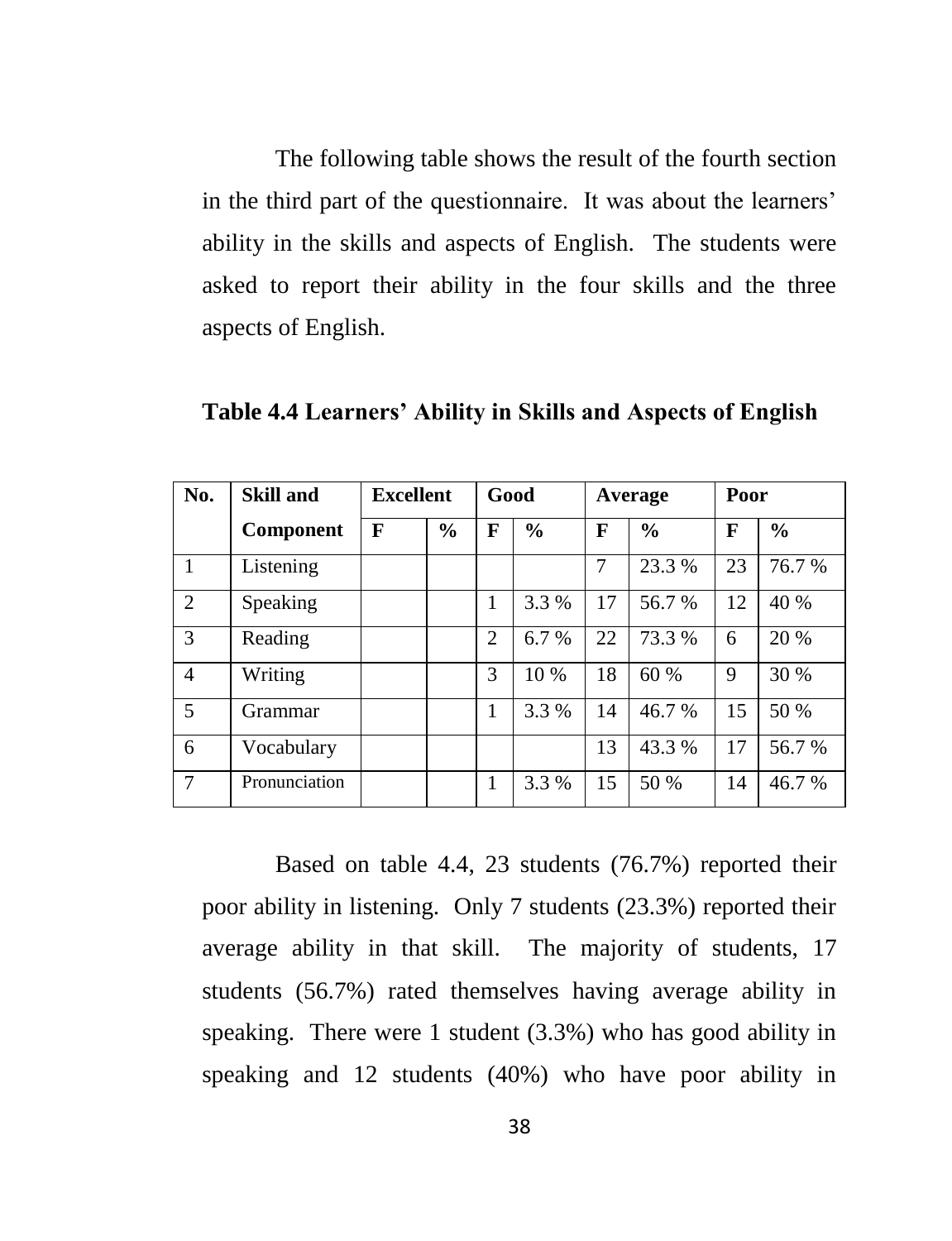speaking. Related to reading skill, there were 22 students (73.3%) who have average ability, 2 students (6.7%) who have good ability, and 6 students (20%) who have poor ability. The last skill is writing. There were 18 students (60%) who reported their average ability in writing, 9 students (30%) who reported their poor ability, and 3 students (10%) who reported their good ability in the skill of writing.

The fourth section also asked about the students' ability in the components of English. These components of English are grammar, vocabulary, and pronunciation. The students were almost balanced in their grammar ability. 15 students (50%) rated themselves having poor ability in grammar, 14 students (46.7%) rated themselves having average ability, and 1 student have good ability in grammar. The second component of English is vocabulary. There were 17 students (56.7%) who have poor ability, and 13 students (43.3%) who have average ability in vocabulary mastery. The third component of English is pronunciation. 15 students (50%) reported their average ability in pronunciation, 14 students (46.7%) reported their poor ability, and 1 student (3.3%) has good ability in pronunciation.

Based on the previous explanation of the learners' ability in the skills and aspects of English, it can be concluded that the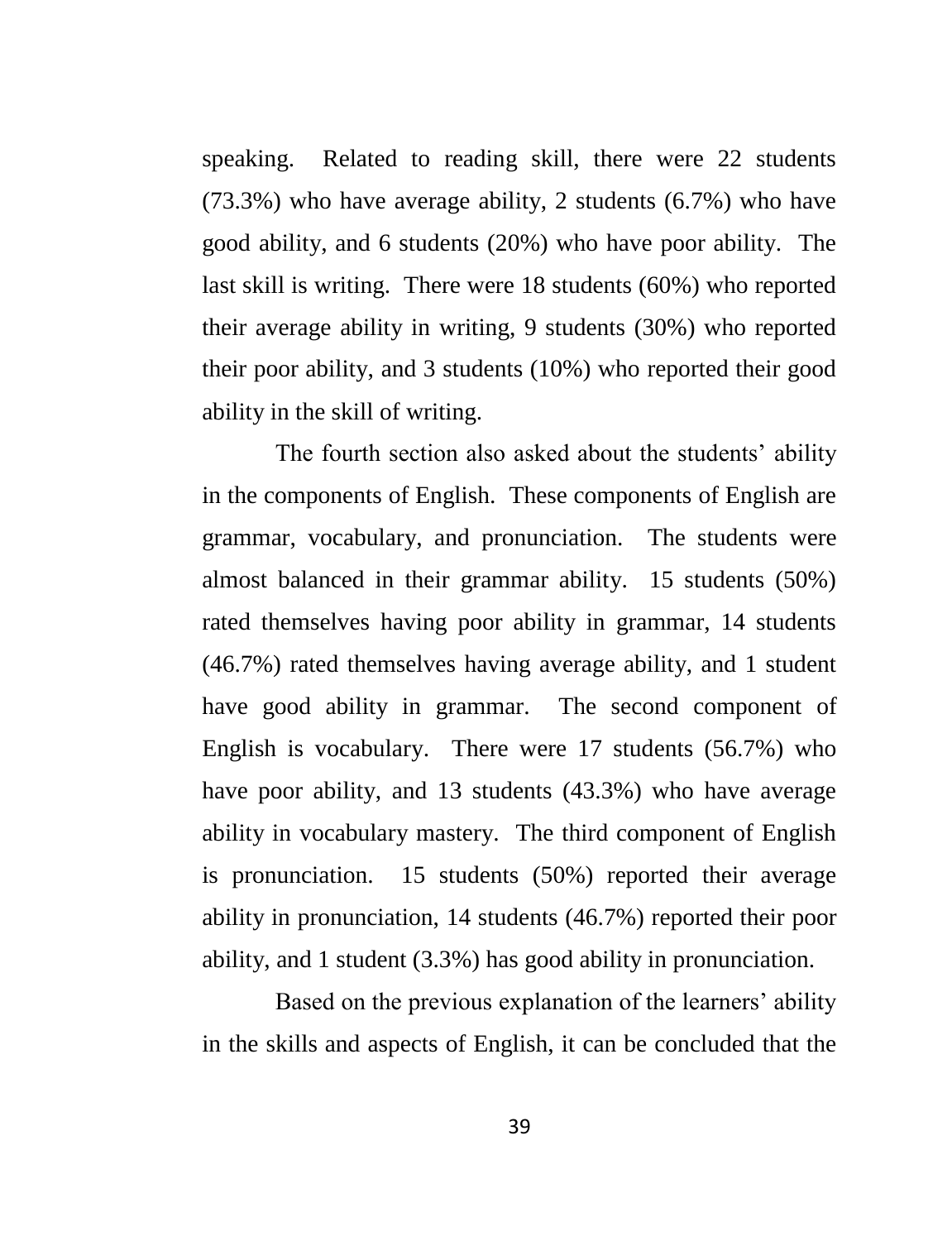English materials that should be developed should be able to improve all the students' skills and components, especially vocabulary.

### **d. The Learners' Perception towards English**

The fourth part of the questionnaire asked the students about their perception towards English. Table 4.5 shows the students" perception whether English is important or not, whether they like English lesson or not, whether learning English is difficult or not, and whether learning English is interesting or not.

**Table 4.5 The Students' Perception towards English**

| No.            | <b>Questions</b>      | Yes |        |                | N <sub>0</sub> |  |  |
|----------------|-----------------------|-----|--------|----------------|----------------|--|--|
|                |                       | F   | $\%$   | F              | $\%$           |  |  |
| D <sub>1</sub> | Is English important? | 30  | 100 %  |                |                |  |  |
| D2             | Do you like English   | 20  | 66.7 % | 10             | 33.3 %         |  |  |
|                | lesson?               |     |        |                |                |  |  |
| D <sub>3</sub> | Is learning English   | 28  | 93.3 % | $\overline{2}$ | 6.7 %          |  |  |
|                | difficult?            |     |        |                |                |  |  |
| D <sub>4</sub> | Is learning English   | 29  | 96.7%  | 1              | 3.3 %          |  |  |
|                | interesting?          |     |        |                |                |  |  |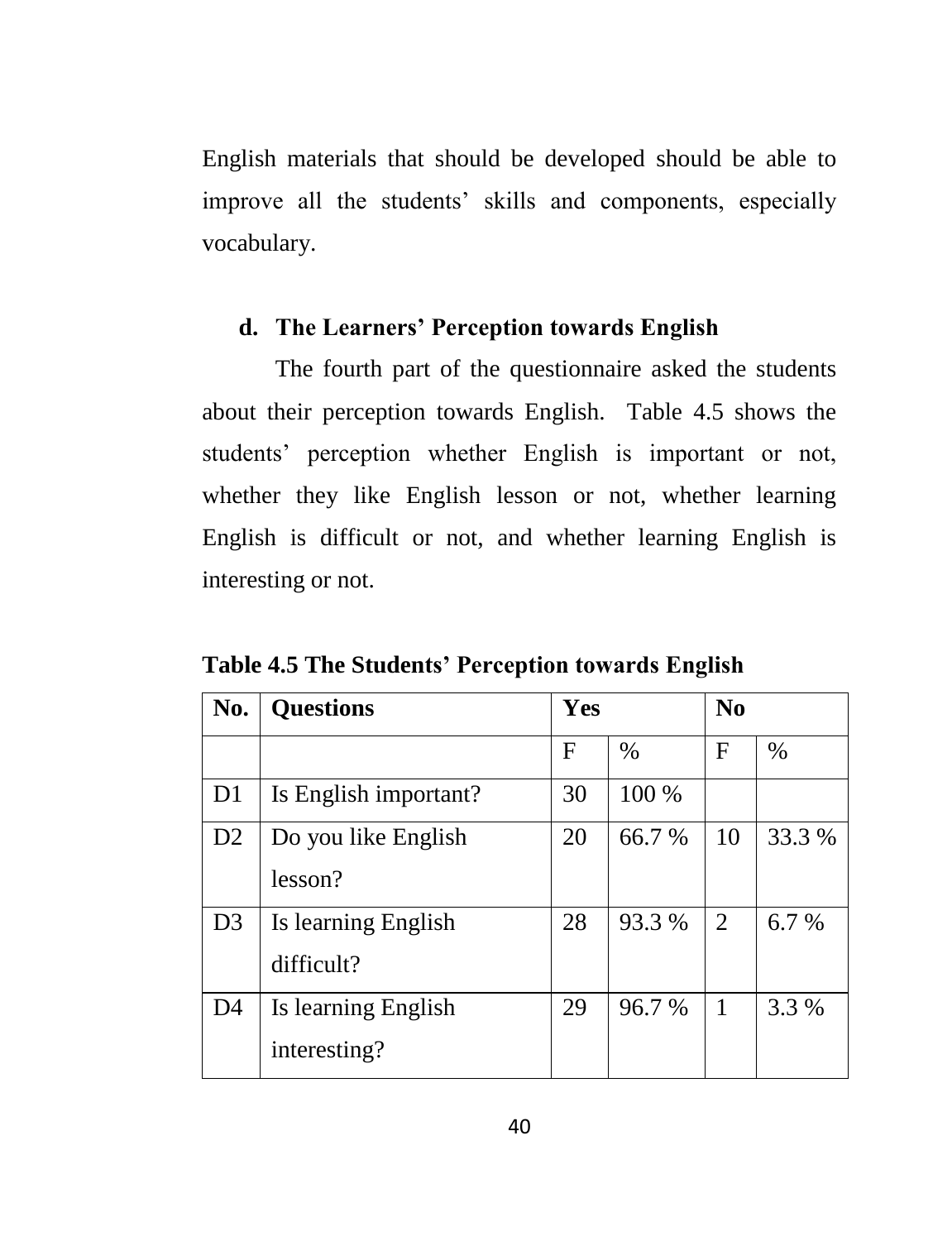Based on table 4.5, it is known that all of the students, 30 students (100%) perceived English as important. The majority of students reported their likeness of English, 20 students (66.7%). The majority of the students, 28 students (93.3%) and 29 students (96.7%) reported that learning English is difficult, but it is also interesting.

### **e. Students' Learning Preferences**

The fifth part of the questionnaire is related to students' learning preferences in learning English. This part consists of four sections. The first section is related to the skills" learning preferences and the second section is related to learning the aspects and components of English. The third section of the fifth part asked about the importance of having enjoyable environment and clear objectives of the English lesson, and the fourth section asked the students" preferences related to activities involved in learning English.

### **1) Skills Learning Preference**

This section asked the students to report their preferences related to learning the skills of English. They were asked to rate the skills from 1 (the most preferred skill to be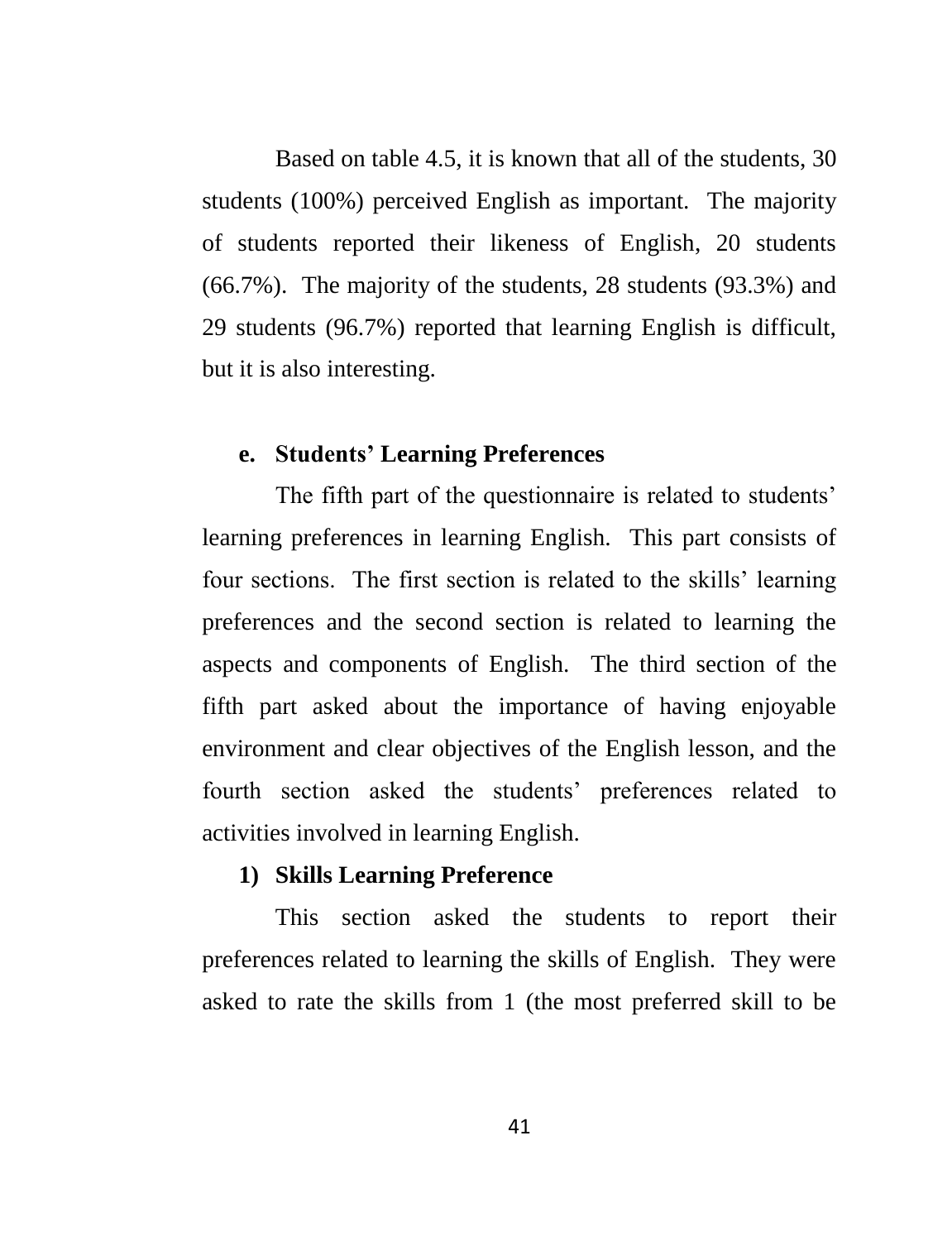learned) to 4 (the least preferred skill to be learned). Table 4.6 below presents the data

| No.            | <b>Skills</b> |    |               | 2 |               | 3  |               | $\overline{\mathbf{4}}$ |               |
|----------------|---------------|----|---------------|---|---------------|----|---------------|-------------------------|---------------|
|                |               | F  | $\frac{0}{0}$ | F | $\frac{0}{0}$ | F  | $\frac{6}{9}$ | F                       | $\frac{0}{0}$ |
|                | Listening     | 2  | 6.7 %         | 6 | 20 %          | 16 | 53.3%         | 6                       | 20 %          |
| 2              | Speaking      | 18 | 60 %          | 9 | 30 %          |    | 3.3 %         | $\overline{c}$          | 6.7%          |
| 3              | Reading       |    | 23.3 %        | 8 | 26.7%         | 7  | 23.3%         | 8                       | 26.7%         |
| $\overline{4}$ | Writing       | 3  | 10 %          | 7 | 23.3 %        | 6  | 20 %          | 14                      | 46.7 %        |

**Table 4.6 Skills Learning Preference**

Based on table 4.6, the majority of students (18 students, 60 %) rated the skill of speaking as the most preferred skill to be learned while the majority of students (14 students, 46.7%) rated the skill of writing as the least preferred skill to be learned. This shows that the English material developed should emphasize more on the speaking skill.

### **2) Preferences of Learning the Aspects of Language**

This section asked the students to report their preferences related to learning the aspects and components of English. They were asked to rate the aspects from 1 (the most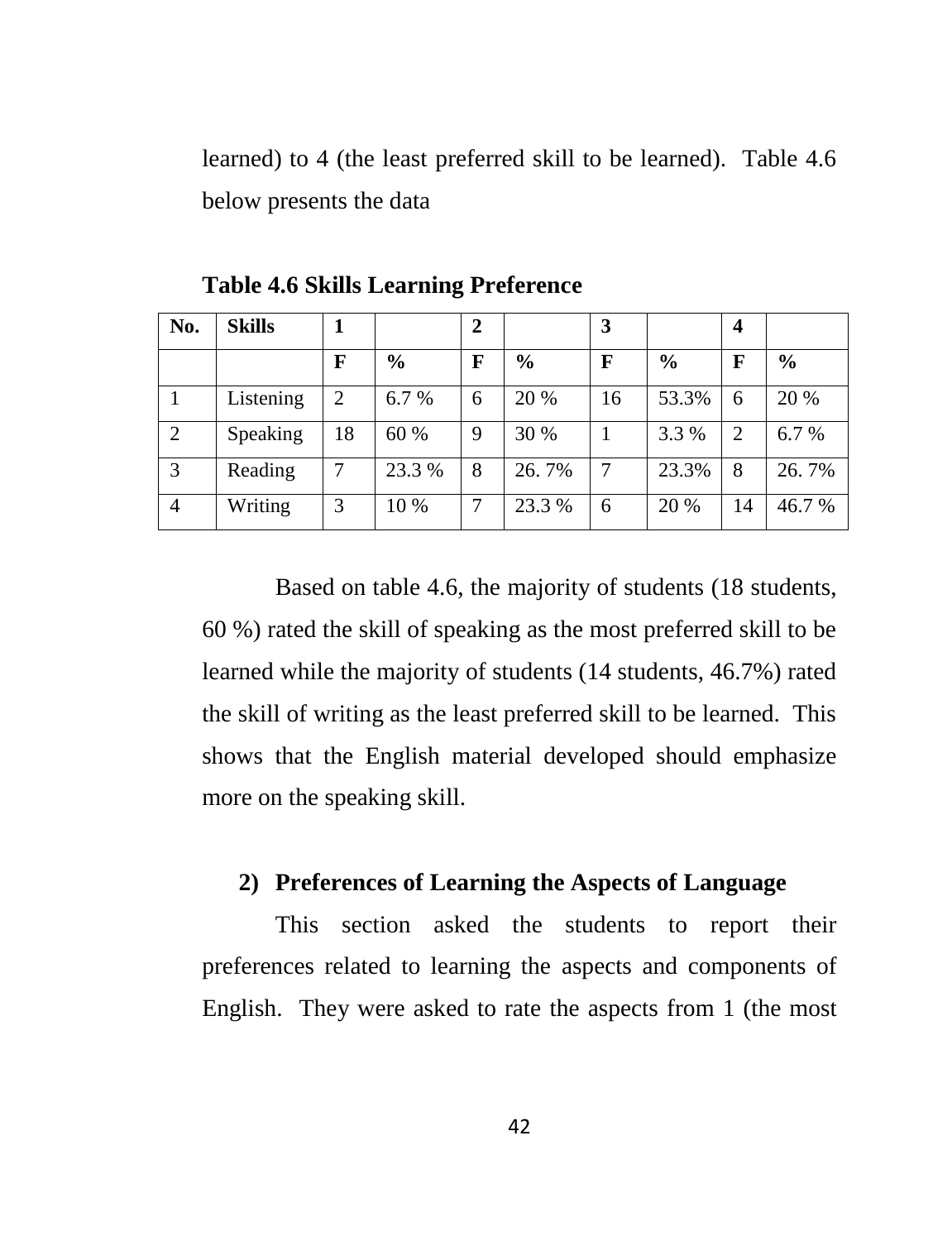preferred aspect to be learned) to 3 (the least preferred aspect to be learned). Table 4.7 below presents the data

| No. | <b>Aspects of English</b> |    |               | 2  |               | 3 |               |
|-----|---------------------------|----|---------------|----|---------------|---|---------------|
|     |                           | F  | $\frac{0}{0}$ | F  | $\frac{0}{0}$ | F | $\frac{0}{0}$ |
|     | Grammar                   | 8  | 26.7 %        |    | 30 %          |   | 43.3 %        |
|     | Vocabulary                | 13 | 43.3 %        | 8  | 26.7 %        | 9 | 30 %          |
|     | Pronunciation             | 8  | 26.7 %        | 14 | 46.7 %        | 8 | 26.7 %        |

**Table 4.7 Preference of Learning the Aspects of English**

Based on table 4.7, the majority of students (13 students, 43.3 %) rated the component of vocabulary as the most preferred component to be learned while the majority of students (13 students, 46.7%) rated the component of grammar as the least preferred component to be learned. This shows that the English material developed should emphasize more on the vocabularies that are related to library science.

### **3) The Importance of having Enjoyable Environment and Clear Objectives of the Lesson**

The third section asked the students to report the importance of having enjoyable environment and clear objectives of the lesson. The majority of the students (29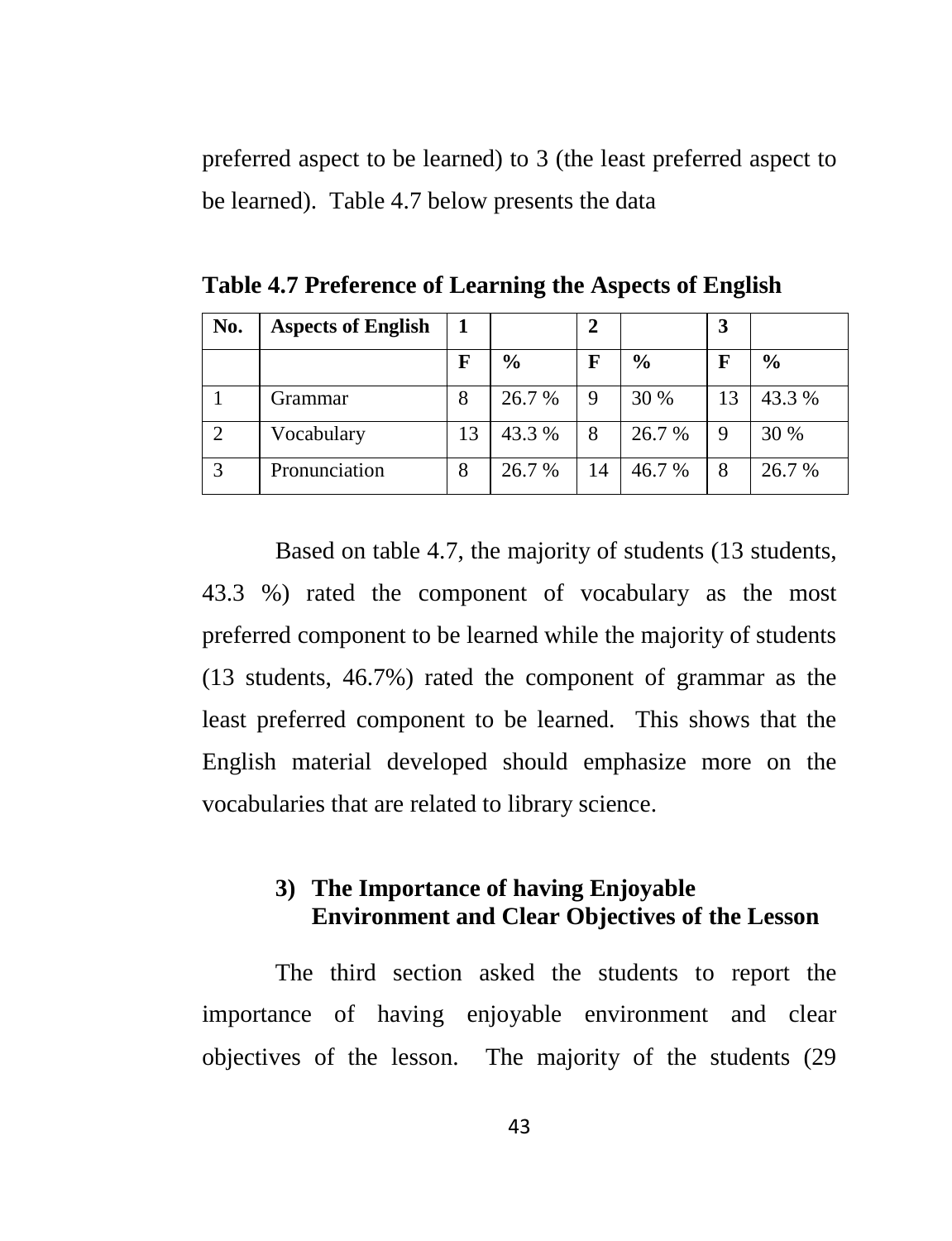students, 96.7 %) agreed with the importance of having enjoyable environment and also having clear objectives of the lesson. Thus, in developing the English material, the researcher should consider to add activities that the students can enjoy. This result also helps the researcher to provide clear objectives of each lesson in the English material. The following table shows the data.

**Table 4.8 The Importance of having Enjoyable Environment and Clear Objectives of the Lesson**

| No. | <b>Statements</b>                                          | Yes |               | N <sub>0</sub> |               |
|-----|------------------------------------------------------------|-----|---------------|----------------|---------------|
|     |                                                            | F   | $\frac{6}{9}$ | F              | $\frac{6}{6}$ |
|     | The importance of having enjoyable<br>environment          | 29  | 96.7 %        |                | 3.3 %         |
|     | The importance of having clear<br>objectives of the lesson | 29  | 96.7 %        |                | 3.3 %         |

### **4) Students' Preferences in the Activities for Learning English**

The fourth section of the fifth part asked the students about their preferences related to the activities in the developed material. The students were asked to respond whether they prefer the activities to be individual, pair work, or group work.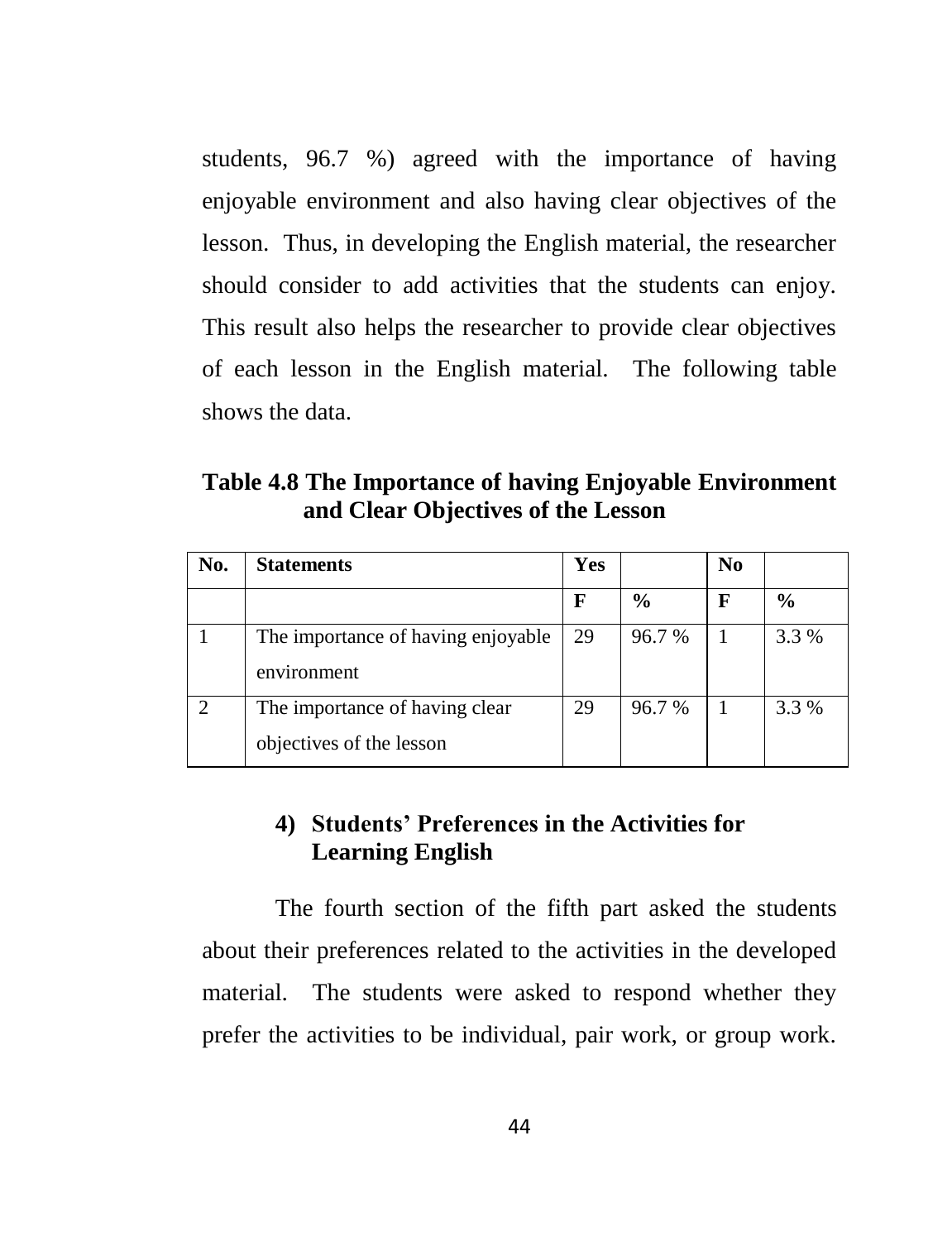They were also asked about whether they like out-of-class work or not.

| No.            | <b>The Activities</b>    | Yes |               | N <sub>0</sub> |               |
|----------------|--------------------------|-----|---------------|----------------|---------------|
|                |                          | F   | $\frac{0}{0}$ | F              | $\frac{0}{0}$ |
|                | <b>Individual Work</b>   | 11  | 36.7%         | 19             | 63.3 %        |
| $\overline{2}$ | Pair Work                | 27  | 90 %          | 3              | 10 %          |
| 3              | Group Work               | 24  | 80 %          | 6              | 20 %          |
|                | <b>Out-of-Class Work</b> | 20  | 66.7%         | 10             | 33.3 %        |

**Table 4.9 Students' preferences in the Activities for Learning English** 

In table 4.9, it is shown that the majority of students (27 students, 90%) preferred exercises that require the students to work in pairs. On the other hand, the majority of students (19 students, 63.3%) reported that they do not prefer exercises that require them to work alone. Despite the result, the developed English material will have varieties of exercises from individual tasks to group tasks.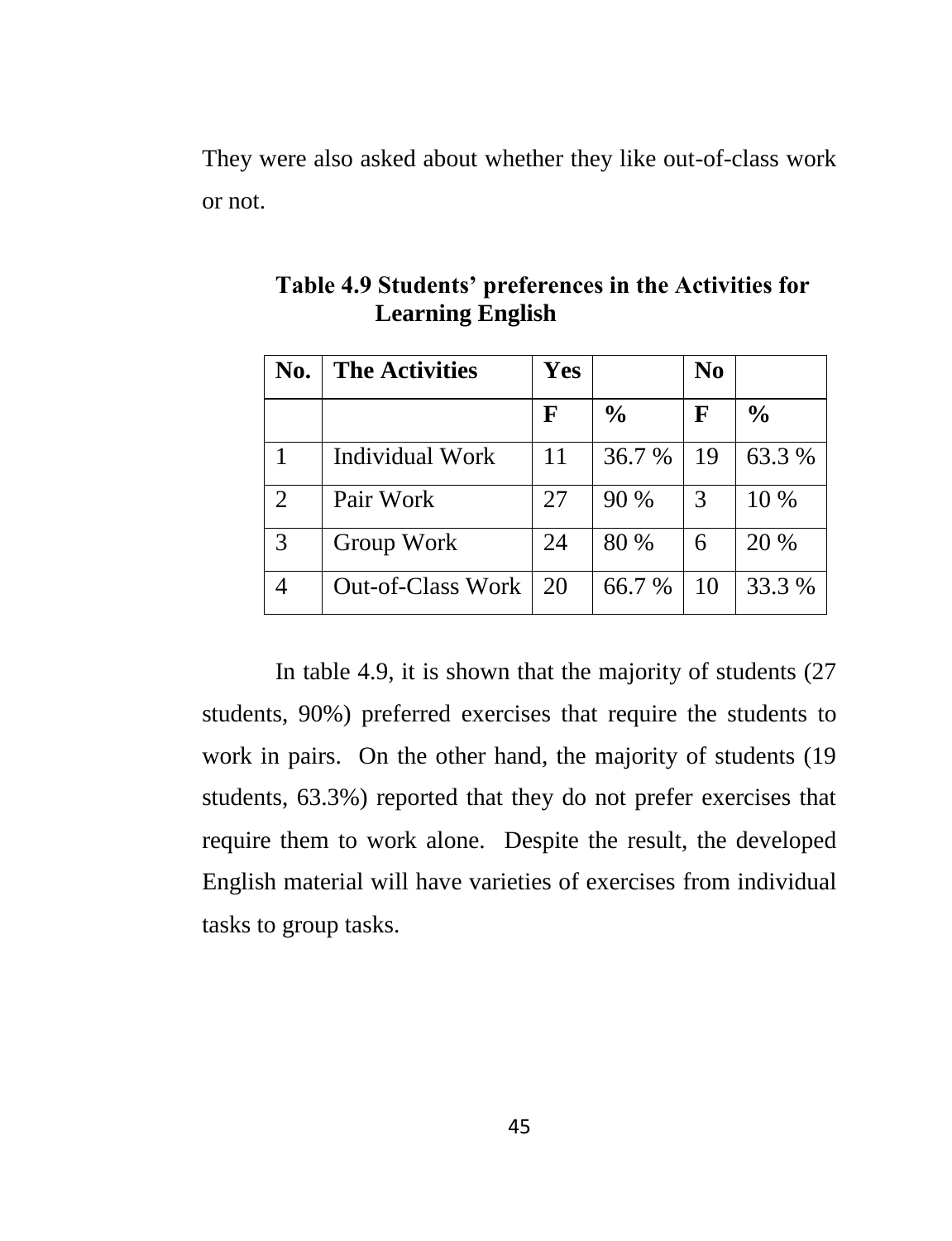### **5) Feedback to Course Content**

The last part of the questionnaire is about the students' feedback related to the content of the course. The expected topics that the material includes are library facilities, library rules, classification, library catalogues, archives, references, information literacy, IT and digital library. These are the topics that are covered when talking about library science. Table 4.10 below shows that all of the students considered the topics very useful.

| No.            | <b>Topics</b>        | <b>Very</b>   |               | <b>Useful</b>  |               | <b>Not</b>    |               |
|----------------|----------------------|---------------|---------------|----------------|---------------|---------------|---------------|
|                |                      | <b>Useful</b> |               |                |               | <b>Useful</b> |               |
|                |                      | F             | $\frac{6}{6}$ | F              | $\frac{0}{0}$ | F             | $\frac{6}{6}$ |
| $\mathbf{1}$   | The library and      | 27            | 90 %          | 3              | 10 %          | $\theta$      | $\mathbf{0}$  |
|                | library facilities   |               |               |                |               |               |               |
| $\overline{2}$ | <b>Library Rules</b> | 23            | 76.7 %        | $\tau$         | 23.3 %        |               |               |
| 3              | Classification       | 28            | 93.3 %        | $\overline{2}$ | 6.7%          |               |               |
| $\overline{4}$ | Catalogues           | 25            | 83.3 %        | 5              | 16.7%         |               |               |
| 5              | Archives and         | 21            | 70 %          | 9              | 30 %          |               |               |
|                | Library              |               |               |                |               |               |               |
|                | Collections          |               |               |                |               |               |               |
| 6              | References           | 24            | 80 %          | 6              | 20 %          |               |               |
| 7              | Information          | 24            | 80 %          | 6              | 20 %          |               |               |

**Table 4.10 Topics for the English Material**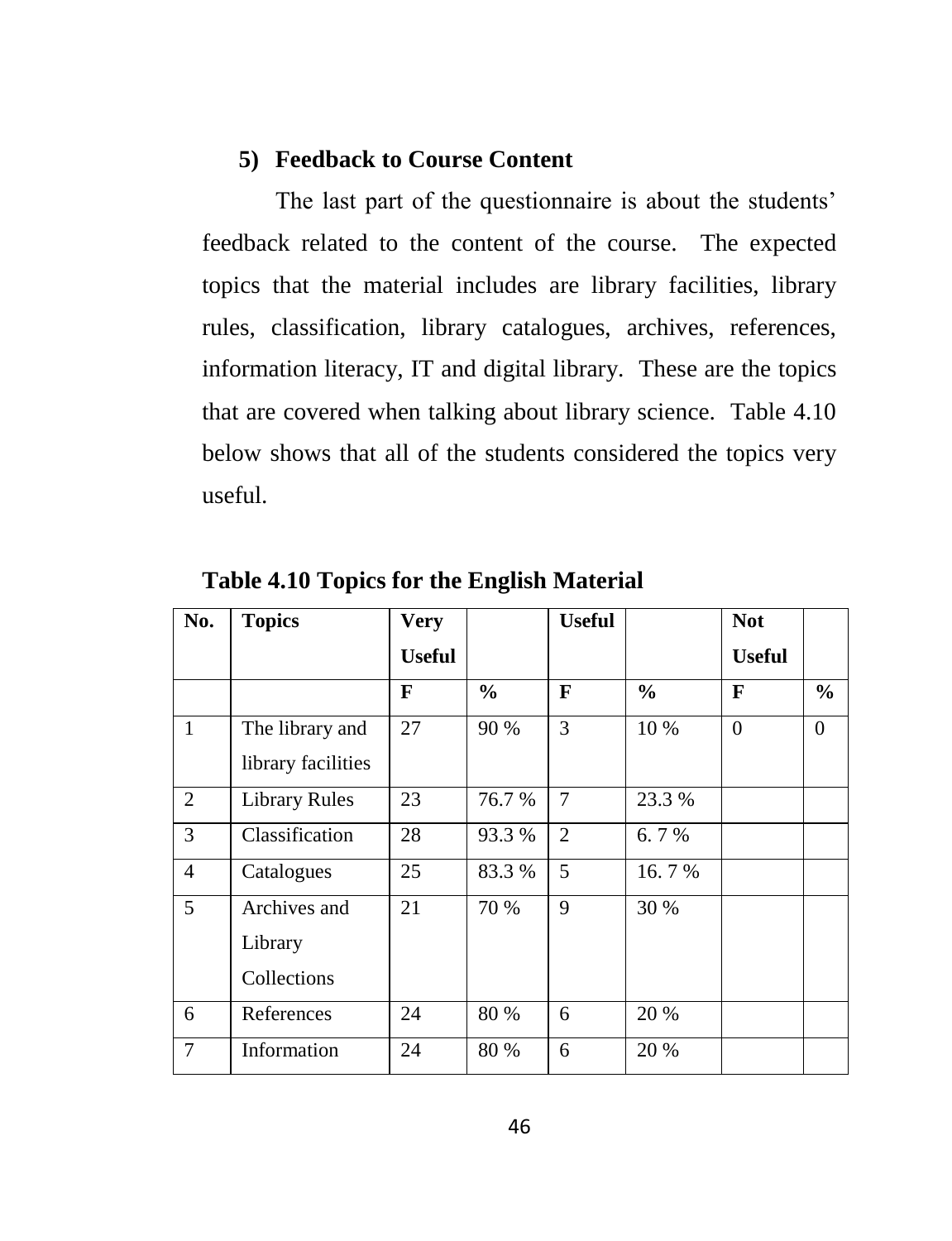| Literacy       |    |      |       |      |
|----------------|----|------|-------|------|
| IT and Digital | 24 | 80 % | 16.7% |      |
| Library        |    |      |       |      |
|                |    |      |       | $\%$ |

### **2. Result of the Interview**

Besides distributing questionnaires, the researcher interviewed two lecturers who teach in the Associate Program of Library and Information Science. These two lecturers are competent in the field of library science. In fact, there are about 12 lecturers who teach in this program. The researcher chose only two lecturers first because they had already their Masters degree, and second because they are professional librarians. Besides teaching, they work as librarians in the library of Antasari State Institute for Islamic Studies. Thus, the researcher assumes that the two lecturers provides a good information related to the content of the English material.

### **1) The Result of Interview with the First Lecturer**

The first lecturer being interviewed was Mr. Ahmad Syawqi, S. Ag, S.IP, M. Pd.I. He got his bachelor degree from Tarbiyah Faculty majoring in *Pendidikan Agama Islam* (PAI) in 1999, double degree in library science in Yarsi university in 2007, Masters degree in Education Management at IAIN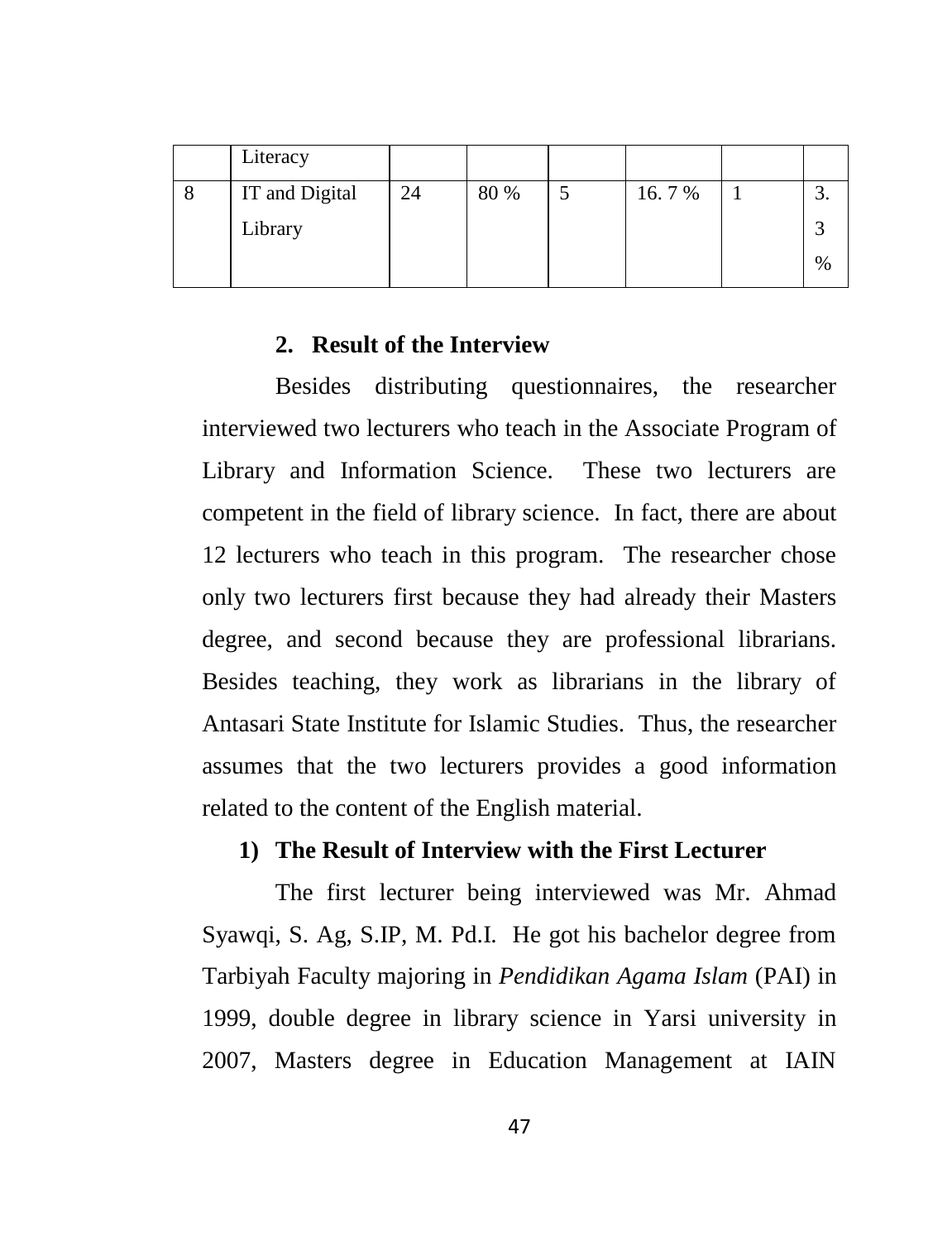Banjarmasin, doing Doctoral program (S3) in Education Management at IAIN Antasari Banjarmasin.

He has been working as a professional librarian at IAIN Antasari's Library since 1999 through 2000 as a non permanent government employee and since 2001 until 2015 becomes a permanent librarian. He has been teaching Library Science in the Associate program of Library and Information Science since 2003 until 2015.

When asked about whether or not English is important to be mastered by librarians and the students who study in the Library Science Program, Mr. Syawqi responded that it is very important to master English. It is necessary for librarians to use English to communicate, especially for librarians who serve library users and visitors and in terms of providing information. According to the lecturer, all of the four skills are important, but the most dominant to be used is speaking and the least dominant is writing.

When asked about what aspect of English (vocabulary, grammar, and pronunciation) is the most important for librarians, Mr. Syawqi answered that the most important aspect is vocabulary. Students need much vocabulary and terms related to Library.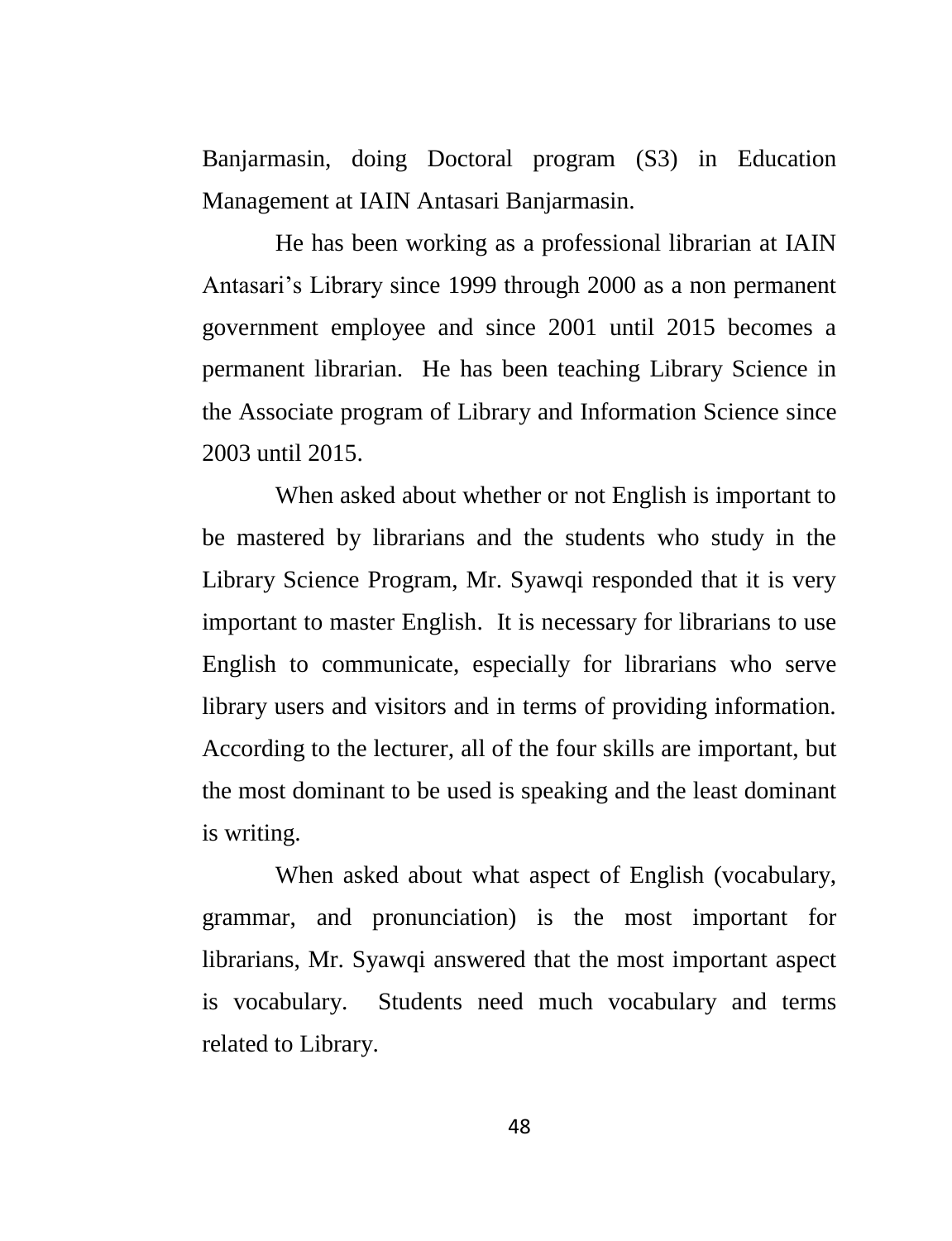The researcher further asked the lecturer about the expectation related to the library content material that could be taught in the English course. According to the lecturer, the expected materials are topics related to classification, library facilities and infrastructure, library management, and information literacy. The lecturer further suggested that the English material helps the students to apply and implement the language in the field of library science.

#### **2) The Result of Interview with the Second Lecturer**

The second lecturer being interviewed was Mr. M. Isra Hajiri, M. Hum. He got his bachelor degree majoring in *sarjana Syariah* at IAIN Antasari Banjarmasin, Double degree (S1) in Library Science of the University of Yarsi, Masters degree (S2) in Library Science from the university of Indonesia (UI). He has been working as a librarian since 2005 taking care of research center"s books. After he got his double degree in Library Science in 2011, he moved to the institute's library. Mr. Isra has been teaching library science since 2008 until now.

When asked about whether English is important or not to be mastered by librarians and the students of the Associate Program, he answered that English is very important to understand texts in English. The researcher also asked Mr. Isra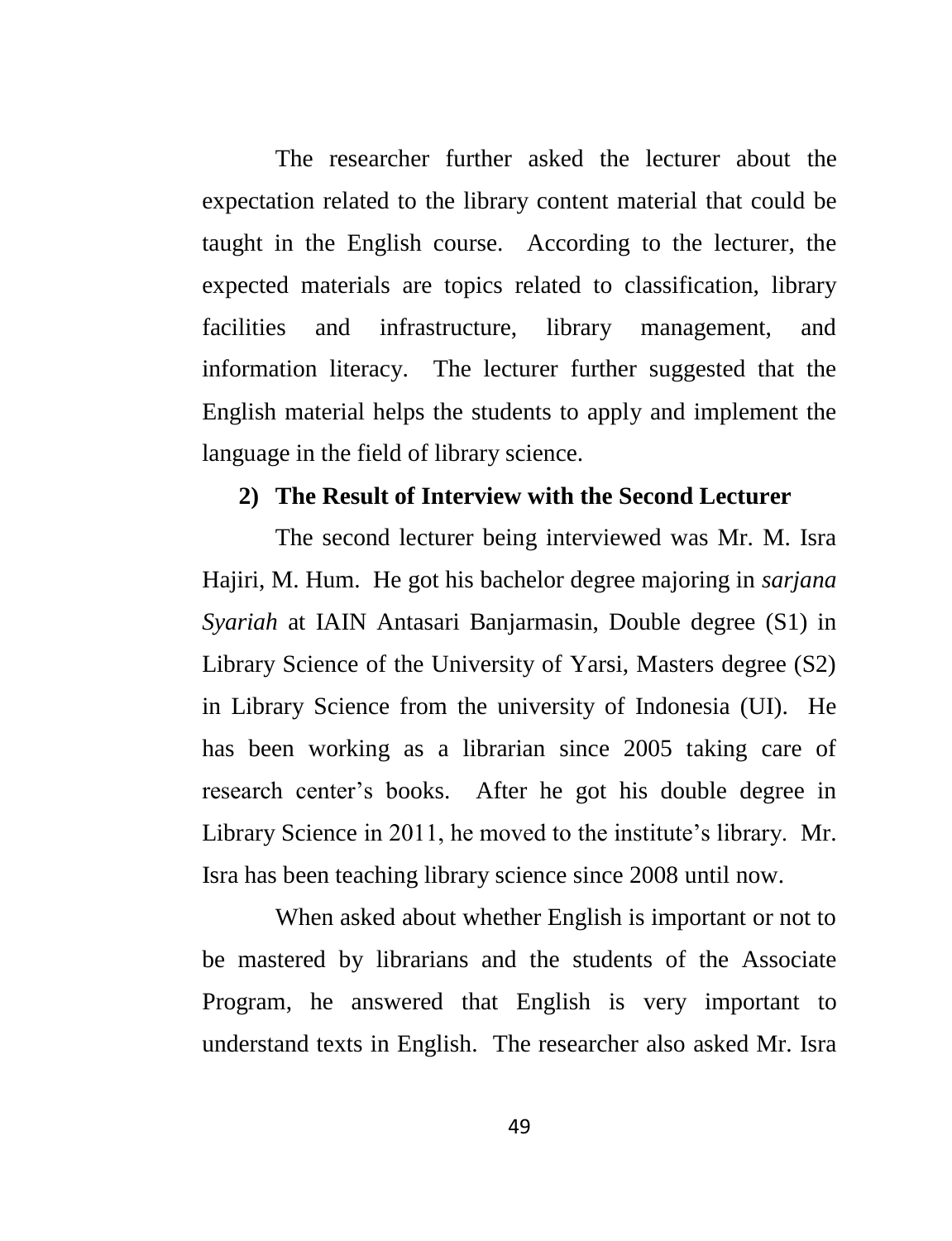about the most important English skill for librarians. He answered that the most important is reading, but to be a professional librarian all of the skills are important including writing. Many good librarians are good in writing English

According to the lecturer the most important aspect of English is vocabulary. The researcher further asked the lecturer about the expectation related to the library content material that could be taught in the English course. According to the lecturer, the expected material and topics is related to information literacy. The lecturer further suggested that the English material helps the students to apply and implement the language in the field of library science.

When asked about the expected topic that is taught in the English subject, Mr. Isra stated that the topic of Information Literacy is important to be added. He further suggested that the English materials taught should be applicable and can be practiced by the students.

### **B. Design of Material Development**

Based on the result of needs analysis that is gotten from questionnaire and interview, the expected material should emphasize more on speaking and reading. This does not mean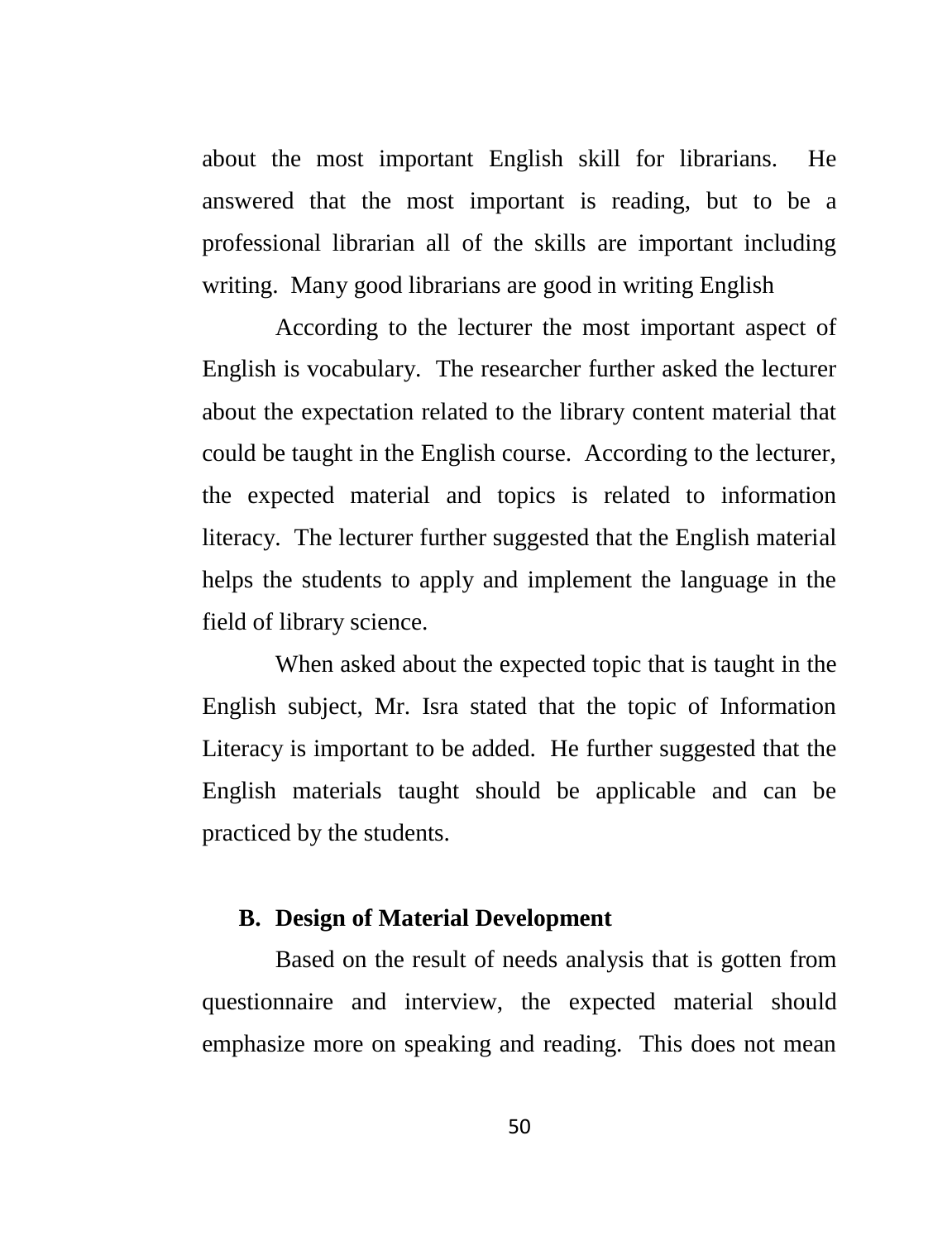that the other skills, listening and writing will not be included. Besides the skills, the component of vocabulary, vocabulary related to library, is very important to focus on.

There will be 12 units because English is offered only in one semester with 14 meetings including middle test and final test. The material development will be written in certain topics or themes. The expected sequences are The Library, Library Facilities, Activities in the Library 1, Activities in the Library 2, Library Catalogues, Library Rules, Reference Area, Classifying Library Materials, Library Archives, Digital Library, and Information Literacy. The researcher came up with theses topics based on the students" questionnaire and the interview with the lecturers.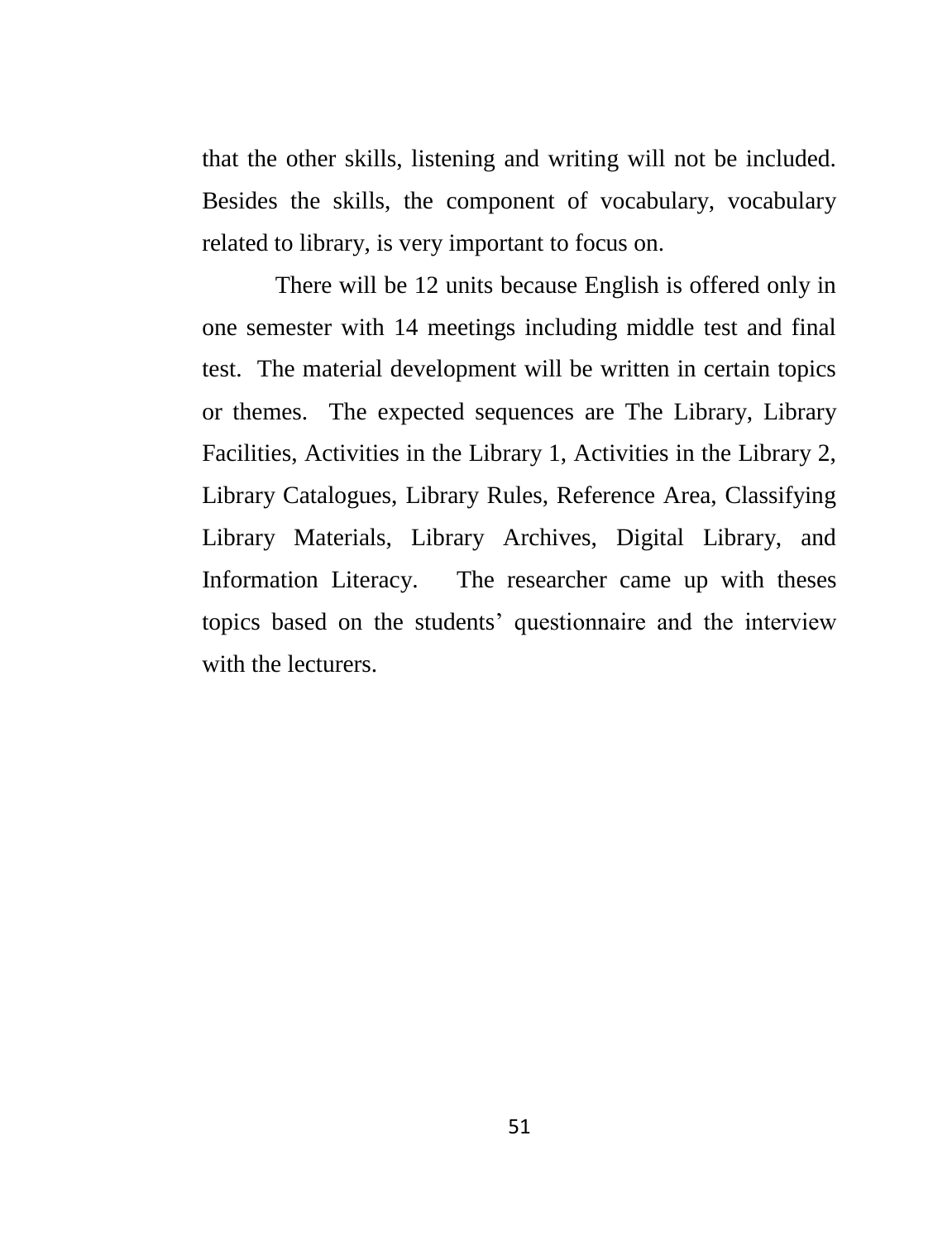# **CHAPTER FIVE CLOSURE**

### **A. Conclusion**

The statement of problem in this research was: "What is the English material needed for the library science students of *Tarbiyah* and Teachers Training Faculty of IAIN Antasari Banjarmasin?" Based on the previous chapter and based on the result of needs analysis that is gotten from questionnaire and interview, the expected material should emphasize more on speaking and reading. This does not mean that the other skills, listening and writing will not be included. Besides the skills, the component of vocabulary, vocabulary related to library, is very important to focus on.

There will be 12 units because English is offered only in one semester with 14 meetings including middle test and final test. The material development will be written in certain topics or themes. The expected sequences are The Library, Library Facilities, Activities in the Library 1, Activities in the Library 2, Library Catalogues, Library Rules, Reference Area, Classifying Library Materials, Library Archives, Digital Library, and Information Literacy. The researcher came up with theses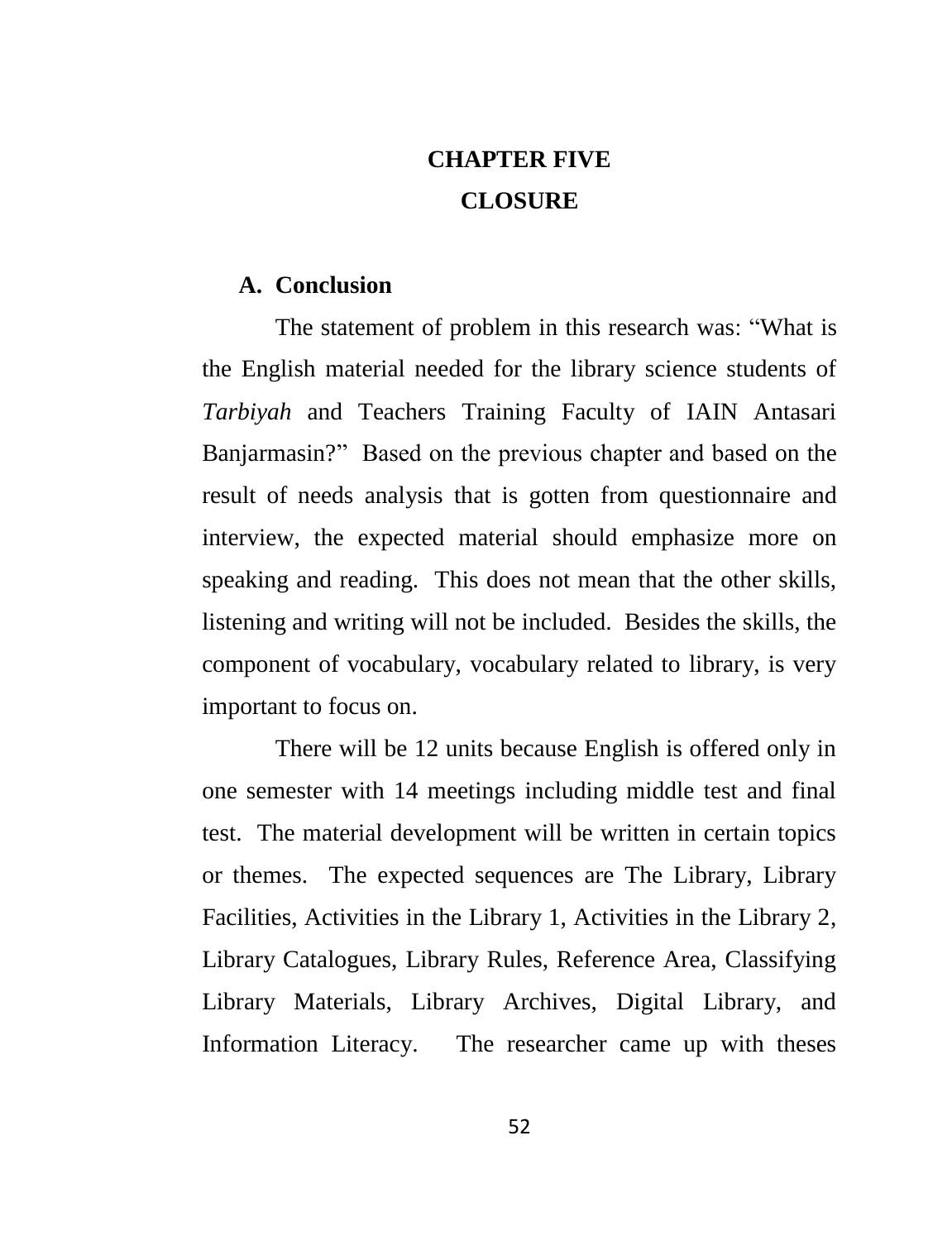topics based on the students" questionnaire and the interview with the lecturers.

### **B. Suggestions**

Based on the conclusion, it is suggested that the lecturers of English use the designed material and emphasize more on speaking skill and vocabulary. It is suggested that the lecturers use various activities and techniques to achieve the objectives.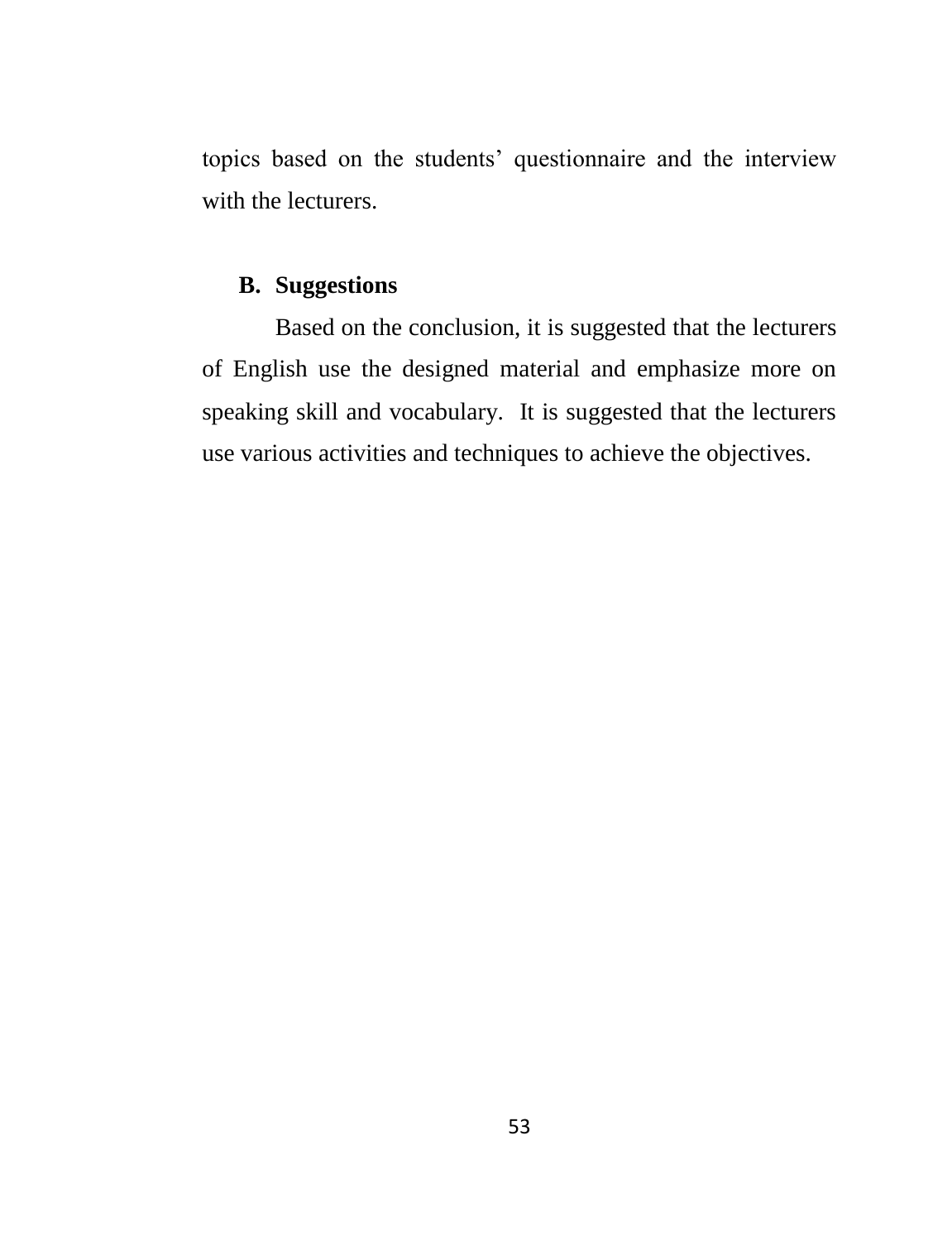#### **References**

- Andayani, Ulfah. (2011). Materi Pokok Bahasa Inggris untuk Pustakawan. Jakarta: Universitas Terbuka.
- Boroujeni, S. A & Fard, F. M. (2013). A Needs Analysis of English for Specific Purposes (ESP) Course for Adoption of Communicative Language Teaching: (A Case of Iranian First-Year Students of Educational Administration. *Internal Journal of Humanities and Social Science Invention*, 2 (6). Retieved November 8, 2015, from [www.ijhssi.org/papers/V2\(6\)/Version-3/](http://www.ijhssi.org/papers/V2(6)/Version-3/) HO263035044.pdf.
- Branch, Gustafson and. (2002). *Survey of Instructional Development Model.* New York : ERIC, 2002.
- Brown, H. D. (2007). Principles of Language Learning and Teaching (fifth edition). USA: Pearson Education.
- Dakhmouche, F. R. (2008). Meeting Students' Needs: An Analysis of ESP Teaching at the Department of Computer Science. Dissertation
- Drachsleer, H & Kirschner, P A. *Learner Characteristics.*  Netherlands. Retrieved October 31, 2015 from <http://www.researchgate.net/publication/234057270>
- Graves, Kathleen. (2000). *Designing Language Courses: A Guide for Teachers.* Canada : Heinle and Heinle Publishers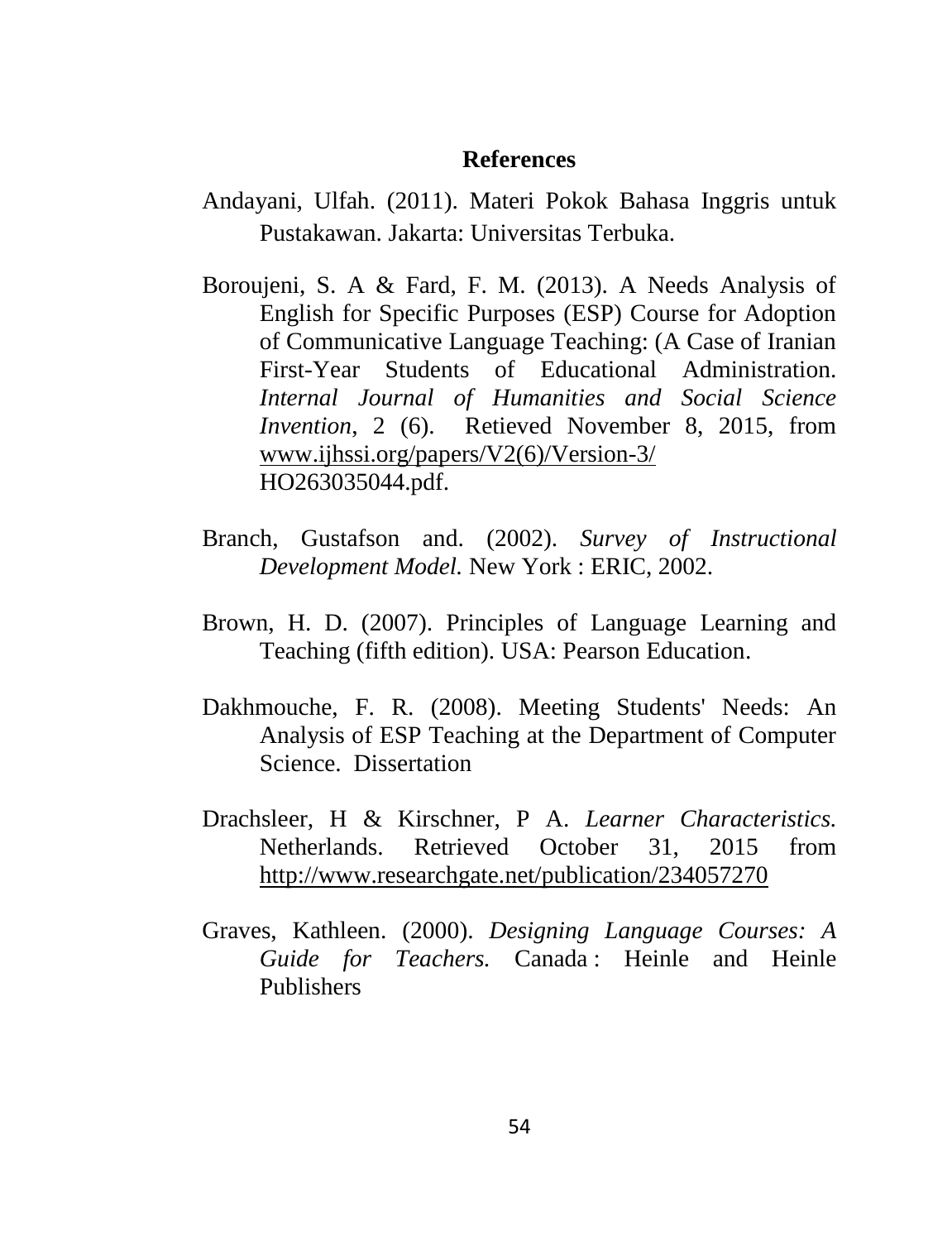- Harmer, J. (2001). *The Practice Of English Language Teaching.*  London: Longman.
- John, Tony Dudley-Evans and Maggie Jo St. (1998). *Developments in English for Specific Purposes: A multidisciplinary approach.* Cambridge : Cambridge University Press
- Nunan, D. (1992). Designing Tasks for the Communicative Classroom. Glasgow: Cambridge University Press

Sugiyono. (2011). *Metode Penelitian Kuantitatif Kualitatif dan R & D.* Bandung : Alfabeta

- Tomlinson, Brian. (2002). *Materials Development in Language Teaching.* UK : Cambridge University Press.
- W.R. Borg & Gall, M. D. (1989). *Educational Research: An Introduction.* 5th edition. New York : Longman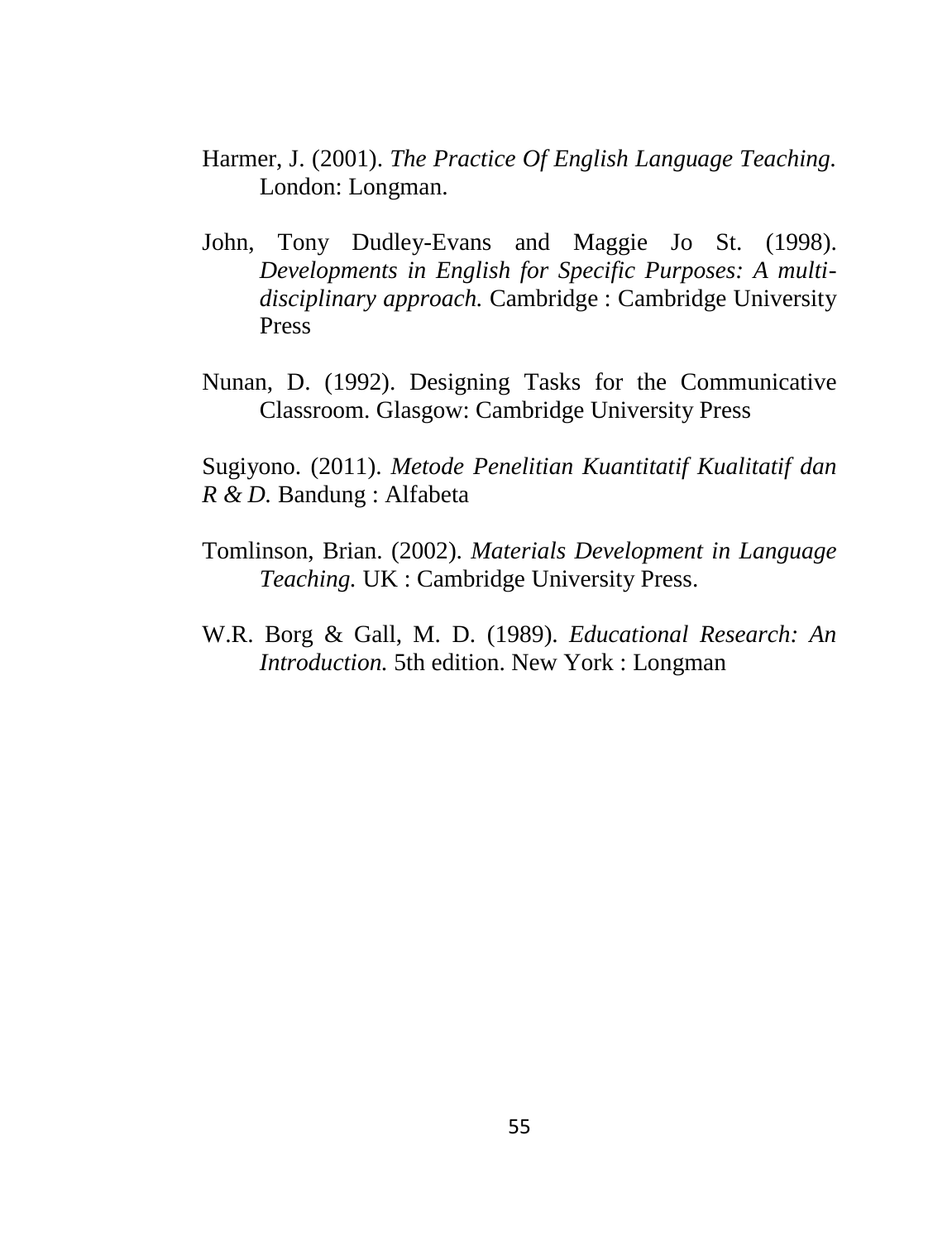### **Appendix 1**

# **Needs Analysis Questionnaire for Library Science Students. Please answer the following questions.**

# **A. Respondent Identity:**

- 1. Sex: Male/ Female (Please give a circle to your choice)
- 2. Age: \_\_\_\_\_\_\_\_\_\_\_\_

### **B. Educational Background:**

- 1. Past education field of study:
	- a. Senior High School
	- b. Islamic Senior High School
	- c. Vocational School
	- d. Others (Please give a
		- circle to your choice)
- 2. Name of School  $\vdots$
- 3. Location  $\qquad \qquad \vdots$

### **C. The Learners' Level of Language Proficiency**

- 1. Years of learning  $English:$
- 2. Where have you learnt English :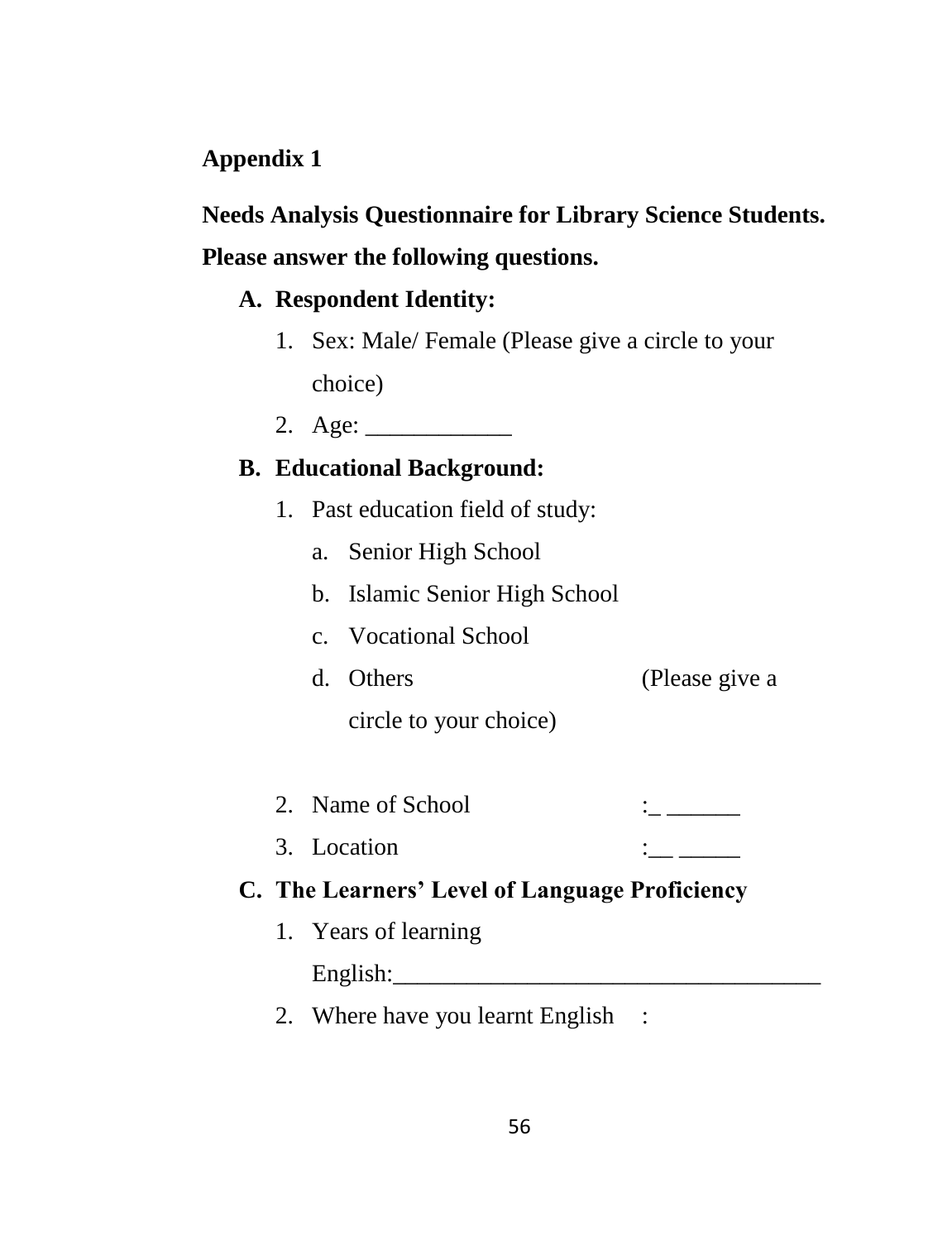|                |                  | a.             | School           |                                       |             |                                                               |             |
|----------------|------------------|----------------|------------------|---------------------------------------|-------------|---------------------------------------------------------------|-------------|
|                |                  |                | b. University    |                                       |             |                                                               |             |
|                |                  | $\mathbf{c}$ . | Others           |                                       |             |                                                               |             |
|                | 3.               |                |                  | How do you rate your English ability: |             |                                                               |             |
|                |                  | a.             | Excellent        |                                       |             |                                                               |             |
|                |                  | $\mathbf{b}$ . | Good             |                                       |             |                                                               |             |
|                |                  |                | c. Average       |                                       |             |                                                               |             |
|                |                  | d.             | Poor             |                                       |             | (Please give circle                                           |             |
|                |                  |                |                  | to your choice)                       |             |                                                               |             |
|                |                  |                |                  |                                       |             | 4. For the following question, please give your               |             |
|                |                  |                |                  |                                       |             | responses by ticking ( $\checkmark$ ) a box representing your |             |
|                |                  |                | choice.          |                                       |             |                                                               |             |
| No.            | <b>SKILL AND</b> |                |                  | <b>EXCELLENT</b>                      | <b>GOOD</b> | <b>AVERAGE</b>                                                | <b>POOR</b> |
|                |                  |                | <b>COMPONENT</b> |                                       |             |                                                               |             |
| $\mathbf{1}$   | Listening        |                |                  |                                       |             |                                                               |             |
| $\overline{2}$ | Speaking         |                |                  |                                       |             |                                                               |             |

| ۰.      |  |
|---------|--|
| ۰.<br>v |  |

3 Reading 4 Writing 5 Grammar 6 Vocabulary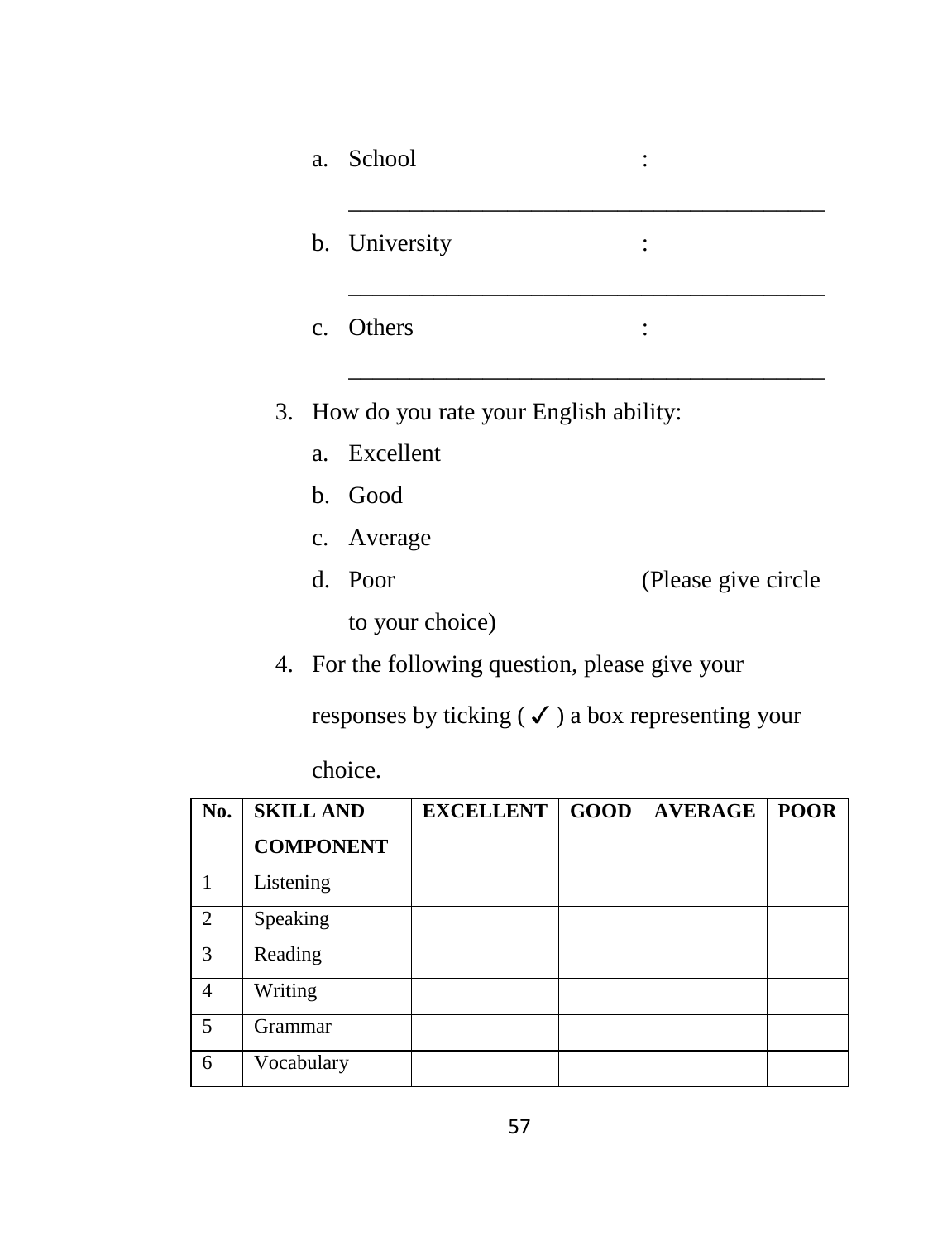|  | чистанон<br>. |  |  |  |  |
|--|---------------|--|--|--|--|
|--|---------------|--|--|--|--|

### **D. The Learners' Perception towards English**

For this part of the question, please give your responses

by ticking  $(\checkmark)$  yes or no

| No.                         | <b>Questions</b>                 | YES | NO |
|-----------------------------|----------------------------------|-----|----|
|                             | Is English important?            |     |    |
| $\mathcal{D}_{\mathcal{L}}$ | Do you like English Lesson       |     |    |
| 3                           | Is learning English difficult?   |     |    |
|                             | Is learning English interesting? |     |    |

### **E. Learning Preferences**

1. Rate the following skills from the most important to the least important in learning English for library science students. (Write 1 for the most important and 4 for the least important)

| <b>Skills of English</b> | <b>Importance</b> |
|--------------------------|-------------------|
| Listening                |                   |
| Speaking                 |                   |
| Reading                  |                   |
| Writing                  |                   |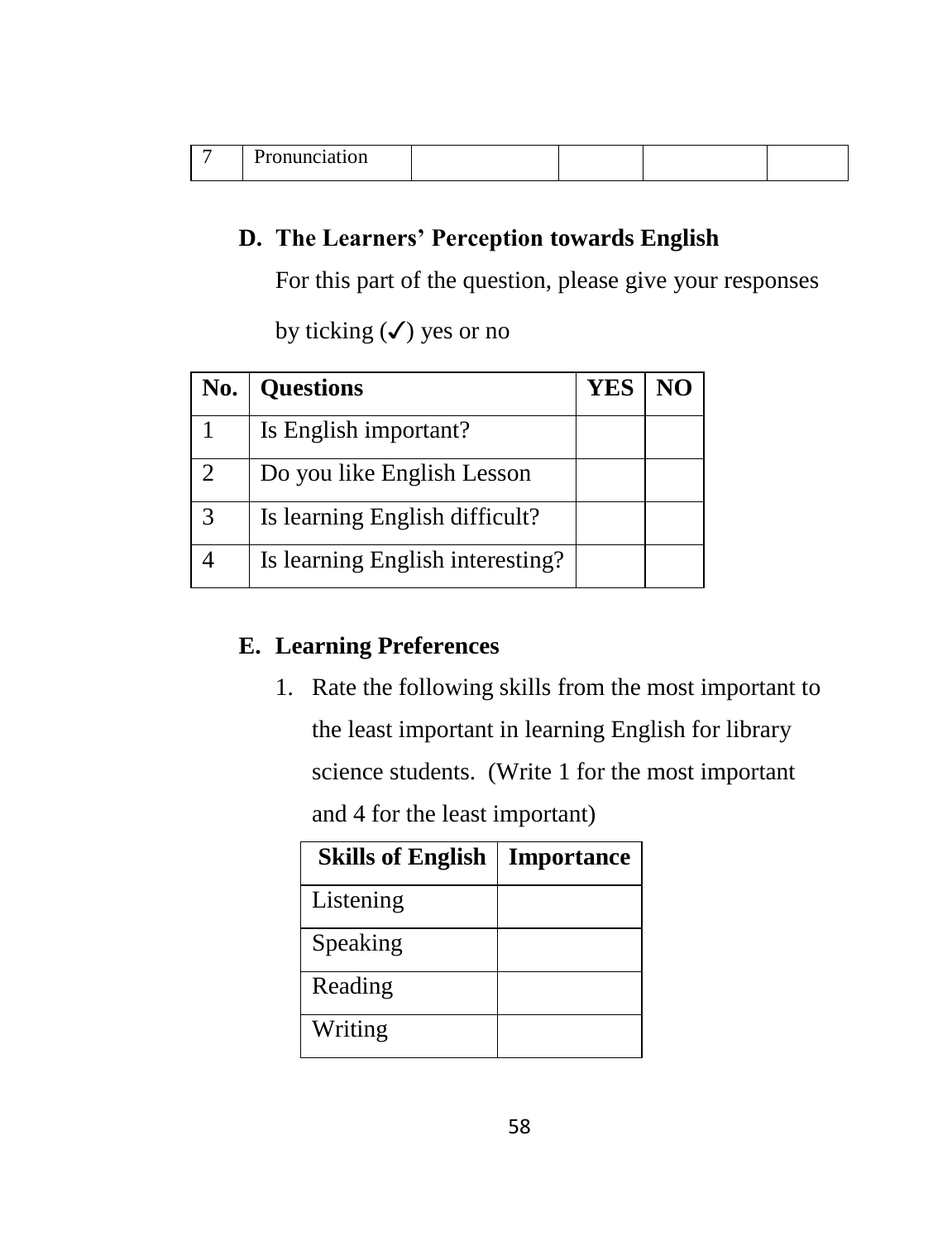2. Rate the following skills from the most important to the least important in learning English for library science students. (Write 1 for the most important and 3 for the least important)

| <b>Aspects of English   Importance</b> |  |
|----------------------------------------|--|
| Grammar                                |  |
| Vocabulary                             |  |
| Pronunciation                          |  |

3. Answer the following questions by ticking  $(\checkmark)$  yes or

no

| $\bf{No.}$ | <b>The Questions</b>                     | <b>YES</b> |  |
|------------|------------------------------------------|------------|--|
|            | Is it important to have an enjoyable     |            |  |
|            | environment?                             |            |  |
|            | Is it important to have clear objectives |            |  |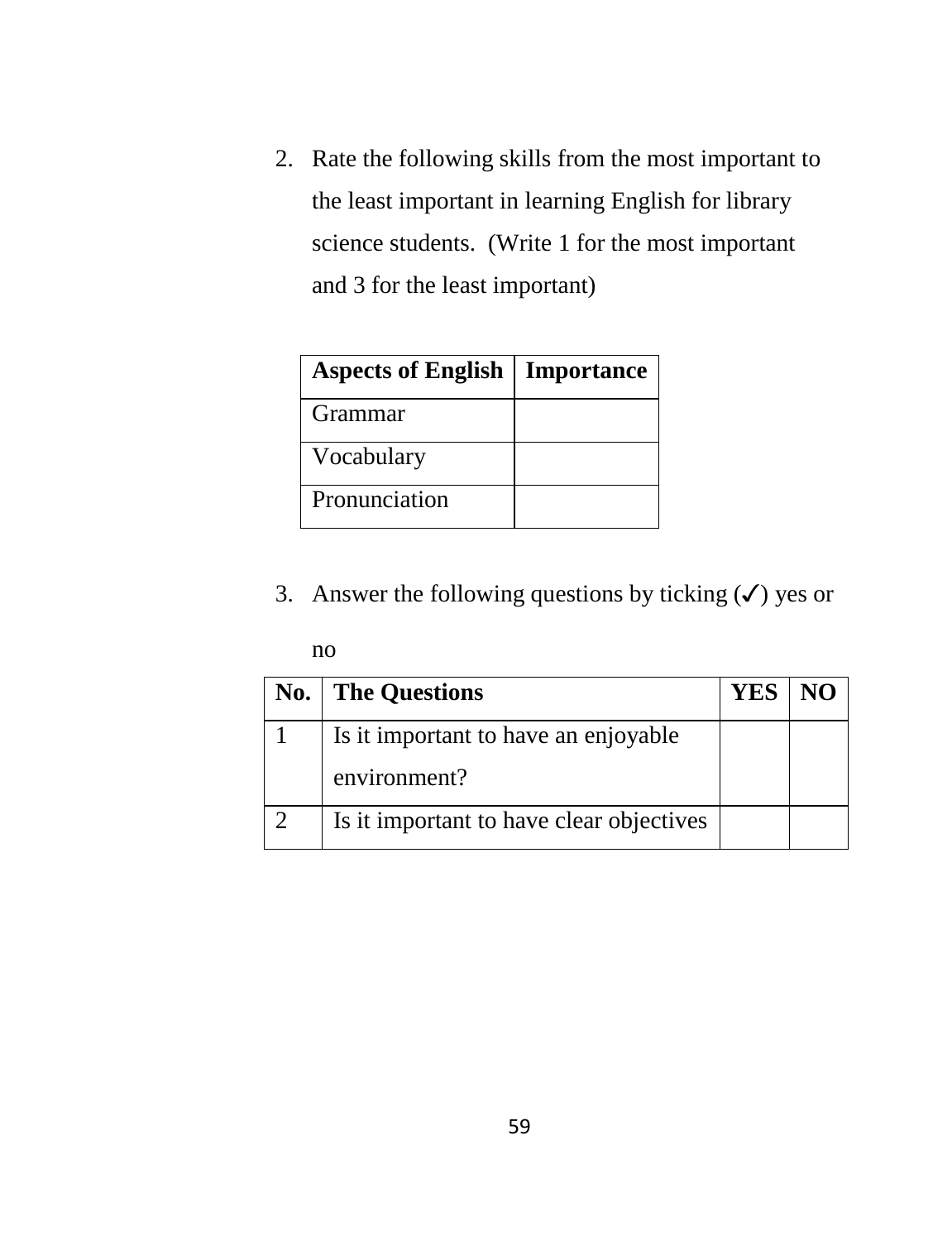4. Answer by ticking  $(\checkmark)$  Yes or No about the students'

perception on the useful activities for learning English.

| No                          | The Activities    | <b>Yes</b> | $\rm No$ |
|-----------------------------|-------------------|------------|----------|
|                             | Individual work   |            |          |
| $\mathcal{D}_{\mathcal{L}}$ | Pair work         |            |          |
| $\mathcal{R}$               | Group work        |            |          |
|                             | Out-of-class work |            |          |

### **F. Feedback to Course Content**

Please give your responses by ticking  $(\checkmark)$  your choice

whether the following English material is Very Useful, Useful, or Not Useful in the English course for library science students.

| No.                         | <b>Topic</b>         | <b>Very</b>   | <b>Useful</b> | <b>Not</b>    |
|-----------------------------|----------------------|---------------|---------------|---------------|
|                             |                      | <b>Useful</b> |               | <b>Useful</b> |
|                             | The library and      |               |               |               |
|                             | library facilities   |               |               |               |
| $\mathcal{D}_{\mathcal{L}}$ | <b>Library Rules</b> |               |               |               |
| $\mathcal{D}$               | Classification       |               |               |               |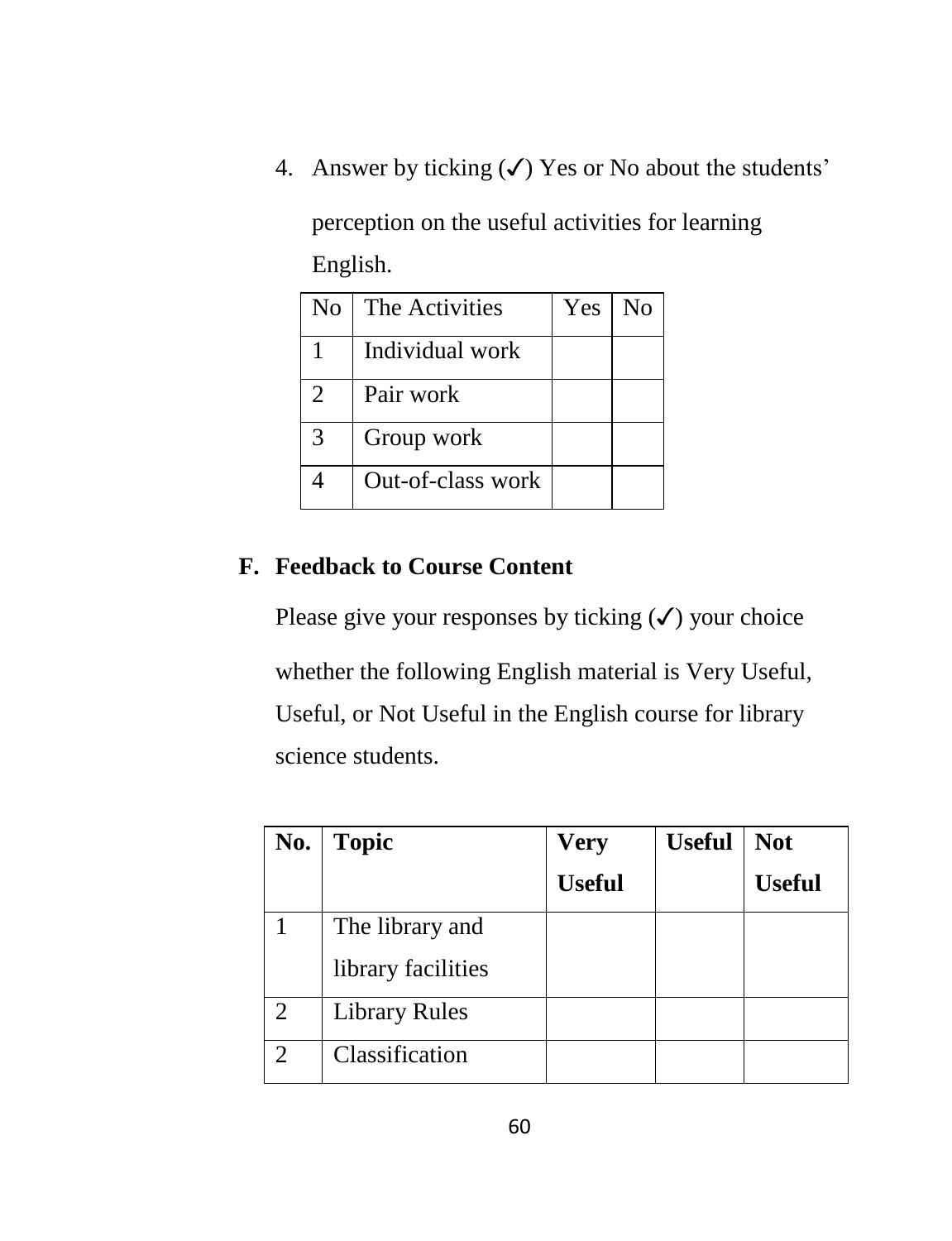| 3              | Catalogues                 |  |  |
|----------------|----------------------------|--|--|
| $\overline{4}$ | Archives and               |  |  |
|                | <b>Library Collections</b> |  |  |
| 5              | References                 |  |  |
| 6              | Information                |  |  |
|                | Literacy                   |  |  |
| 7              | IT and Digital             |  |  |
|                | Library                    |  |  |
| 8              | Other suggestion for       |  |  |
|                | topics:                    |  |  |
|                | a.                         |  |  |
|                | b.                         |  |  |
|                | c.                         |  |  |
|                |                            |  |  |

Credit: The questions were made by considering some questions in the questionnaires made by Dakhmouche, F. R (2008) and the need analysis questionnaire conducted by Boroujeni, S. A., and Fard, F. M. (2013)